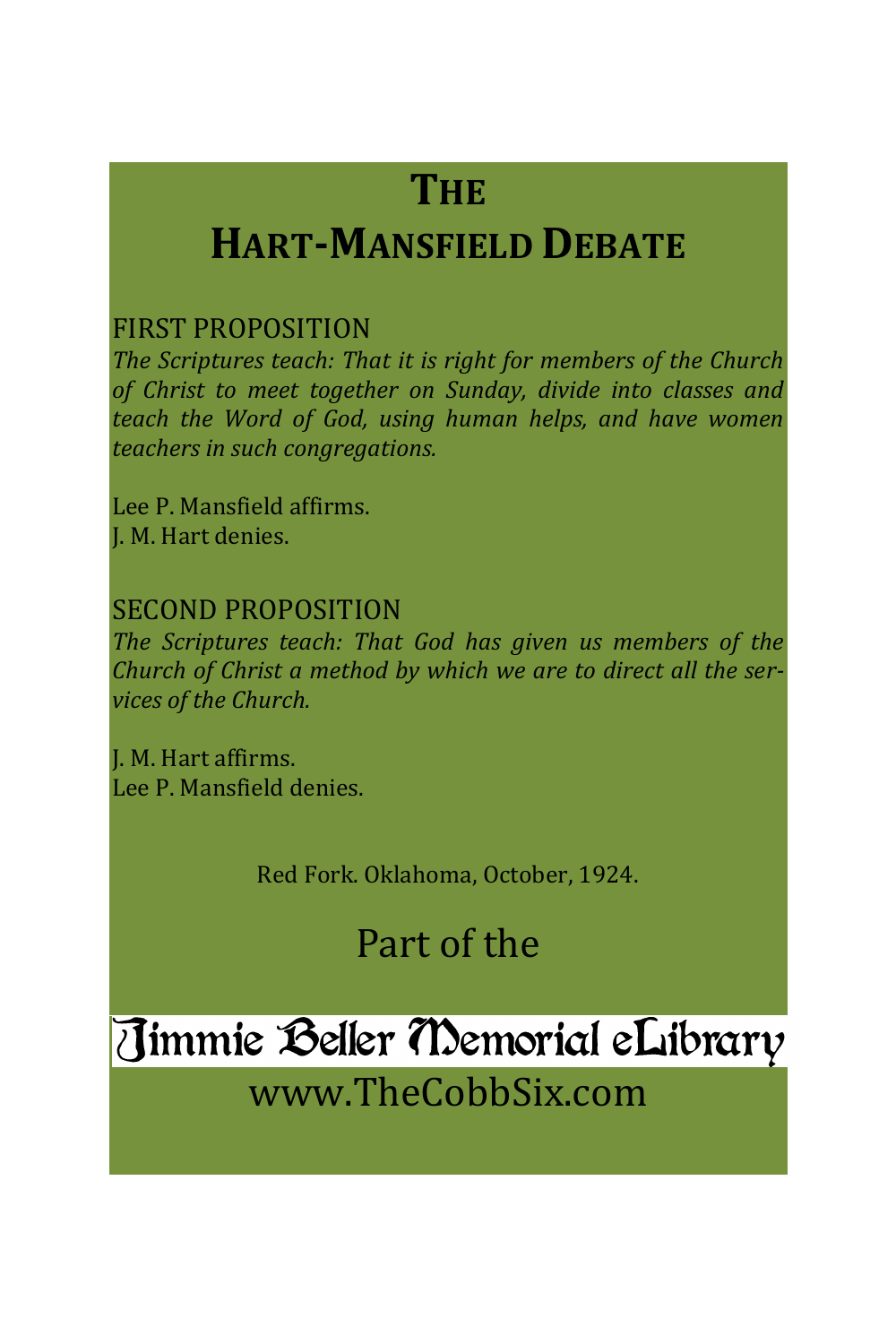#### **PREFACE.**

Dear Reader:

Seeing the divided and warring condition of all believers in Christ, and recognizing the sinfulness of such division, both J.M. Hart and Lee P. Mansfield mutually agreed to discuss the above propositions, using and recognizing the Holy Scriptures as the standard of proof.

No doubt each of the disputants recognize the truthfulness of the statement: "O Lord, I know that the way of man is not in himself, it is not in man that walketh to direct his steps."— Jer. 10:23.

As such we see, this discussion was not for the purpose of determining what particular way any one may think to be right in the sight of God. Seeing the inability of man to direct his steps, may ye who read, carefully and prayerfully study this discussion and be moved alone by the Word of God.

We pray that each side will hoist the flag of truce and return again unto the Word of God and there learn anew the unity of the Spirit in the bonds of peace: that there may be one Shepherd and one fold.

Kind Reader, duty to yourself, your family, your nation, and your God demand that you judge aright who is in harmony with the Word of God.

THE AUTHOR.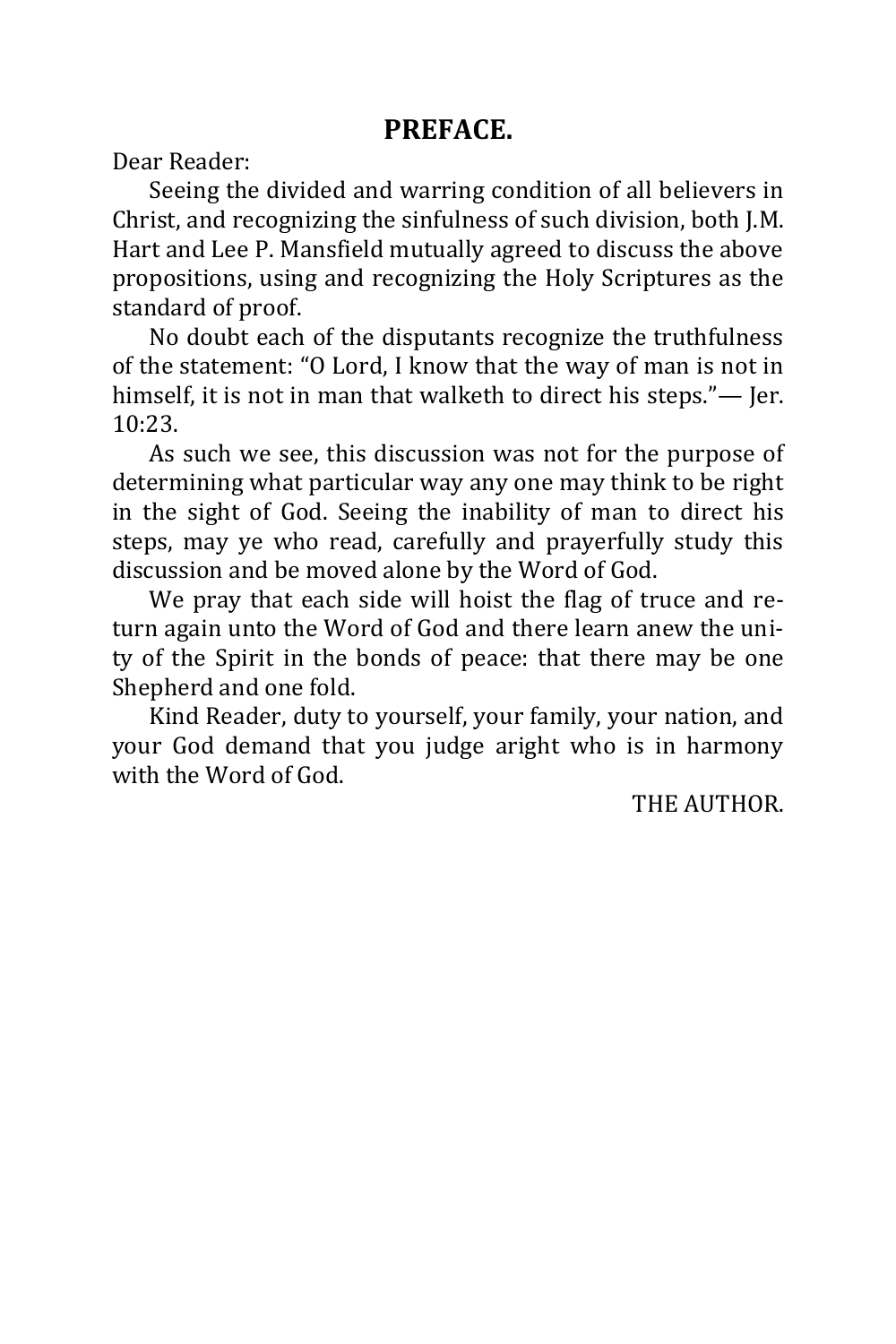## **SUBJECT**

*The Scriptures teach that it is right for members of the Church of Christ to meet together on Sunday, divide into classes, and teach the Word of God, using human helps, and have women teachers in such congregations.*

Lee P. Mansfield affirms. J.M. Hart denies.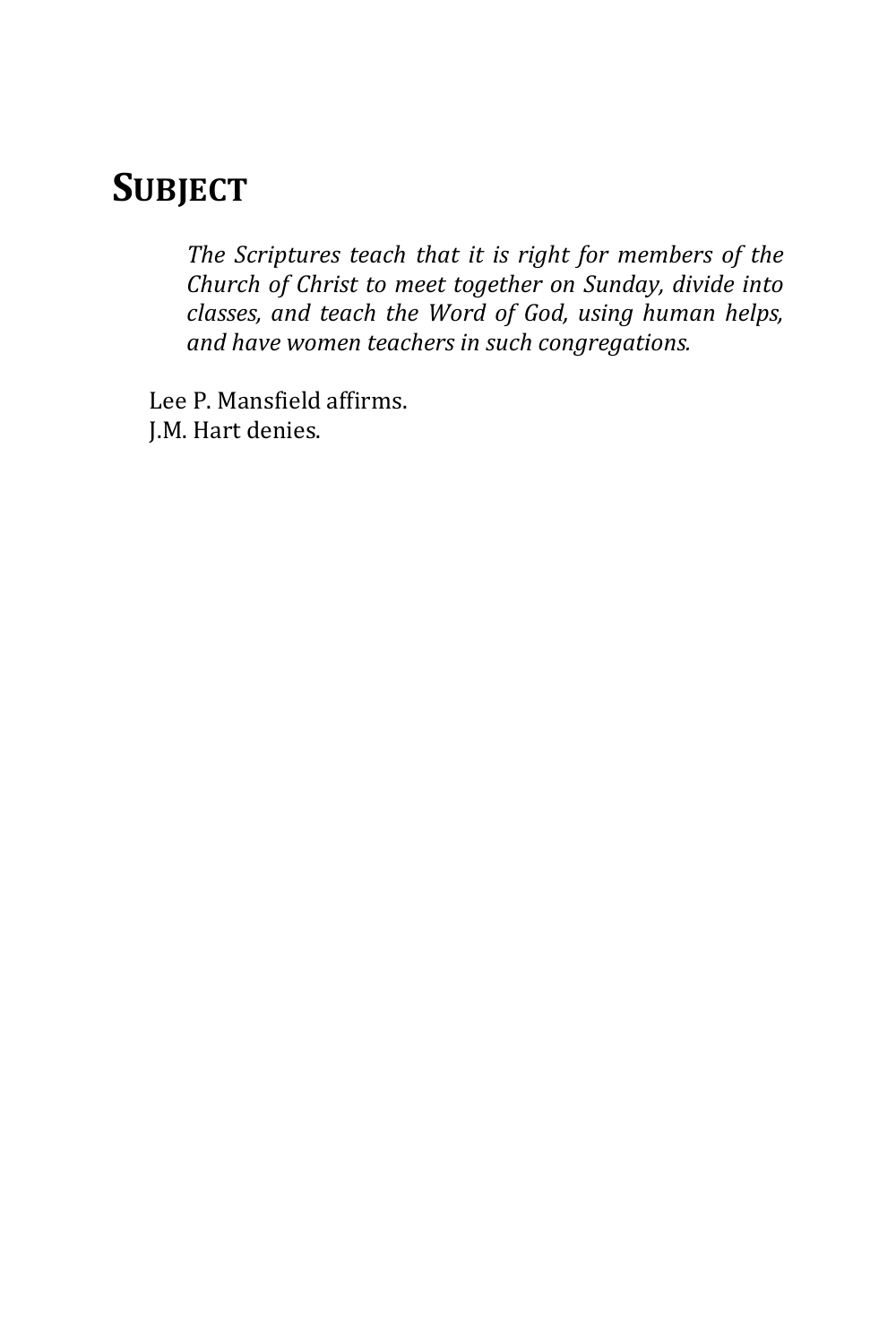## **MANSFIELD'S FIRST SPEECH.**

Introduction:—Those things about which we agree are not under consideration in this discussion. We both believe that it is right to teach the Word of God to both old and young. We both also agree that it is right to teach the Word of God **on**  Sunday. We are both agreed that it is wrong to organize any kind of human society to do the work of teaching. The Church is the only society through which we are to teach the Word of God. We both agree that God has commanded the Church to assemble for worship on each Lord's Day. This meeting of the Church for worship is not under discussion. I take the position that members of the Church can meet—at an hour when it does not conflict with the worship of the Church—and engage in teaching the Word of God to both old and young. When Paul told Timothy to ''Preach the Word" (II Tim. 4:1-3), he also told him to do it "In season and out of season." There are no restrictions placed upon one as to the time of teaching. He can teach at the worship and he can teach at other times. When we meet for worship, we are told just what to do. I am sure that Brother Hart will agree with me as to the truthfulness of the above statements.

#### **Argument One.**

There are two ways to teach. One by speaking and the other by writing. There are also two ways to teach by speaking. One by preaching or delivering a public discourse, the other by asking and answering questions. We have divine examples of both ways. Peter preached on Pentecost and Paul preached before Agrippa. But both Peter and Paul wrote letters of instruction to the churches and disciples. If Paul could and did write lessons of instructions to Christians, why can't we do likewise and have a divine example as our guide? But you say that was inspired writing. Yes, I know that, but their preaching was also inspired preaching. If you refuse and object to teaching by letter because the example is inspired, why don't you quit preaching because you only have inspired preaching as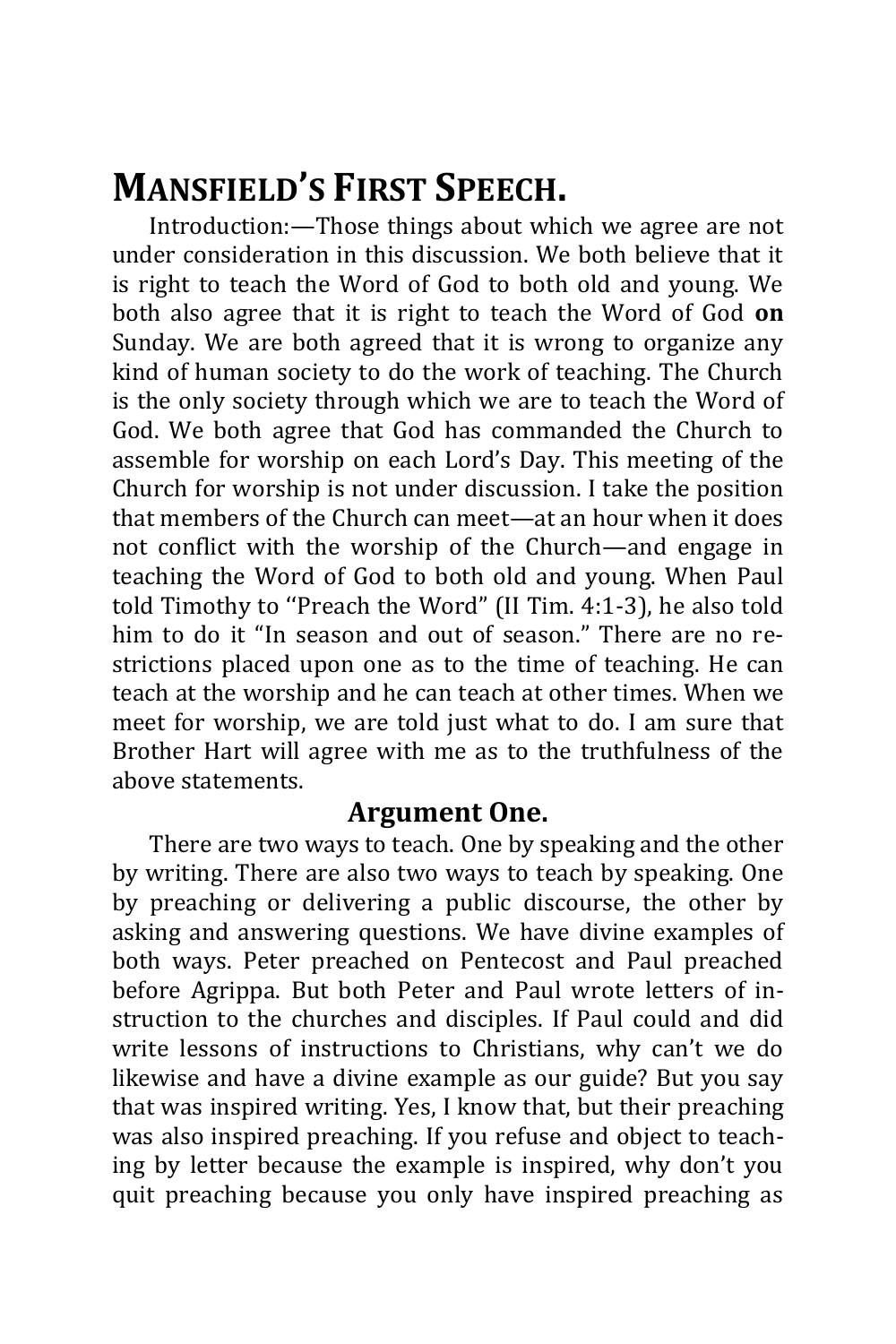your example to guide you? If Brother Elam comes to your place and teaches the Church by preaching to you, you think it is all right because you say we have a divine example in the Word of God, but when Brother Elam tries to teach the church and others by letters— quarterlies— you say that is wrong and you object. Pray tell me why? Does he not have a divine example as his authority for so doing?

#### **Argument Two**

There are two kinds of commands in the Bible. One is generic and the other is specific. The command to "Go preach" is generic. The command to "Sing" is specific. When God gives a generic command, he does not give the method of carrying out that command. But when God gives a specific command He tells how to do that. Take the command "Go into all the world." Does God tell me how I am to go? Can I not select my own mode of "going"? I can walk, go on a boat, a train, or any way I may select. I should go the quickest and best way to carry out the command of God. Therefore, in carrying out the command of God to "Teach all the nations," I am free to select the best method of teaching. The written page and the class system is by far the best method of teaching children we have today. If you will read "New International Encyclopedia, " Vol. 18, page 700, under the subject of Sunday School, you will find the same methods used by the Jews and early church that we are using today.

### **Argument Three.**

Neh. 8:1-8. Fourteen men sent among the crowd to make them understand the law. Here you have the very thing practiced by the Jews we contend for today. Here we have a class method. There are three classes God wants taught His Word: Christians, Aliens and Children. God made the classes and we simply recognize what God has done. We feed "Milk" to the babes and "Strong meat" to men (I Cor. 3:1-3). It is a waste of time not to have classes and we are taught not to be wasteful (John 6:12).

### **Argument Four.**

Study the following diagram: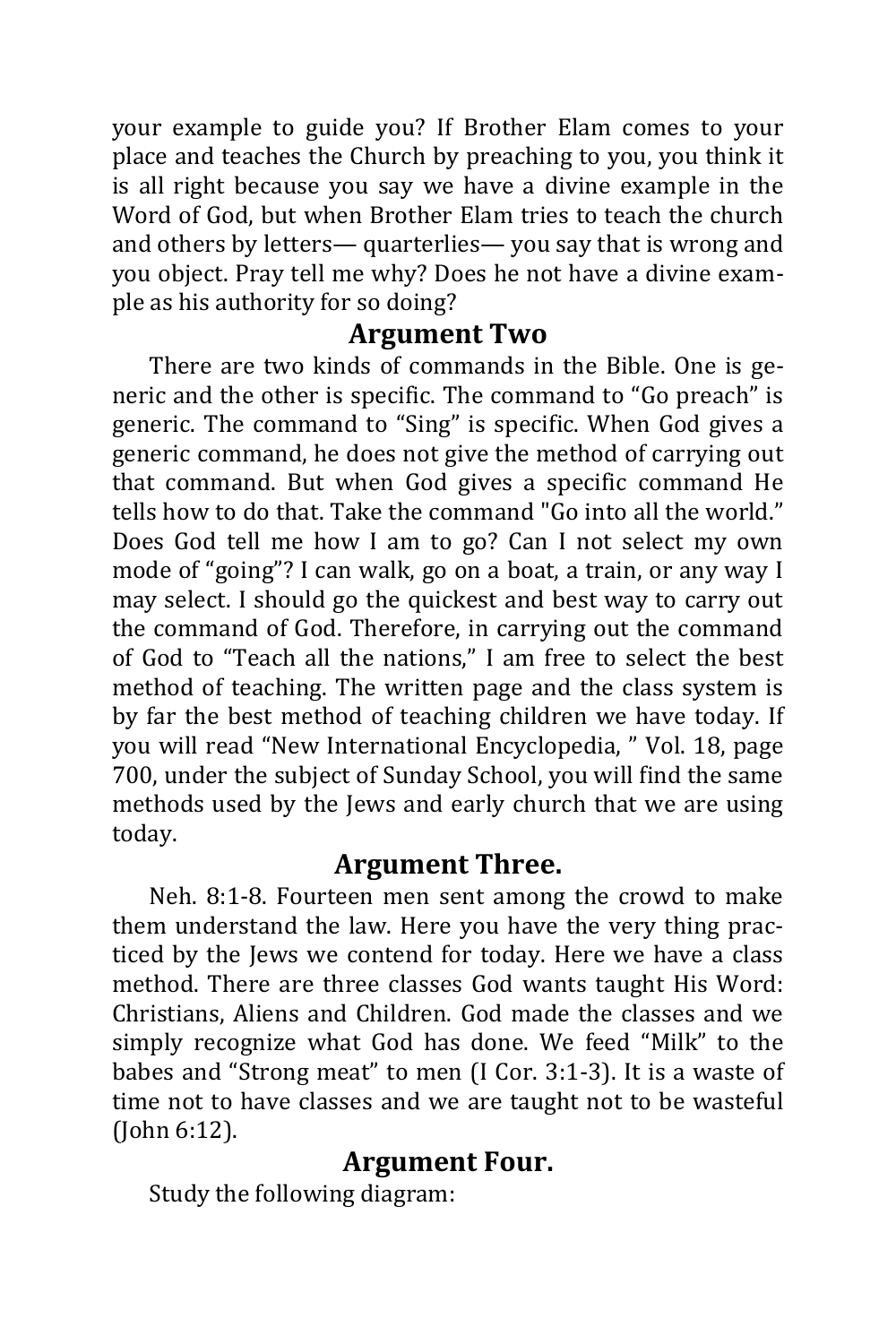| <b>Command</b> | <b>Essentials</b> | <b>Non-Essentials</b>      |
|----------------|-------------------|----------------------------|
| Sing           | Song-Book         | Instruments of Mu-         |
|                |                   | <b>SIC</b>                 |
| Teach Bible    | Class Helps       | <b>Organized Societies</b> |

In the above it is essential that we have a song-book in order to obey God in singing; but it is not essential to have an organ.

In obeying God's command to teach it is essential that we have helps because, "No man can read a passage in the Bible without the aid of human helps." Brother Hart will not even try to do so.

Dear Reader, will you just stop and think for a moment and tell me what passage you can read and understand without using human helps. All we know we have learned by the help of others. We could not even read if it had not been for the help of others. Since you are indebted to others for all you know, then pray tell me why do you object to others being taught the same way? Is it not our duty to teach others the way of life, using all the helps we can get to do so? If not, why not? The Bible is the thing to be taught, but in teaching the Bible we should use all the helps we can get to teach it.

Brother Hart cannot carry on his part of the debate without human help.

### **Woman and Her Work.**

There are some things a woman can do and there are some things she cannot do. The things God forbids her doing she must not do, that is if she desires to please God. But there are things which God commands her to do, and she cannot fail in those things without also displeasing the Lord. Let us get before us the things she cannot do:

1. She cannot be an elder, because elder is to be husband—I Tim. 3:2.

*2.* She cannot be a deacon, because deacon is to be husband—I Tim. 3:12.

3. She cannot be an evangelist, because men are always selected to do the work of an evangelist.

These things are the only three things she cannot be and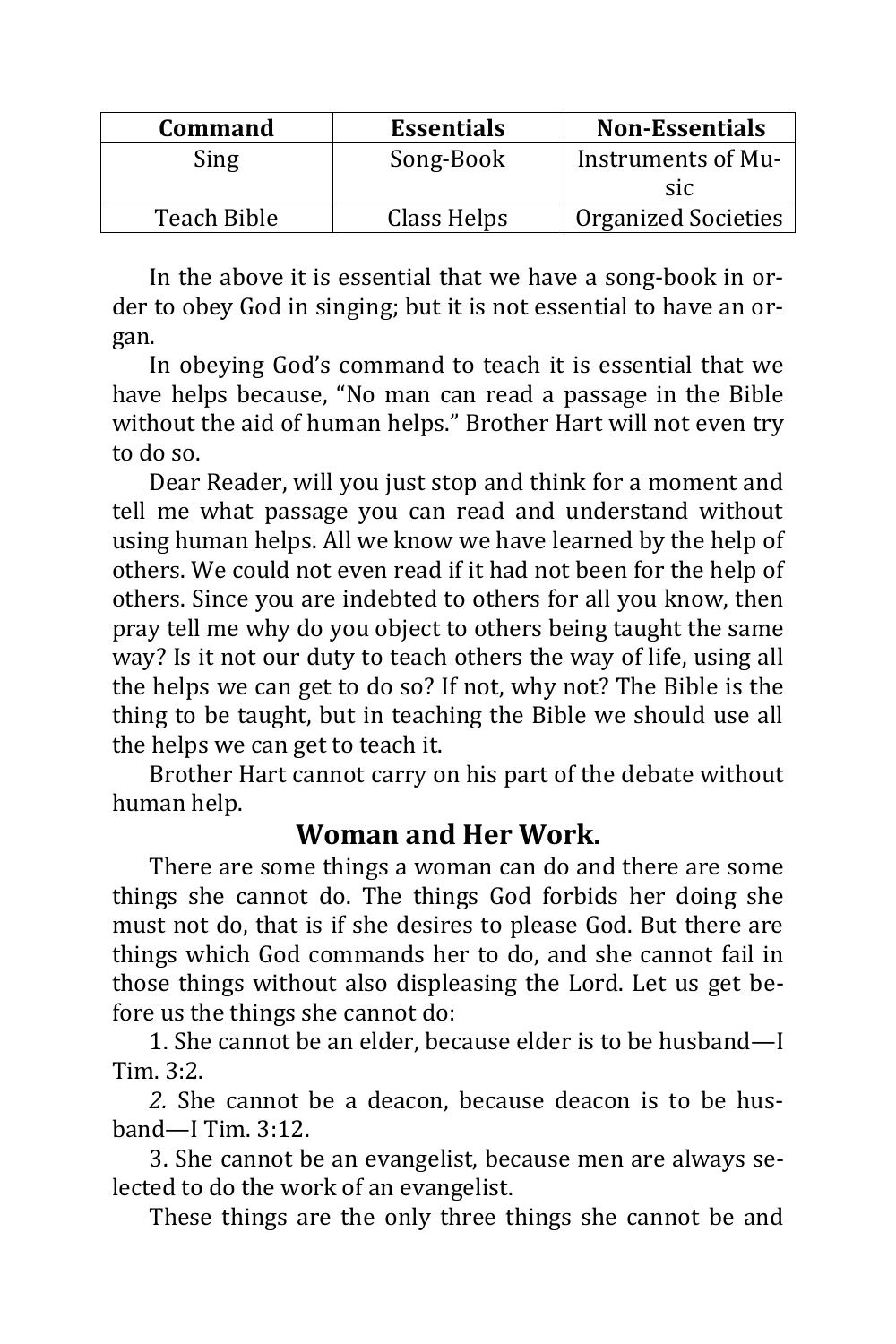therefore she cannot do the work that belongs to the elders, deacons, and evangelists. But some will ask, what can she do?

1. She can pray—I Cor. 11:15.

2. She can prophesy—I Cor. 11:5.

3. She can sing—Col. 3:16.

4. She can commune-—Acts 20:7.

5. She can give—I Cor. 16:2.

6. SHE CAN TEACH—Titus 2:3-5.

### **The Following Statements Cannot be Called in Question.**

1. God placed prophets in the early church.—I Cor. 12:28.

2. No prophets were in the early church but God-appointed prophets.

3. These prophets were placed in the church for edification, comfort and consolation.—I Cor. 14:3; Eph. 4:12.

4. Prophets were not simply teachers, they were divinely qualified teachers. Paul makes a distinction between teachers and prophets.—Eph. 4 :11.

5. Paul addressed a class in the church called prophets. —I Cor. 14:29.

It is also certain that Paul recognized WOMEN in this class as well as men.—I Cor. 11:5. Therefore, it follows that some women existed in the church that were made prophets by the divine appointment, and were qualified and did instruct the church. It is not prophesying or praying that Paul condemns, but the manner of their appearing.

In I Cor. 15:10-11, Paul calls the work of teaching "Laboring in the Lord," and in Rom. 16:12 he mentions two *women* and says, "Who labored in the Lord." He did not say they helped me in my labors, but they did the work themselves. He mentions about two women in this chapter who were workers in the cause of Christ.

Some examples of Godly women in the Bible:

**Miriam**—Ex. 15:20. was a "Prophetess." She led the song.

**Huldah**—II Kings 22:14. She was in the college of the prophets.

**Deborah**—Judges, 5th chapter. Judged Israel.

**Phoebe**—Rom. 16:1-2. She was a deaconess in the church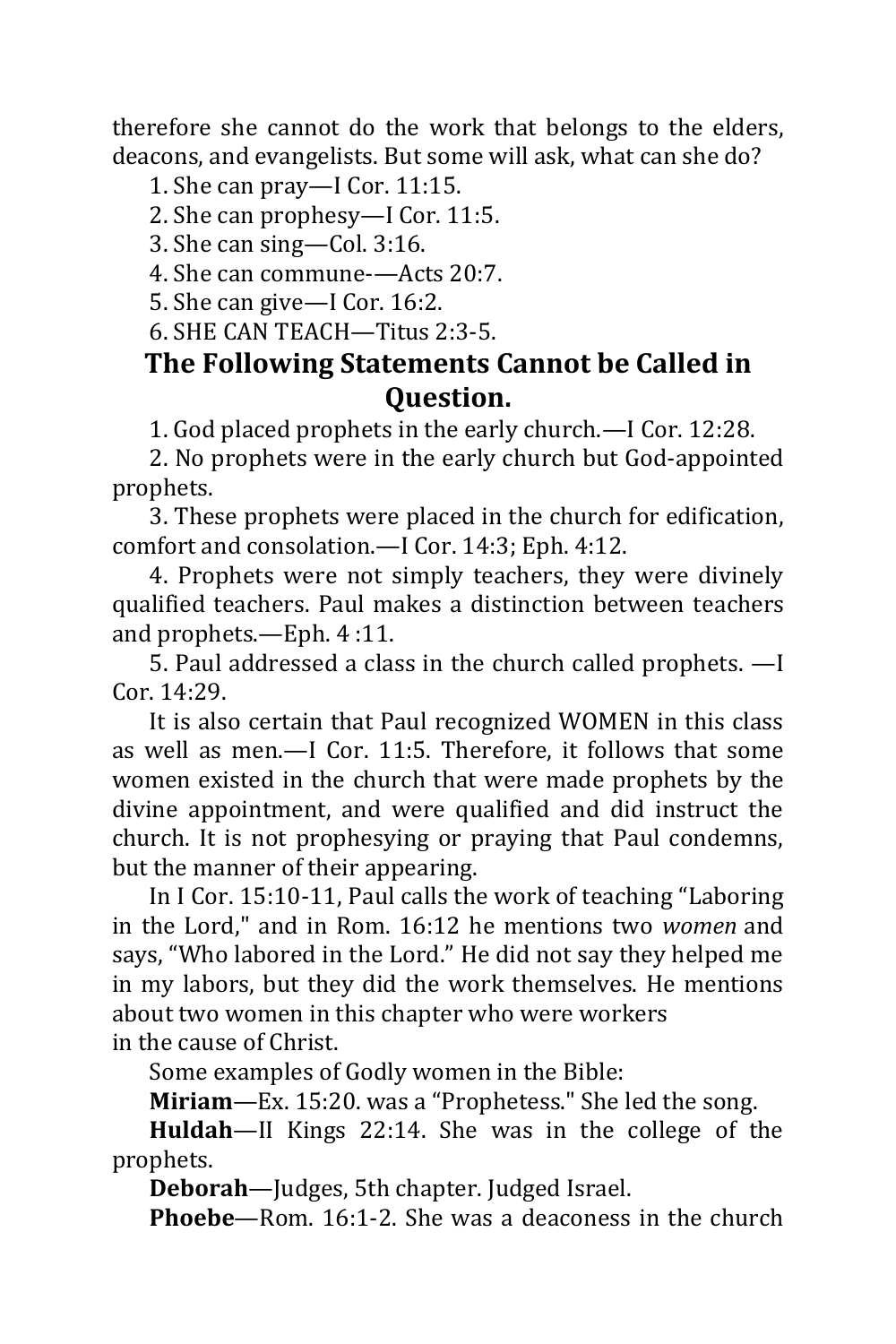at Cenchrea, the "Mother Church.''

In the establishment of the hurch at Jerusalem, Joel said: "Your sons and DAUGHTERS shall prophesy.''—Joel 2:28. In the fulfillment of this prophecy, Peter says: "Your sons and DAUGHTERS shall prophesy."

If the women are to take no part in the teaching, then this prophesy is unfulfilled. It is a fact that the women did prophesy and did it by the commandment of God. He who would prevent her today, stands between her and her DUTY to *God. He* causes her to stumble or offends her and Jesus says: "It would be better to have a millstone tied about, the neck and be drowned in the midst of the sea." "Thou art the guilty man," because you do all in your power to keep her from doing her God-given duty.

My duty to God does not embrace one day in the week and one service on that day, but it embraces every day and every hour of each day. I am to pray without ceasing and I am to teach the Word of *God* every opportunity I have. These duties are just as binding on my wife, my daughter, and my sister. In Christ, "there is neither male nor female, for you are all one in Christ Jesus." My good sister, God demands that you be "a soul winner for Jesus." How can you win people to Christ without teaching the Word of God?

#### **Questions.**

1. Do you believe it is right to teach by the class system at any time when it does not interfere with the worship?

2. Do you ever use human helps in teaching the Bible?

3. At what place and under what circumstances can a woman teach?

4. Is there any time or place where we can teach by the class method and not violate any Scripture?

5. Is it Scriptural for a woman to sing in the Assembly? Please give chapter and verse.

6. Can one sing and not teach? If so how?

7. Can you have "Congregational Singing" and one speak at a time? If so, how?

8. Do not the words Saint, Disciple, Christian, and Brethren always comprehend the idea of male and female?

9. Can a woman teach the Bible in the public school and not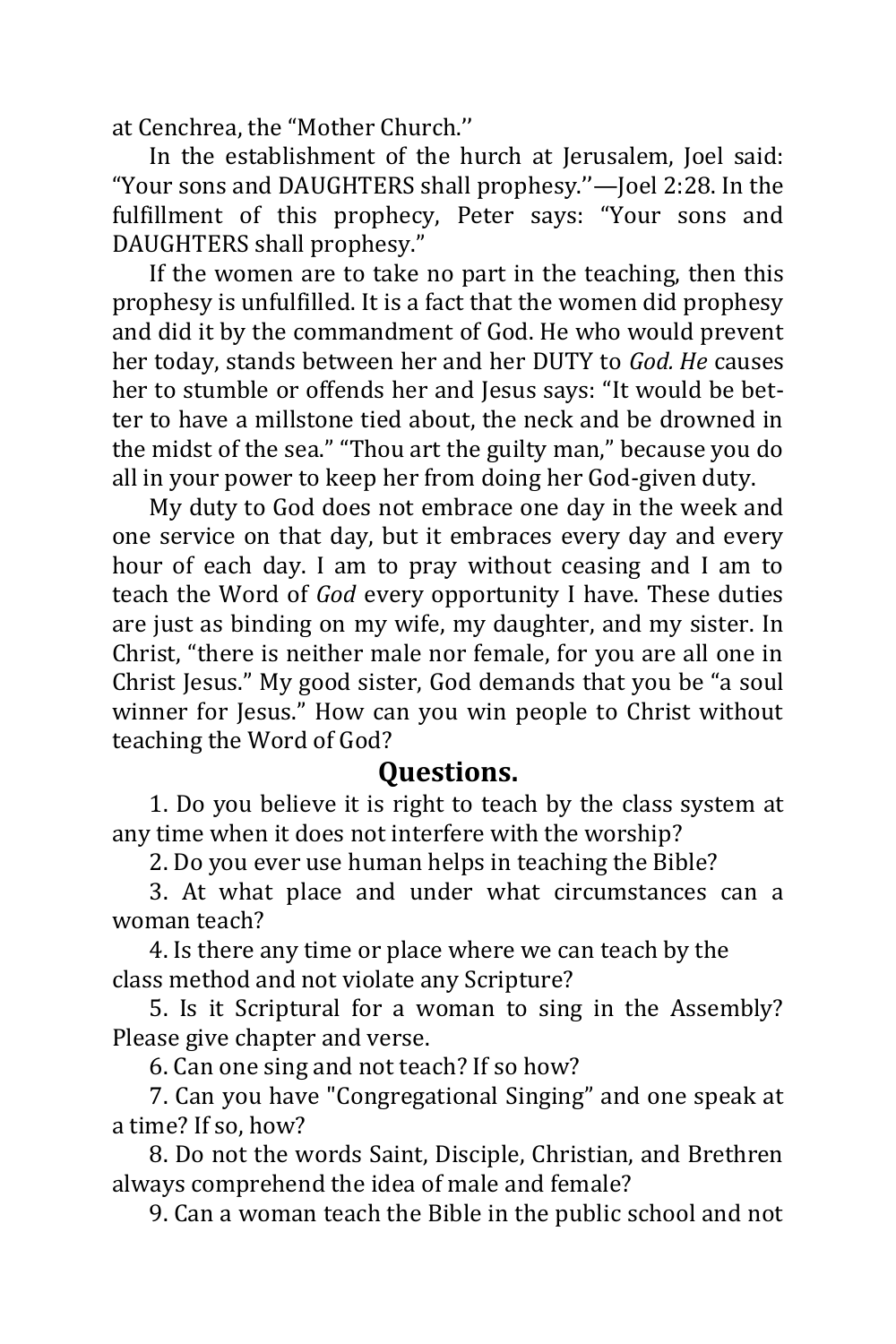sin?

10. Can we assemble for Bible study at any hour that does not conflict with the worship and not sin?

We preachers have just been preaching half of the truth. We tell the stories of Abel, Noah, Abraham, Isaac, Jacob, Jonah, Peter, James, John, Paul, Timothy, and Titus, but you never hear us tell the stories of Sarah, Miriam, Huldah, Deborah, Ruth, Mary, Martha, Phoebe, Lois, and Eunice. God has placed side by side in His Book the life stories of faithful *women* with the faithful men to teach us that women should be our co-workers in the Lord. Oh, woman, thou who goes down into the shadow of death that we may live; thou who was the first at the cross and the first to tell of the Savior's resurrection, thou who art purer, better, and more holy than we men, and thou who art the first to greet us with a kiss of love and the last to give up hope; we need your help in the cause of Christ.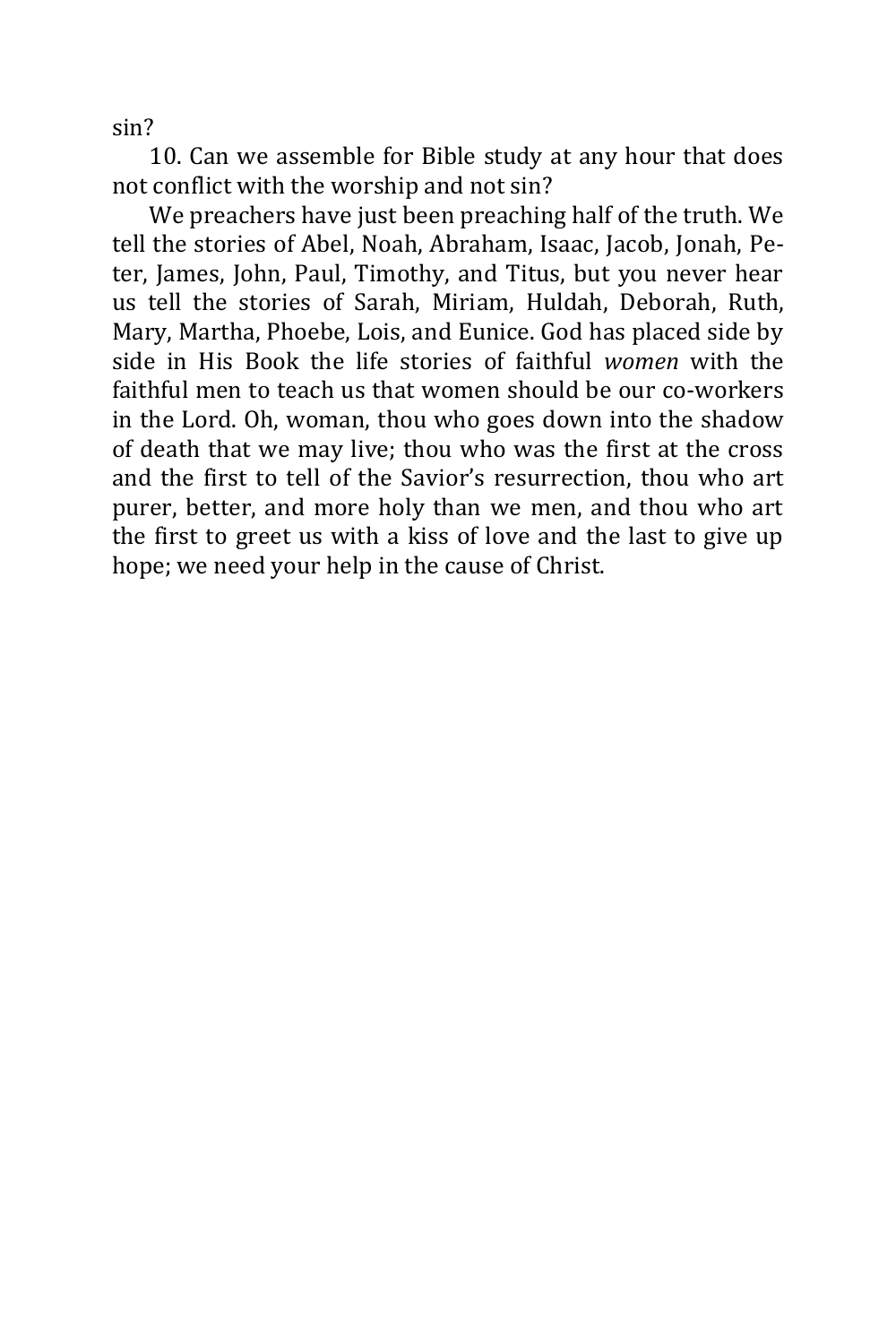# **J.M. HART'S FIRST REPLY.**

Respected Friends:

It now becomes my duty as the negative speaker to reply to the speech you have just heard. But before we proceed, I desire to express thanks, not only for this opportunity, but to my opponent for the genteel manner and attitude in which he opened this discussion. Let me emphasize in the beginning, this conflict is not between men, for I am sure as brethren, we entertain none but the kindliest feeling. Therefore it follows, it is a matter of principle; principles of such magnitude as to rend asunder the greatest believers in Christ since Apostolic days. Error may be found on both sides of this question. But one thing is certain, we both cannot be in the right.

Just at this juncture, I desire to call your attention to the first three words in his proposition. "The Scriptures teach." Therefore, we see my Brother is affirming the Scriptures to teach: Division into classes, Human helps, and Women teachers. Occupying the negative as I do, makes it evident that I do not believe the Scriptures so teach*;* hence it follows the pivotal point on which this question must turn is the point of authority. By whose authority are these practices performed as a religious observance? I am glad we are to measure this question by the one and only divine measuring reed, the Word of God. Kind Friends, there is one fact that we will all admit. The Scriptures do or they do not so teach; if they do so teach, we have a right to know it; if they do not so teach, we should also know it.

In as much as Brother Mansfield holds the affirmative idea, my only duty as a logician and reasoner is to closely examine his evidence adduced as proof and if possible show that it does not sustain his contentions. With this in mind, we now desire to pay our respects to the arguments adduced as proof. I note from his proposition he indorses human helps, but in his opening remarks he condemns human societies. Naturally, we wonder, where is the difference? Both human, purely human,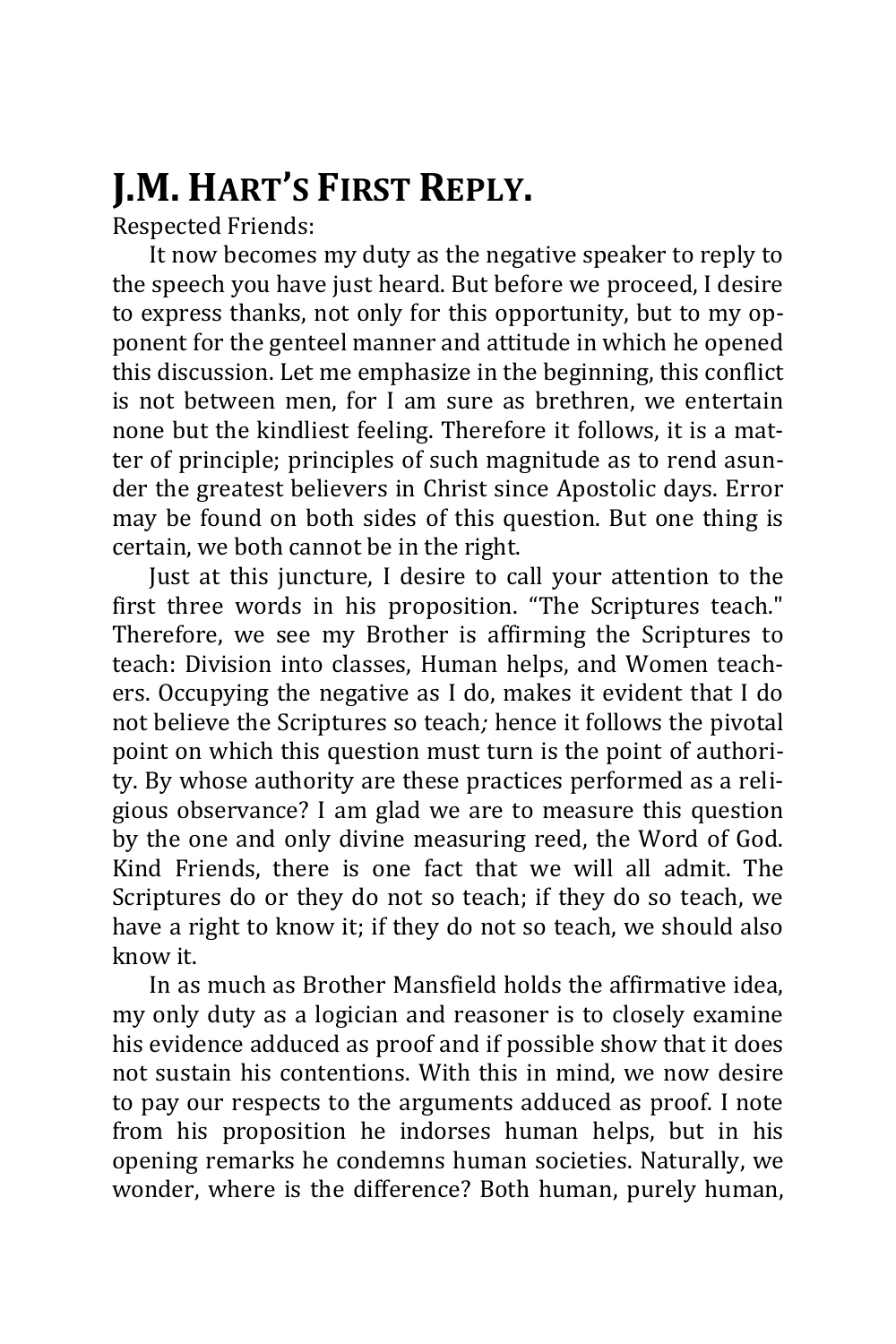and both used for the identical purpose, that of teaching God's Word. Why, Brother Mansfield, do you endorse one human act and condemn the other, as both are endorsed as essential to teaching the Word. Noting from Argument Number One, Brother Mansfield, in an effort to sustain human helps (quarterlies), places Paul and Brother Elam on a par. That is, he contends by reason of the fact that Paul wrote to the primitive churches, Brother Elam and others have a perfect right to follow the divine example. Very well, we do not object to Bro. Elam's good work by use of the pen. But the question is: Have you got the moral or religious right to force personal explanations to the Word of God by Bro. Elam into the work and thereby rend the Church of Christ asunder? Have you or have you not, that's the question.

Leaving this for your consideration, we will now note from Argument Number Two. Here Brother Mansfield says there are two kinds of commands: specific and generic, and declares "go preach" is generic. If he is right and the command "Go preach" is general to the church, there can be no exception, hence it applies to both men and women. Therefore, all men and women who do not go preach will be lost for disobeying God's general command. Now the fact of the matter is: The command "Go preach" always was and always will be specific. Note Mat. 28:16-20. A specific command to the eleven, no more, no less (Mark 16:14-15), specific to the eleven, no more, no less. And ever since Apostolic days, the command "Go preach" was limited to faithful men. See II Timothy 2:2. Brother, I wish you would tell the brethren where to find the command "Go preach" that is not specific to a man, a group of men, or a class of faithful men. Now, if you fail to find it, the command stands specific. To faithful men as in II Tim. 2:2, and is also in harmony with Paul's statement, "I suffer not a woman to teach nor to usurp authority over the man, but to be in silence," I Tim. 2:12. "Let your women keep silence in the churches, for it is not permitted unto them to speak," I Cor. 14:34. "It is a shame for a woman to speak in the church," I Cor. 14:35. Therefore, as a specific command, Brother Mansfield has admitted that God has stated the method for all specific commands. Right you are,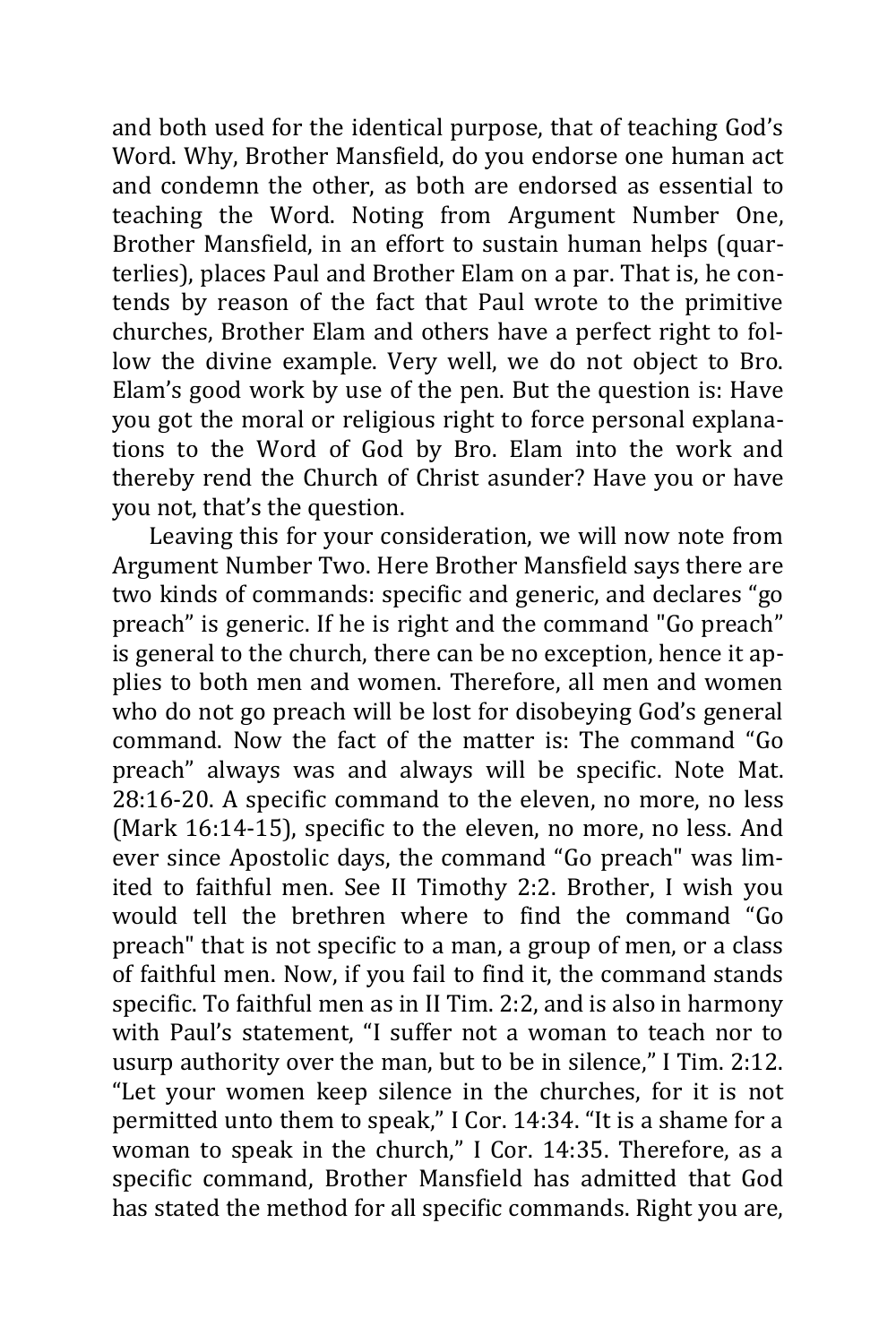Brother Mansfield, and also in harmony with Paul's statement, "It pleased God by the foolishness of preaching to save them that believe," I Cor. 1:21. Paul says, "How can they hear without a preacher?" Rom. 10:14. Paul did not seem to think they could hear without a preacher, and said it was God's appointed way to save souls (I Cor. 1:21), and listen Brother, this is the only method mentioned in the Bible that God has placed His stamp of approval on and said it pleased Him. Bearing from this, let us pay our respects to his Argument Number Three. I note in an attempt to justify the class system, he quotes from Neh. 8:1-8, and says 14 men was sent out among the crowd to make them understand the law. I did not see where the 14 men were sent out. However, I wish you folks would turn and read for yourselves. I did notice that the congregation came together as one man, and I did not find where they divided them up. But suppose they had? Whatever deed they done was done under the law, and Paul says, "by the deeds of the law there shall no flesh be justified," Rom. 3:20. "Christ is become of no effect unto you whosoever of you is justified by the law, ye are fallen from grace," Gal. 5:4. And right in the face of these passages of Scripture, Brother Mansfield tells you that the very things the Jews practiced back there is just what he is contending for today. Then he speaks of the milk for the babes and the meat for the men. Yes, we recognize the two classes of food, and so did Paul and the other Apostles. But I do not locate where they adopted your system of feeding. Leaving this matter for your consideration, we will note his diagram:

| <b>Command</b> | <b>Essentials</b> | <b>Non-Essentials</b>      |
|----------------|-------------------|----------------------------|
| Sing           | Song-Book         | Instruments of Mu-         |
|                |                   | <b>SIC</b>                 |
| Teach Bible    | Class Helps       | <b>Organized Societies</b> |

He said study this diagram. I did, and the result was surprising. First, you see, he has placed the Bible in the command column, therefore it is not an essential. Brother Mansfield, the Bible is not a command. It contains the commands and is an essential to teaching. That is, we cannot teach without, it. Therefore, it belongs in the essential column. We can teach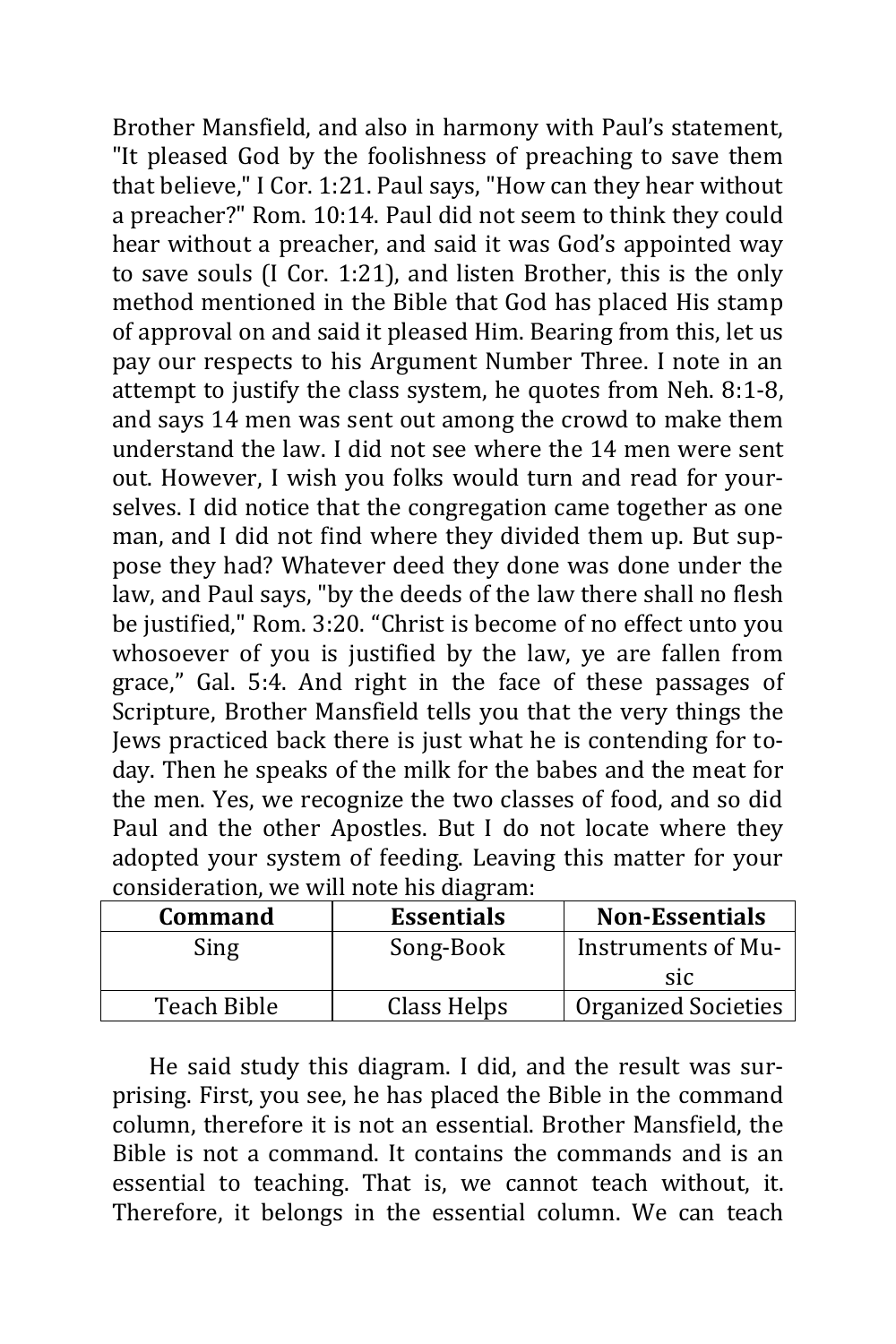without the class helps, therefore they belong in the non-essential column.

| Command    | <b>Essentials</b> | <b>Non-Essentials</b> |
|------------|-------------------|-----------------------|
| Go Teach   | The Bible         | Classes               |
| $\epsilon$ | Mode of Travel    | Human Helps           |
|            |                   | (Quarterlies)         |

If this is not right, show us the error. Again, in an effort to sustain human helps, he says no man can read a passage without the aid of human helps. Should I admit such, then his reasoning would exclude his quarterlies, tracts, and the like. For teaching the congregation, let's see, I am commanded to study and teach God's Word. Education and the Bible are essentials, for I cannot carry out the command without them. But I can carry out the commands without the quarterlies and tracts. Therefore, they are non-essentials. I am commanded to teach. The Bible is essential. I can teach a congregation without dividing them, therefore, to divide them is a non-essential practice. With this in mind, let me ask, what has divided the church, essentials or non-essentials? Kind reader, you may judge.

Next we will notice his woman and the work argument. After he had noted several things a woman could not do, he affirmed some things she can do, namely: pray, sing, give, commune. I concur to these things, therefore, they are not under consideration in this discussion. But he says she can teach. Titus 2:2-5. Yes, but verses 3-5 tell her what to teach, and none of the things mentioned included the Gospel. Well, you say, Paul said teach good things, and is not the Gospel a good thing? Yes, but not for a woman to teach. See I Tim. 2:11-12. Paul placed the restriction. Also I Cor. 14:34-35. No doubt, if I had been fixing it, I would not have placed it there, but I am not fighting the commands of God. Therefore, as far as I am concerned, it will have to stand. We now will notice some of the things which he says cannot be called in question, viz: God placed prophets, both men and women, in the early church, I Cor. 12:28; for the edification of the church, I Cor. 14:3; Paul recognized woman prophets as well as men, I Cor. 11:5; therefore, there were some women prophets in the early church by divine appoint-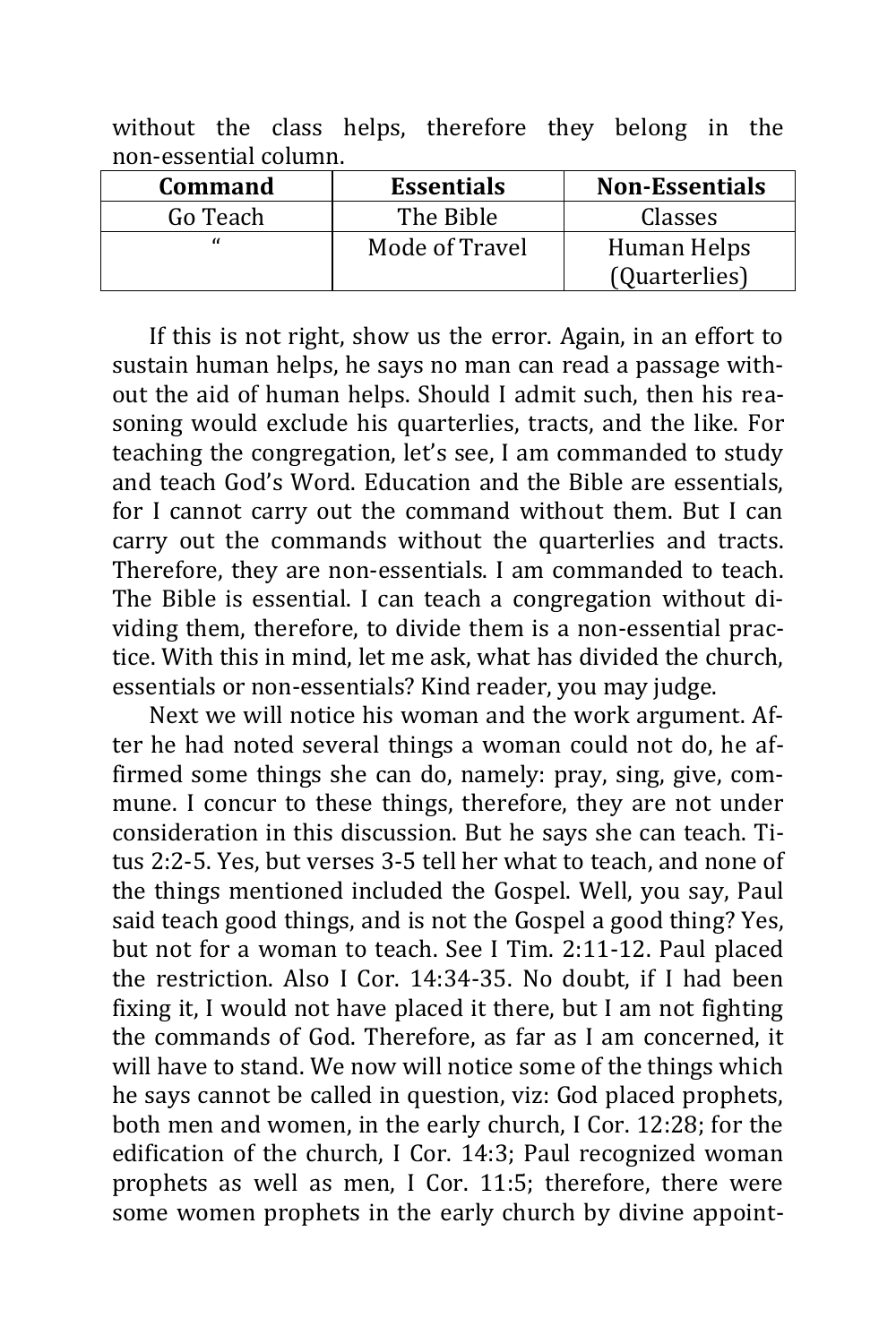ment. He says, this is the fulfillment of prophecy, Joel 2:28; therefore, he concludes, if women are to take no part in teaching today, the prophecy of Joel is yet unfulfilled, and to prevent her today is to stand between her and her duty to God. Are you talking about what Paul said I Cor. 14:34 and I Tim. 2:12? If so, you and Paul for it, but I would like to follow up your line of reasoning and see what follows. God set apostles in the early church, I Cor. 12:28; therefore, there are Apostles in the church today. You and the Mormons agree. God set prophets in the early church therefore, there are prophets in the church today. Again you and the Mormons agree. God set gifts of healing in the early church; therefore, there are gifts of healing in the church today. Again you agree. God set diversity of tongues in the early church, therefore there are diversity of tongues in the church today. Now, he is with the Holiness; God set miracles in the early church; therefore, there are miracles in the church today. And all for the edification of the church. Therefore, if there are not Apostles, Prophets, miracles, gifts of healing, helps, and diversity of tongues within the church today, the prophecy of them are unfulfilled. And he that stands between Apostles, miracles, tongues, gifts of healing in the church today, stands between folks and their duty to their God.

Now, Brother Mansfield, neither you nor I want to concur to such logic as that, so let us get the truth of this matter. Listen, in fulfillment to prophecy, "God placed in the early church, first, Apostles; secondarily, Prophets, both men and women; thirdly teachers. After that, miracles and gifts of healing, helps, governments, and diversity of tongues. I Cor. 12:28. Now, listen; prophecy ceases to be prophecy at complete fulfillment. These things were all supernatural it all for the edification of the Apostolic Church. Peter said the fulfillment of this prophecy began at the establishment of the church. See Acts 2:16-17. Paul said it would cease with the Apostolic Age. Listen; "but whether there be prophecies, they shall fail; tongues, they shall cease; knowledge, it shall vanish," I Cor. 13:8. "But covet earnestly the best gift, yet show I unto you a more excellent way," I Cor. 12:31. Did he do it or did he not? Paul is dead and gone to his reward. If he did not show the church "a more excellent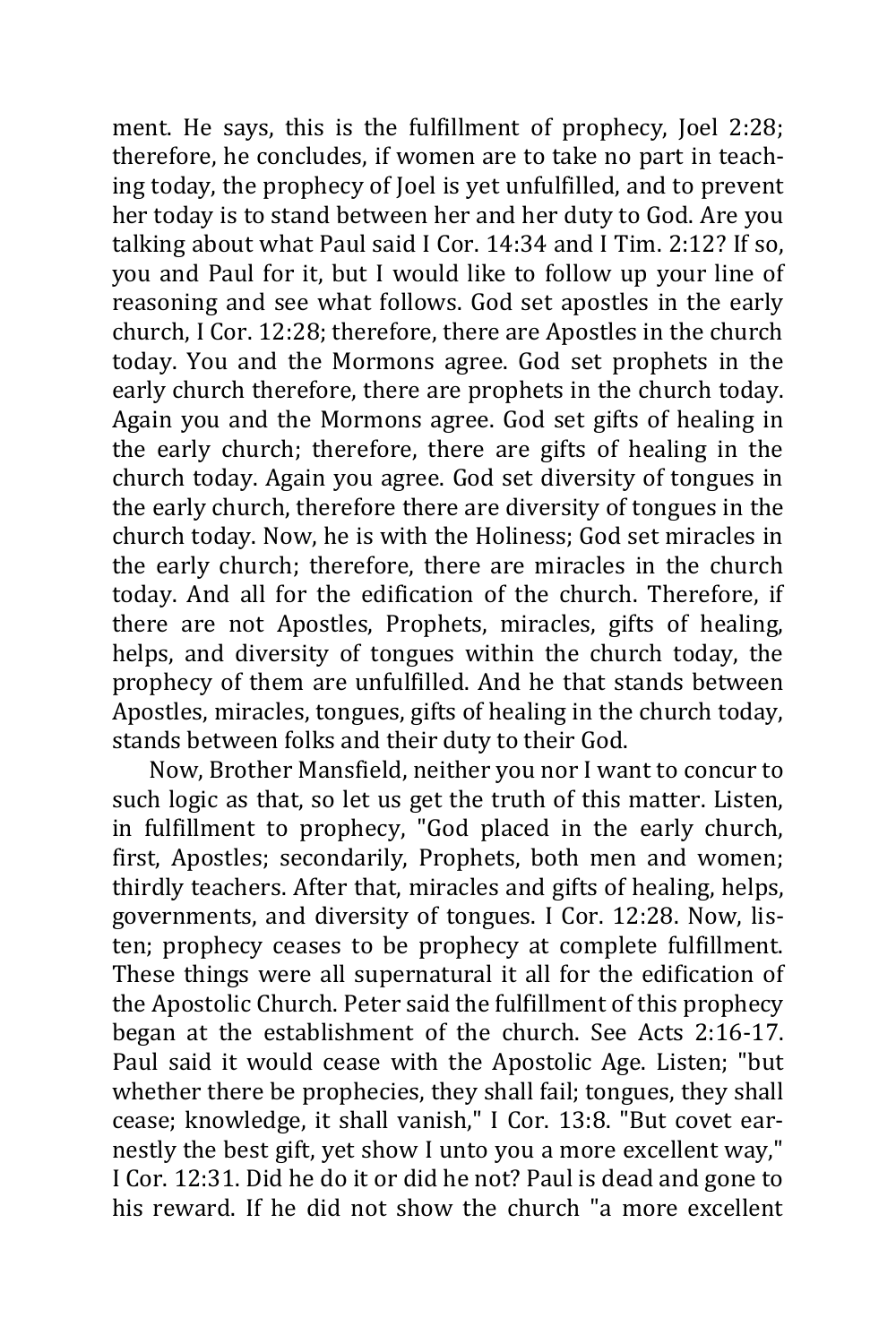way" than these supernatural gifts, then he died with a promise to the church unfulfilled. But what was left for the church after these things had failed? Faith, hope, and love, and a perfect law of liberty to guide us. May God help us to accept it without the man-made helps.

Speaking to the women, Brother Mansfield says: "Your duty to teach the Word is just as binding on you as it is on me. God demands that you be a soul winner for Jesus." But he failed to quote us the passage that says so. He quotes, "There is neither male nor female, for ye are all one in Christ," Gal. 3:28. Brother Mansfield, if you think that teaches God has made no difference between male and female in teaching His Word, why don't you say so; and I will handle the passage in my next speech. This is an inference you at first told us you did not believe. In your first speech you made a difference by quoting several things that a woman could not do, which shows clearly you do not accept the passage literally without the context. Most every one knows Paul had reference to the circumcision of the male Jews, the non-circumcision of the Greeks and the circumcision not made with hands, which applied to Jews and Greeks, male and female, showing that they were all baptized into Jesus Christ alike.

Now, Brother Mansfield, as far as I know, the church is agreed upon the song service, and you state in the beginning things we are agreed upon ate not under discussion. Your questions five, six and seven pertain to the song service. Now to the questions and I shall close:

Question No. 1, Proposition No. 1 covers;

Question No. 2, Essentials to commands are included, therefore not of human intent, No;

Question No. 3, if you mean teach the Gospel in public, there is none;

Question No. 4, if you mean teach the Gospel of Christ, there is none;

Questions No. 5, 6, and 7, the song service is not under consideration;

Question No. 8, not always;

Question No. 9, she has no command to publicly teach the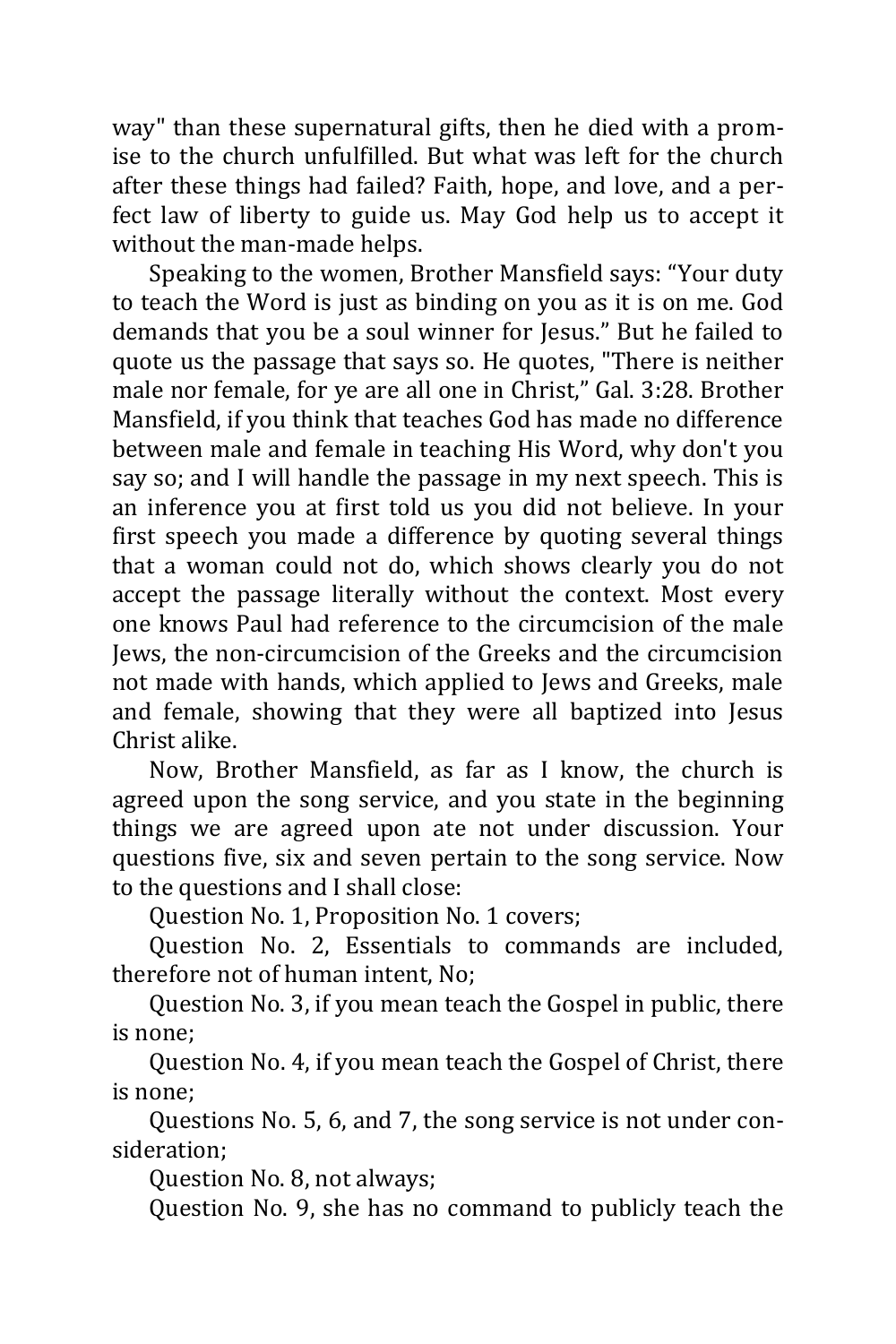Gospel;

Question No. 10, we do not condemn the Assemblage of the Church to teach the Word of God at any time or place. The practice after assemblage is what we are calling in question.

With thanks, I close.

J. M. HART.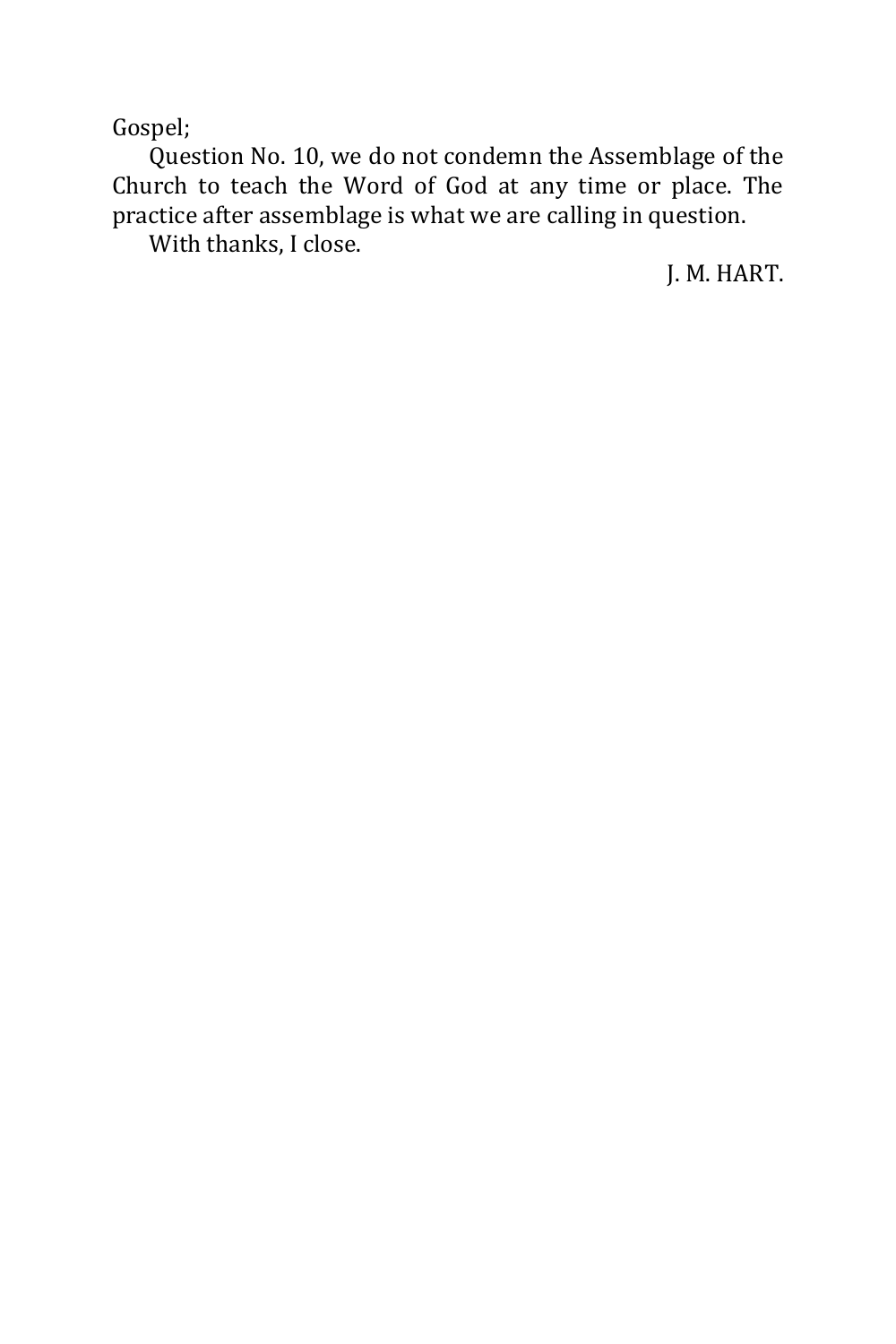# **MANSFIELD'S FIRST REPLY.**

Dear Reader:

You have just, read my first affirmation and Brother Hart's first reply. Can you tell me why any one wants to dodge the real issue? I tried to bring before you the real difference between us. I stated the things that were not under discussion. We are not discussing what women should do in the assembly or can a woman preach. But we are discussing "Can Christians meet, for Bible study and in such meetings can women teach a class and use human helps?" This meeting to be at an hour when it does not conflict with the worship. Brother Hart does not object to such a meeting, but he could not debate if he did not raise a false issue. Now, before giving you any new matter, let me notice some of the supposed replies he made.

#### **Questions.**

No. 1, He did not even try to answer.

No. 2, I asked you, do you ever use human helps in teaching the Bible? What did he answer? Read it. He does use human helps. Why did he not say so like a man? Now, is that not a dodge?

No. 3. I asked at what place and under what circumstances can a woman teach. And he answers, "if you mean teach the gospel in public..." What kind of teaching are we debating about? Are we talking about Bible teaching? Let me put the question to you again. Is there any place or circumstance where a woman may teach the Bible to a class of boys or girls and not sin in so doing? Now, Brother Hart, will you please give a fair answer to this question in your next reply?

Nos. 5, 6, and 7 he answers by saying "Song service is not under discussion." I wish you, dear reader, would turn back and read those questions again and then read his answers. The Bible says we teach when we sing. Hart admits this. In all their church work they have singing, and they have the women to sing. I only ask, "Can a woman sing and not teach"? If so, how? Brother Hart teaches that you must teach "One at a time." I ask.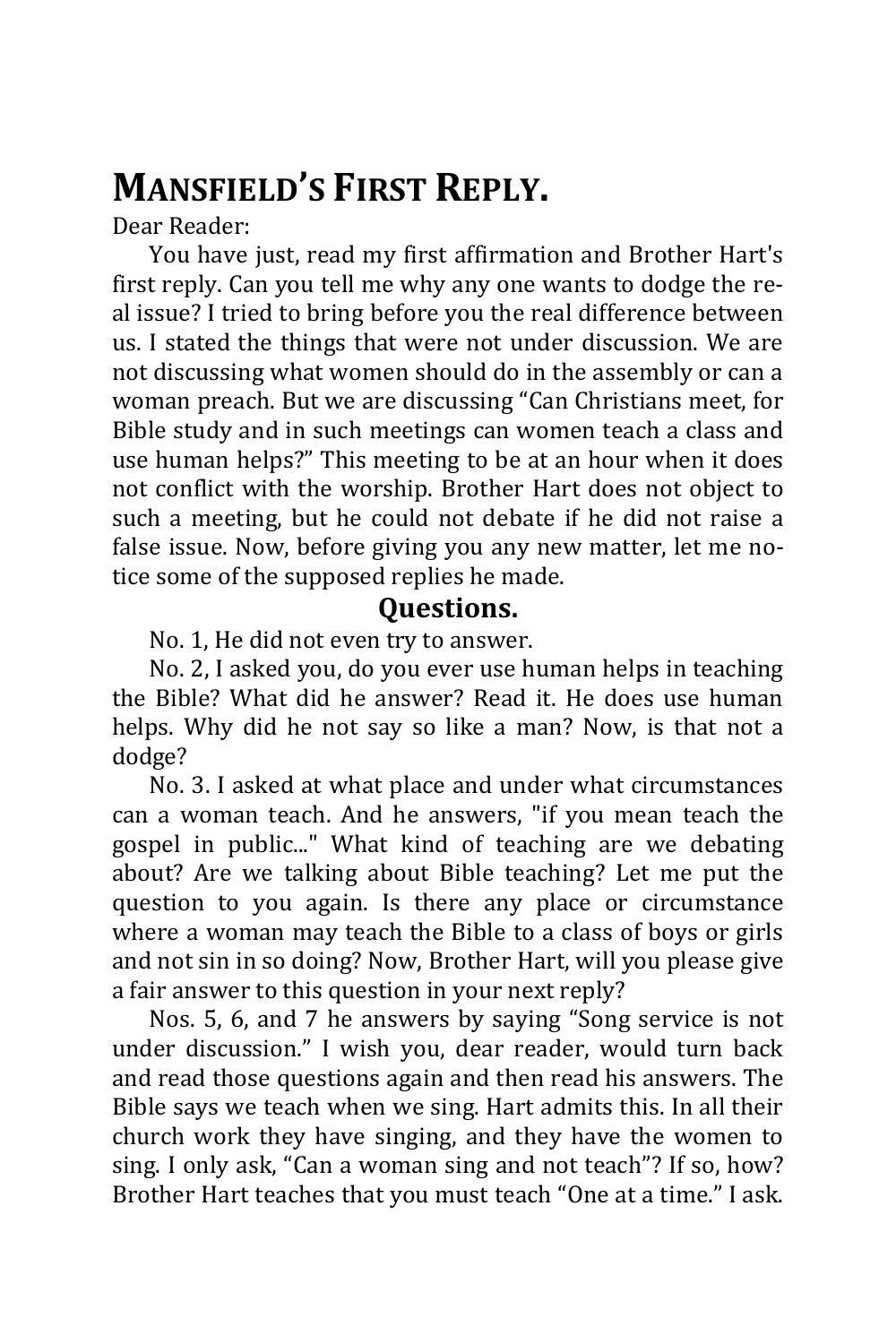"Can all sing at the same time and teach "One at a time?" If so, how?

Notice his answer to question No. 10. I ask, "Can we assemble for Bible study at any hour that does not conflict with the worship and not sin?" Brother Hart answers, "We do not condemn the assemblage of the church to teach the Bible at any time or place. The practice is what we are calling in question." Well, that is the very thing we are contending for. You now say it is not wrong to so meet and teach the Bible. We are agreed that it is not wrong; and when we do so, we do not sin. I am glad you are seeing the truth. Will you not, now, join me in trying to get all Christians to meet often and study the Bible and teach it to their children and neighbors' children?

Brother Hart says why condemn "Human Societies" and endorse human helps. One is non-essential and the other is essential. Listen, Brother Hart. You cannot read, neither can you talk or teach one word of the Bible without the aid of "Human helps." It is impossible to teach the Bible without human helps is why I endorse them. Anything we get from humans is human helps. The knowledge of reading, writing, and language is not given us from God. We learn such things from uninspired people. Why fight a thing you can't do without? Will you please tell me just one thing you learned from the Bible that you learned without human helps? Just one, please? Let's get this one point fixed. You never carry your Bible to church with you without taking human helps along with you. You never spoke a word at church in your life without using human helps. Brother Hart, did you ever hear a man "cussing" his boy for "cussing"? Well, that is just what, you are doing. You fight human helps with human helps. You remind me of the quack who fights the use of medicines and then tells his patient to take a big dose of castor-oil. If it had not been for human helps you would still be in your sins knowing nothing about the Bible. In fact, you would not be able to carry on a conversation in common English.

What you say about the command to "Go" being specific is mere twaddle and advertises your ignorance. Do you mean to tell us that God wants and tells us to go by a certain method? How does God tell us to teach? There are three ways of teach-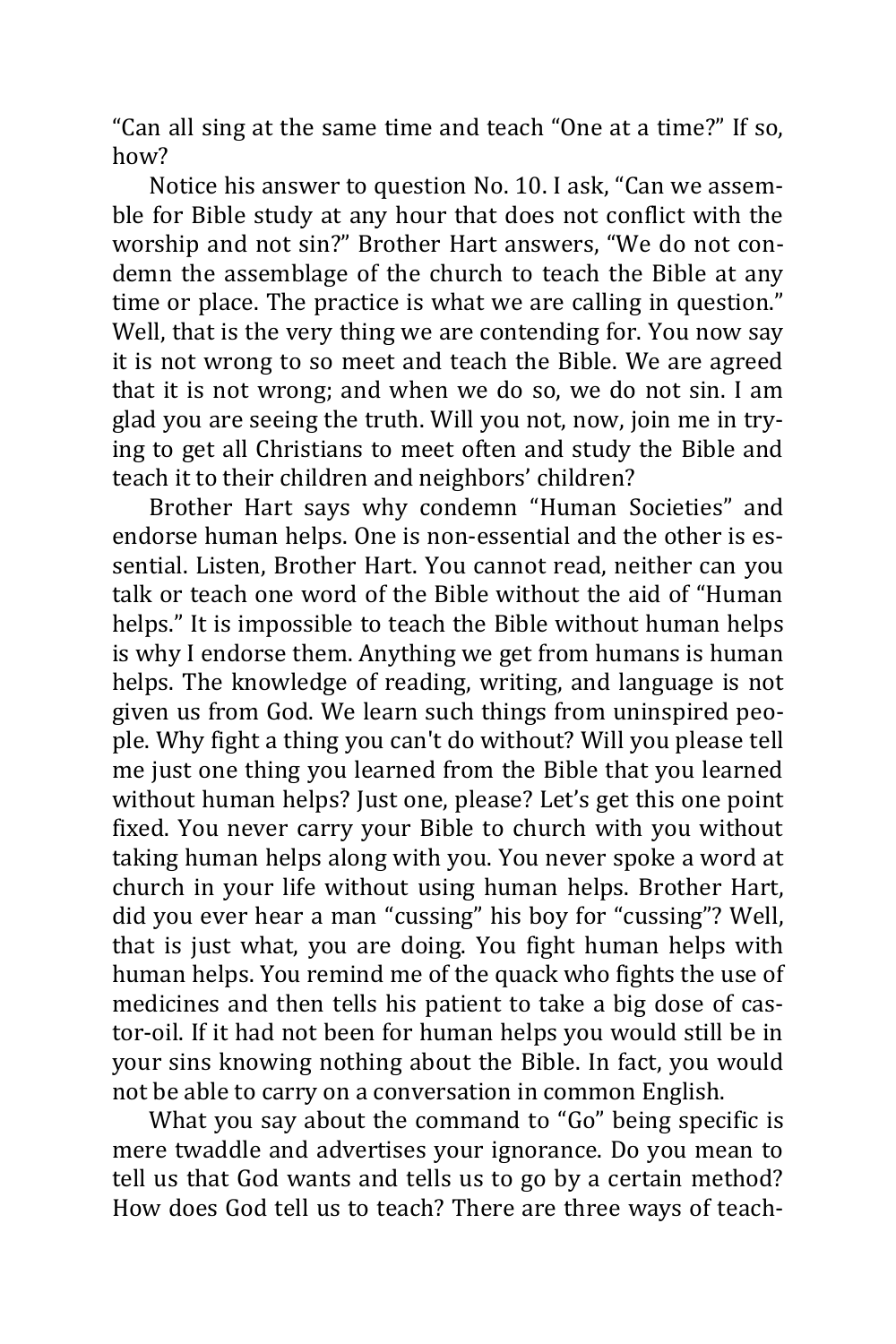ing; writing, speaking and acting. If "Go teach" is specific, then only one way is right. Which is it? But you say the command to go preach or go teach was only given to men. Then a woman can't teach her child about Christ. She can't sing because we teach in song. If the command "Go teach" is to men only, then you believe it is sinful for a woman to tell her child about the Savior. Did Priscilla do wrong when she helped teach Apollos the way of the Lord more perfectly? Acts 18:26. Does not prophesy mean to teach and does not the Bible tell us that "Daughters did prophesy"? Then God did wrong by letting those women teach if He gave the command to men only. Pray tell me who it was that taught Timothy the Word of God because it is said of him "From a child thou hast known the Holy Scriptures"? Did not his faithful mother and grandmother do this work? If they did, then you say they did wrong because God has given the command to teach to men only. Shame, shame.

There are two ways by which we can carry out the command to teach. One is by preaching or delivering a public discourse. This way belongs to men only. But there is another way and that is by asking and answering questions, or giving instruction without discourse. Women can teach this way. When she is teaching a class of boys or girls, she is not delivering a discourse but is imparting the information to them without the discourse. There are some things you can't do. You can't sing a song without a tune. Neither can you teach the Bible without human helps or without a class. Your class may not have but one in it, but whoever it may be, he belongs to a certain class. But you could not find any class in the following: aliens, babes, young men, old men.

Command—Teach Bible.

Essentials—Class helps.

Non-Essentials—Human Societies.

Brother Hart says I have the Bible in the column of command and says I *do not* make the Bible essential. The Bible is the thing to be taught. Sing is the command but song is the thing you must sing. Teach is the command, the Bible is the thing we must teach. We are discussing the things that are es-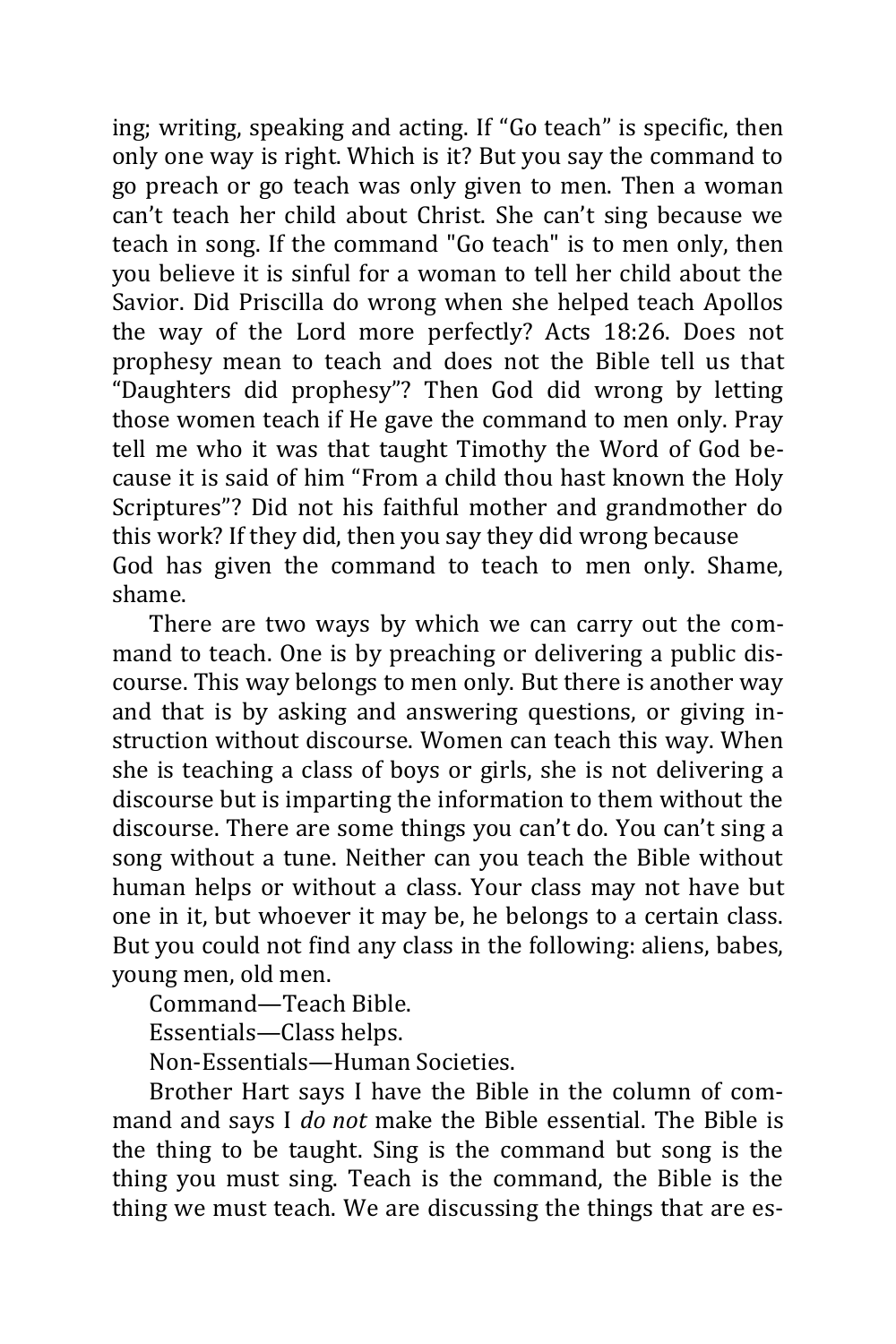sential to teach the Bible. A class is essential because you cannot teach without a class to teach. Helps are essential because you cannot even read without helps and human helps at that. In Brother Hart's arrangement, he has the Bible on the par with the mode of travel and the song book. SHAME. When classes arrange so that each will be in his or her class, that is not dividing the church. Division is where two contend with each other over something about which they differ. When we meet for Bible study and the crowd is arranged in its classes, they are still united and not divided, because they are not contending one with the other over something.

In Titus, Paul says: "Let your aged women be teachers of good things." But Brother Hart says she is commanded to TEACH but what she is to teach does not include the gospel. Titus 2:2-5. It is not a part of the Gospel the woman should "Love their husbands," "be keepers at home" and to "be chaste." Don't you think a man is hard-pressed that will take such a position? The truth is, we need good women who will teach the young women in the church many Gospel truths that are needed to be taught today. Some mother in Israel is the only proper one to do the teaching that young women need. God commanded to do this work and she cannot do her duty and fail to teach the "younger women."

Brother Hart, let me tell you and the readers some very unpleasant truths—unpleasant to you and your brethren oh that side. We have never tried to force any one to take Elam's comments on the Bible. We have everything arranged so that no one is forced to accept them unless they want to do so. The thing we object to is being forced to accept your comments each Sunday to the exclusion of other good men who have made the Bible a life's study. The church is not divided over this question. No, sir. There are some who are angry because the church will not let them do all their teaching and submit to their comments. You ask if I don't think the church is divided over this question? No, I do not, and neither do you. I think there is a crowd of dissatisfied ones who have left us because they could not have their own way about who should make the comments on the lesson. You went out from us because you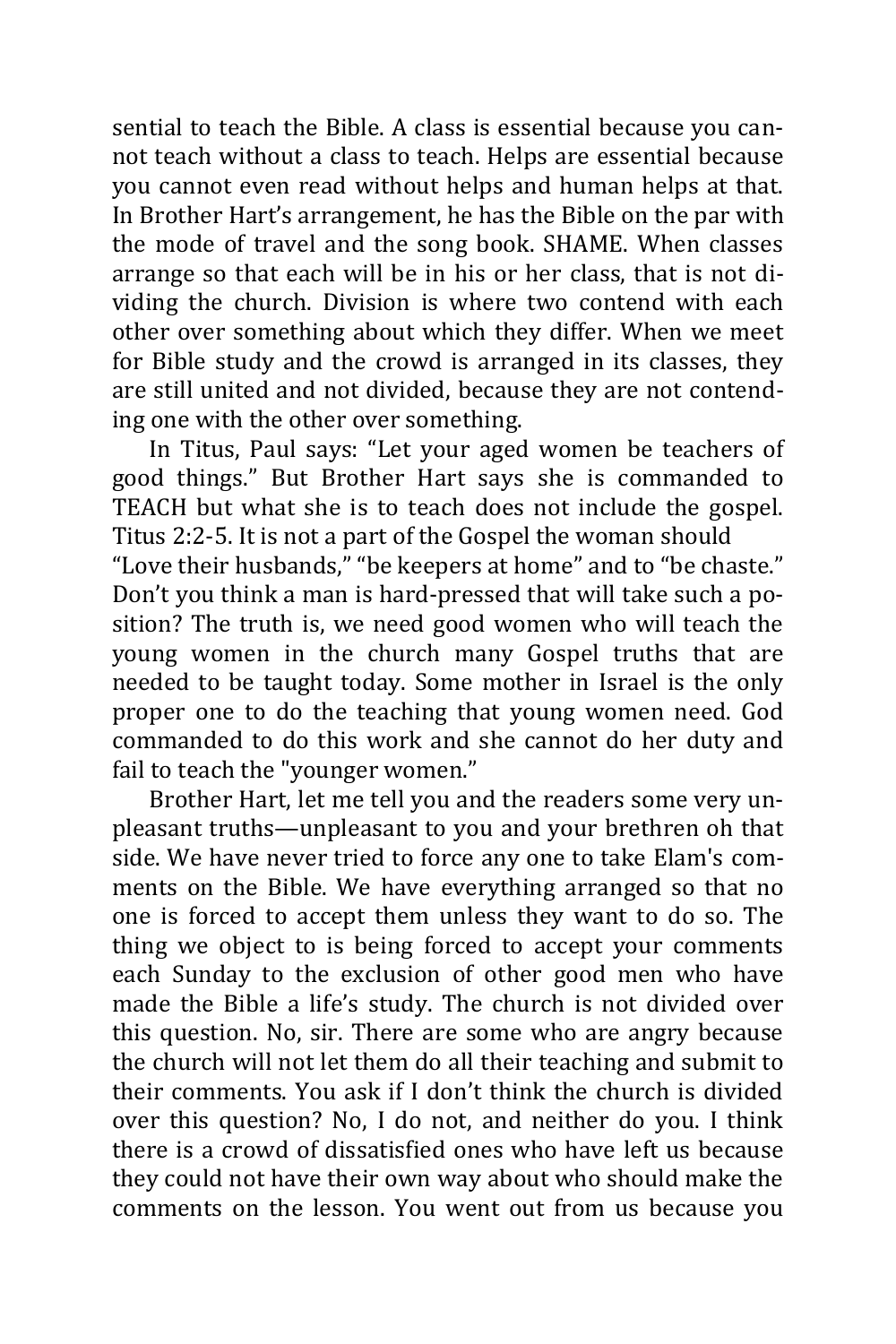were not of us. Let's see where we differ and in what.

We differ about the following, which is right?

- 1. We must use helps. You use helps.
- 2. Use them at church. You do the same.
- 3. Women can teach in song. You do the same.
- 4. Use human comments in lesson. You use YOUR COMMENTS, they are human.
- 5. Elders should rule. You want to be the elder.
- 6. We have classes. You have the same classes.
- 7. We meet and worship. You meet for the same purpose.

We differ about the following, which is right?

- 1. We never make methods a test of fellowship. You do.
- 2. We use system in study. You do not.
- 3. We submit to God's law. You make a law of your own.
- 4. We believe all the Bible. You a part. I Cor. 14.

### **Why I Believe in Bible Studies.**

1. God wants us to adopt the best methods at our command to accomplish the greatest amount of good in the shortest time. The class system is the best system known to man today to save time and reach the greatest number.

2. I believe in all preventives of all diseases. I think it is right to vaccinate the child against small-pox. I think it is right to vaccinate the child by teaching it the Gospel of Christ.

Brother Hart, let me put you to the test. Last Sunday in my Bible class, we had the third chapter of Philippians for our lesson, and in the second verse Paul says: "Beware of the concision." Now, will you please tell me just what that word "CON-CISION" means? You must not use any human helps in finding out what it means. You must tell me just what the Lord says. You must not speak it to me, because humans taught you to talk and that would be human helps. You must not write it to me because you learned to write by the aid of humans and that would be human helps. Leave off all human helps and tell me what it means.

### **Summing Up.**

I have showed the following to be true: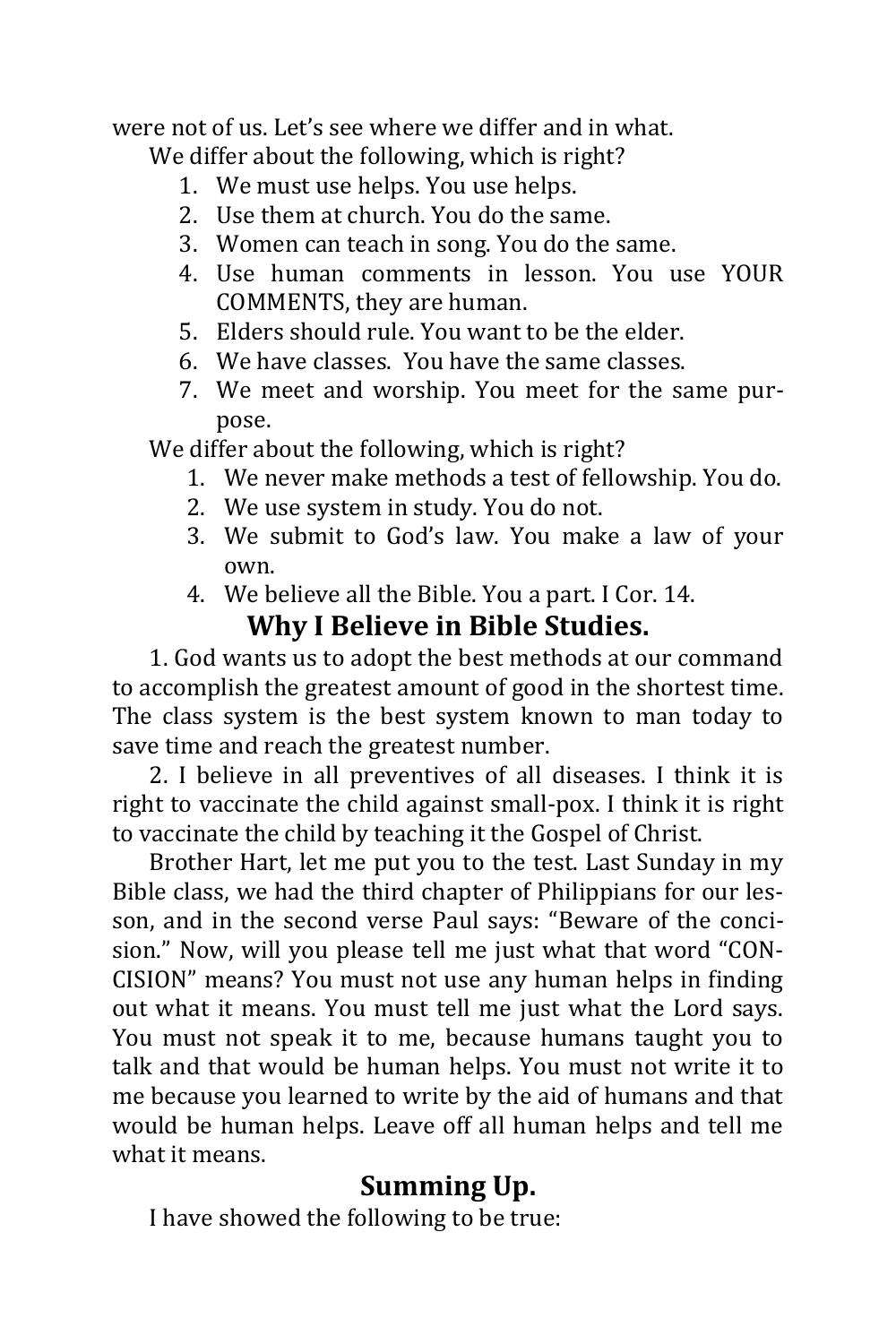- 1. We are at liberty to use more than one method in teaching the Bible.
- 2. God made the classes.
- 3. Women can teach the Word of God to others.
- 4. Children should be taught the Word of God.
- 5. Christians are commanded to teach the Word of God to all nations.
- 6. The word CHRISTIANS embraces both men and women.
- 7. Women cannot be elders, deacons, and evangelists.
- 8. She can do everything in the church that a man can do outside of these three things. In the same chapter where you find she is commanded to be in silence you will find God commands men to be in silence too.

What I have written is the kindest feeling to all. To get you to think and study and know that it is wrong to hinder the teaching of God's Word to others. We can and must teach God's word at all times. Think, my Brother, before you hinder others in doing what God commands.

LEE P. MANSFIELD.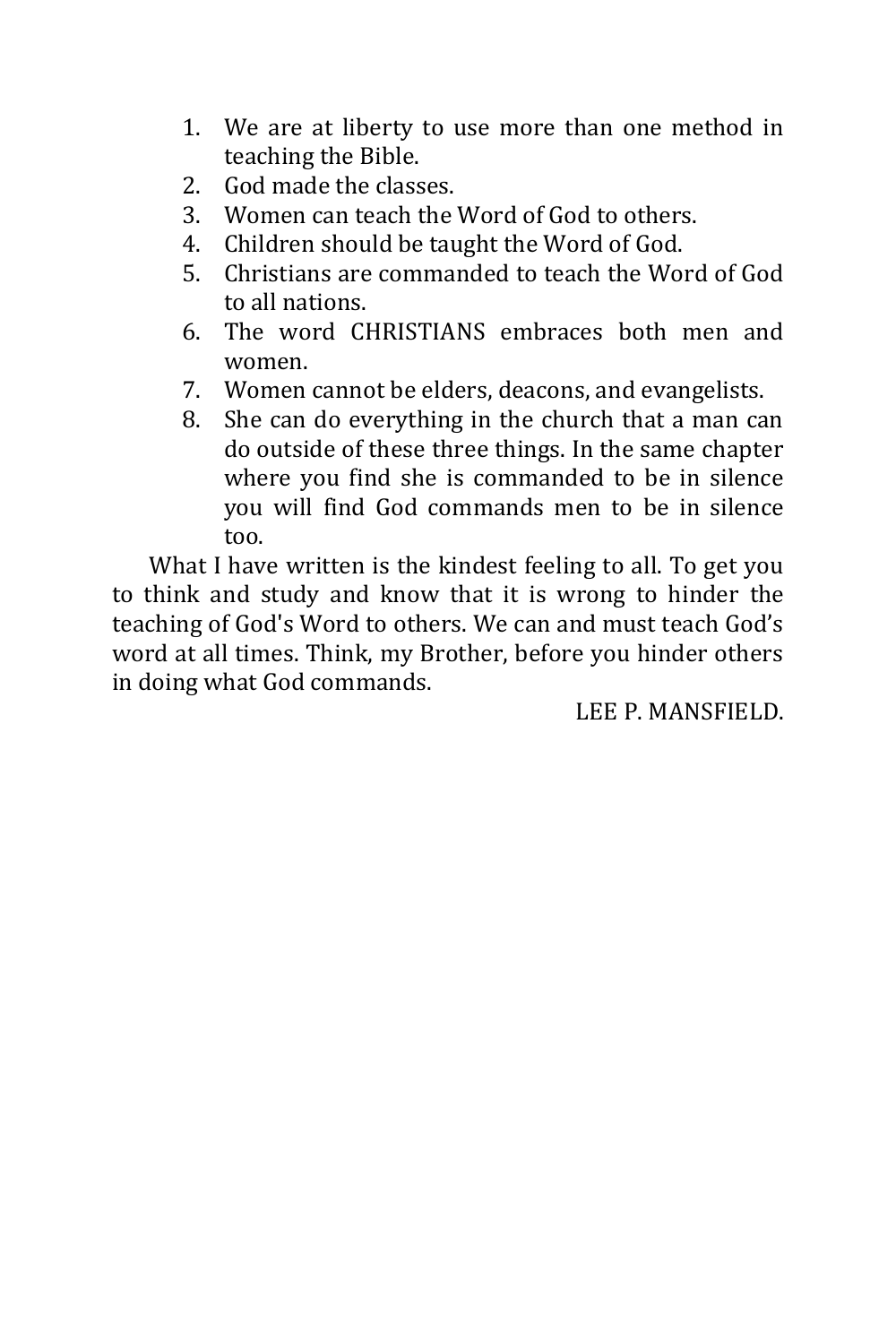# **J. M. HART'S SECOND REPLY.**

Respected Friends:

I am before you at this time for the purpose of replying to the speech of Brother Mansfield, which you have just read, which will close this question. First, I notice the fact that Brother Mansfield was disappointed with the result of his first effort, and especially so, the questions he propounded. In his first speech he declared, "Things we are agreed upon are not under consideration in this discussion," but it seems he forgot this statement, as no doubt, he saw, as he thought, a trap for me in the song service teaching. Therefore, he propounded three questions on the song service and took exception to the manner in which I handled them. Everyone knows that our initial proposition clearly covers question number one, so the questions on the song service is all that he could hope to have anything in. So I will here answer it. And to save space I am going to admit that a woman can teach in the song service. The question naturally arises, why can she so teach? My answer would be, because she has the authority, Col. 3:16. But why can she not teach the word in the congregation? For the good reason she has no authority and is forbidden to do so, I Cor. 14:34-35; I Tim. 2:11-12. I would like to call your attention to the fact that teaching the Word of God was the thing that was under consideration, I Tim. 2:11- <sup>1</sup>2, and the Apostle declared, "I suffer not a woman to teach." Teaching the Word was under consideration, I Cor. 14:34, and the Apostle declares, *''Let* your women keep silence in the churches." Note the fact that he said ''CHURCHES," in the plural, showing conclusively that the prohibition was not limited to the church at Corinth; but applied to all churches of Christ. Now, my Brother, you cannot cloud the real issue that confronts us with the song service. Paul either meant what he said in the three above passages, or he did not. One of the TWO, show me he did not mean what he said in these, and by your own law I will show that he meant nothing he said at all, Brother Mansfield.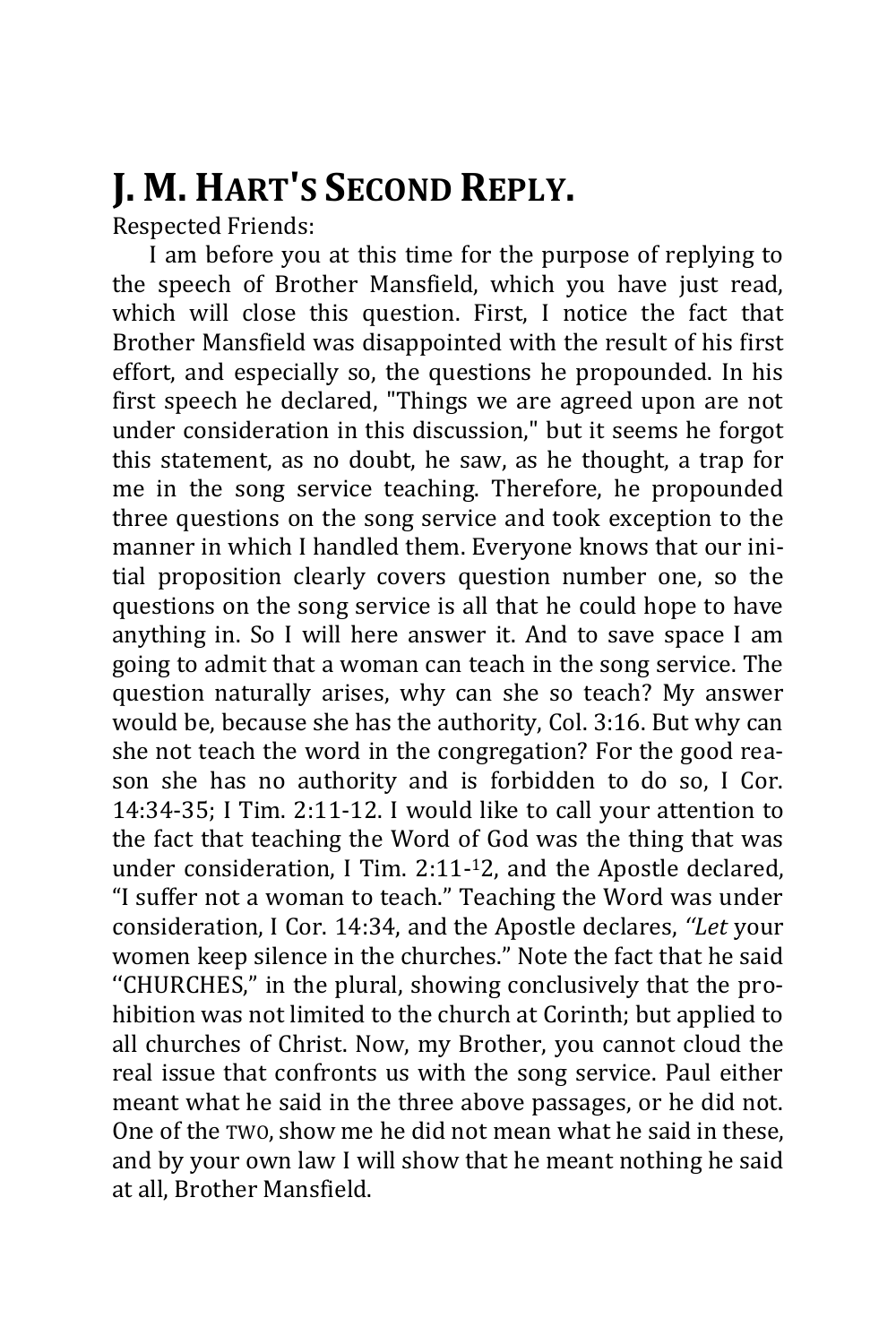Prophesying was the thing under consideration, I Cor. 14:31-35. You said in your first speech that Prophets were teachers. We notice that Paul said for them to speak one by one. Therefore, according to you and Paul both, the class system violates this command. Thank you. He thinks that he has found something in my answer to question number 10. He says I admitted that they could meet at any time or place for the purpose of studying the Word of God. Sure, I did. But where did I admit of classes, literature, and women teachers when they did meet?

In answer to my question, why condemn human societies and endorse human helps? He says, because the human helps are essential. You all know I exploded this in my first reply. But it looks like I will have to put a bomb under the fragments. So here goes. Now, Brother Mansfield, I am talking about divided classes, quarterlies, and tracts. Brother Mansfield, can you take your Bible and teach a congregation of people the Word of God and not divide them into classes? Not give them class literature, if you can? You know and I know and everybody else knows they are not essential. Again, if you can prove that I cannot take my Bible and teach the Word of God to a congregation without dividing them into classes and using quarterlies, my hat is off and my hand is out. These are things that stand between us. I say, can we teach the word of God without them or can we not? If we can, the truth forces you and your brethren to admit that they are non- essentials, and as such are holding the church asunder. That looks plain enough, so let it rest.

Yes, I said "Go teach" was a specific command, and proved it. Why did you not quote us the Scripture that proved it to be generic? Suppose he forgot, as he had quite a bit of unfinished business to attend to he still worries about. A woman cannot preach, but she can teach. I wish I could find where he gets the difference. The only three places where it alludes to a woman teaching in the assembly flatly forbids such teaching by her. Brother Mansfield, I am going to let your diagram alone for this reason. Everyone knows "Go teach" is the command, and the Bible is the essential thing to carry it out with, and that the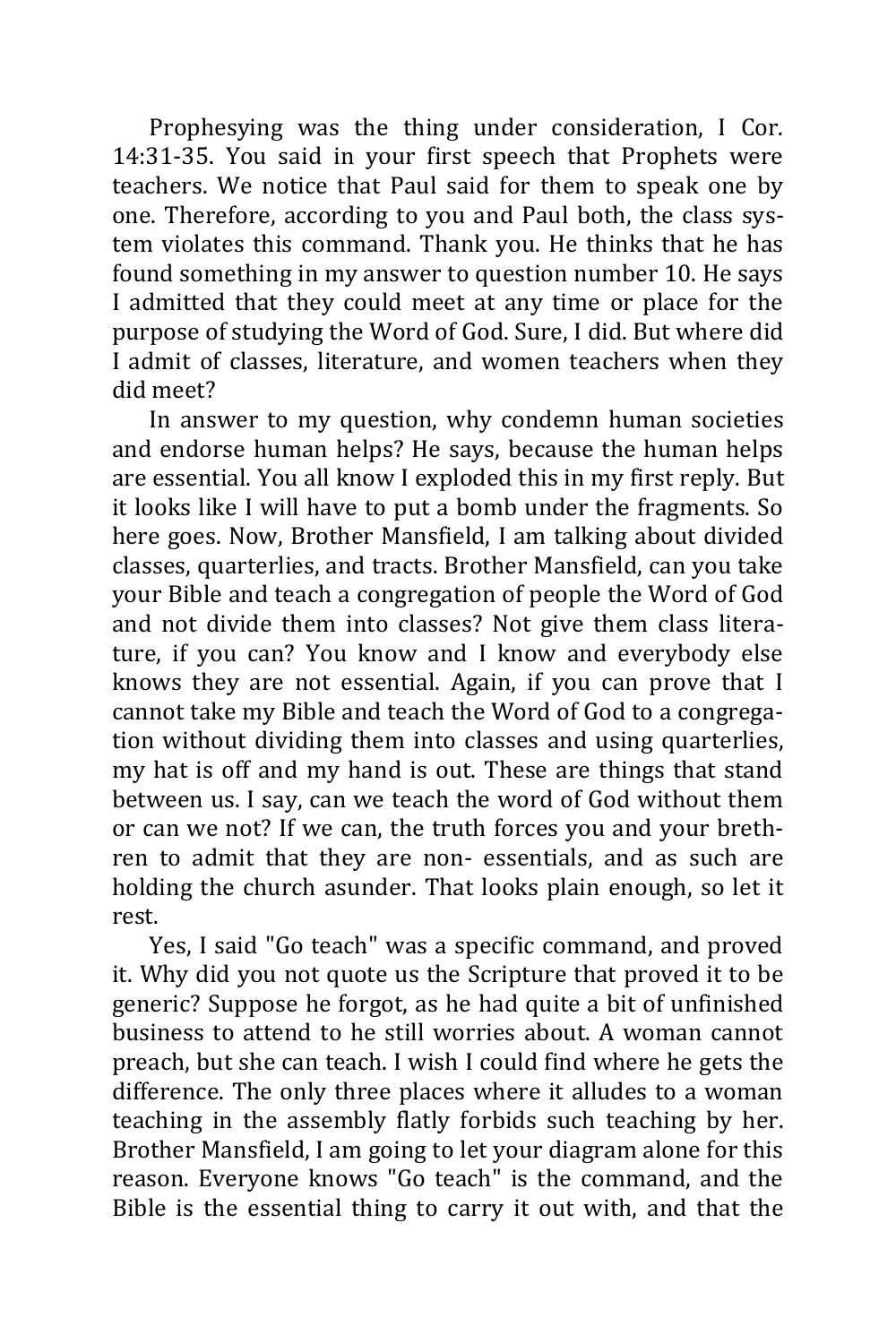quarterly is the non- essential thing as is also the division into classes. He says I put the Bible, song book, and mode of travel all on par. "Shame," says he. Sure, I did. Now listen, I always am willing to help a fellow out when I have time; GO, the mode of travel is essential; SING, the song book is essential; TEACH, the Bible is essential; that's all.

Still he seems not to be satisfied with what is taught in Titus 2:5, and exclaims, "What we need is good women to teach young women in the church." I suppose he forgot about Paul saying it was a shame, I Cor. 14:34-35. Brother Mansfield says we don't make method a test of fellowship. My Brother, you are only placing yourself on par with the denominations. They don't either. Again he says, "We submit to God's law." I wonder whose law he thinks I Cor. 14:34-35 and I Tim. 2:12 is; whose laws are they? I notice you do not submit to them. Again he says, "The class system is the best system known to man today to teach." Glad to hear that man knows it to be good, for it seems not to have been known to God at all. He asks me without the aid of human helps what the word "concision" means. I am sure I do not know whether it means human helps or dividing the classes.

Summing up, he decides that God made the classes. My Brother, we all realize that; but the thing we are trying to find out is, did he authorize you to divide them or not?

Again he says in the same chapter where I found it said for a woman to keep silent it also said for a man to keep silent. Yes, I found that, but it said the man could speak in the church if he had an interpreter; but I could not find where the woman could speak even with an interpreter. Brother Mansfield, can you tell us where to locate that passage?

Dear Reader, there are many things that I would like to call your attention to, but space will admit of only a few. One in particular is the fact that. Brother Mansfield says his reason for endorsing human helps is because we cannot read the Bible without them. Language, he says, is not given us of God. But I notice the gift of speech was given at the same time, and by the same power, and for the same purpose. And in fulfillment of the same prophecy as his women prophets that he so ardently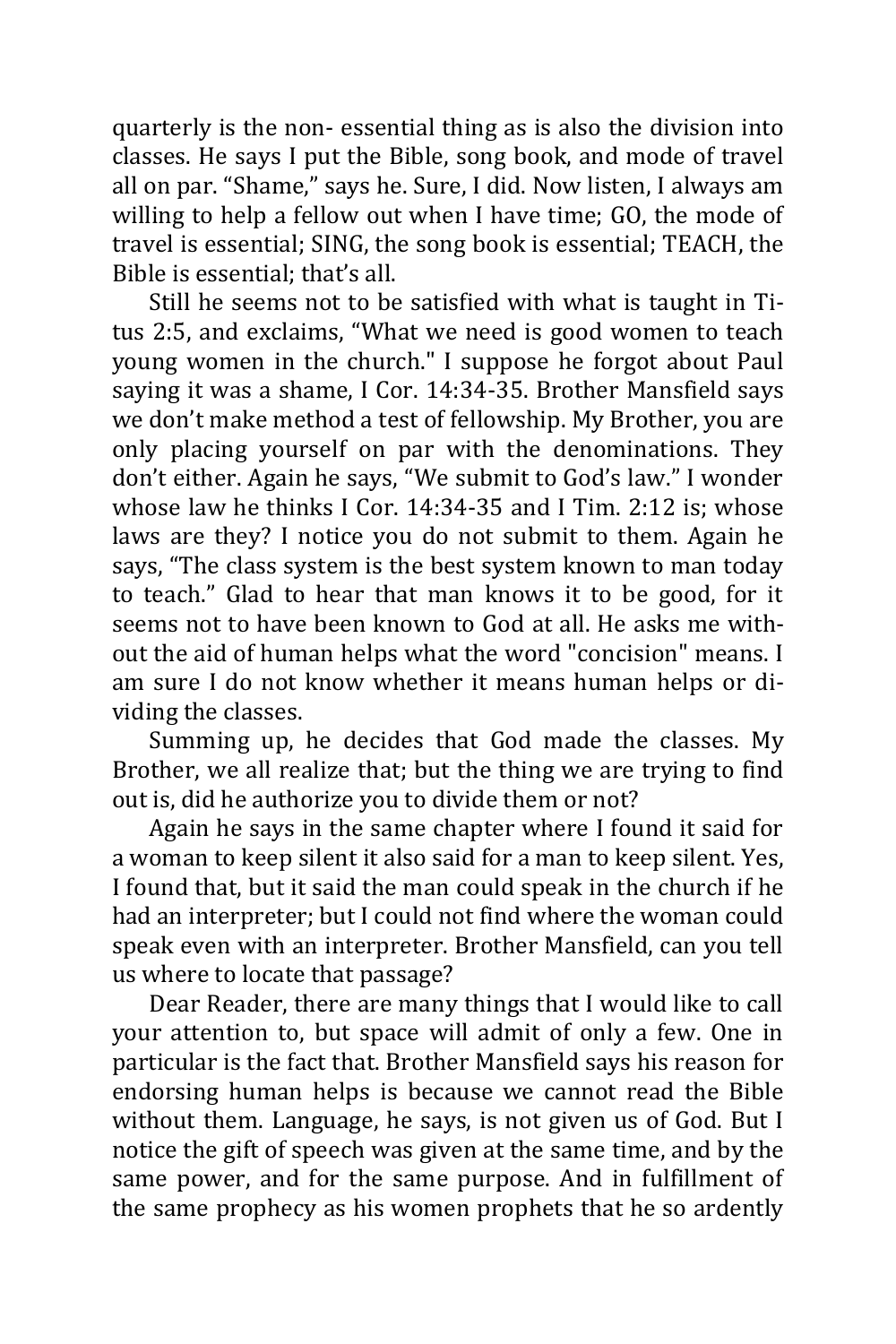clung to in his first speech, Acts 2, but he has given that up now, so we will notice his next theory; says he, we cannot read, write, or speak without the aid of human helps. This seems to be all the foundation he has left for the entire system, and I am determined that he shall not hide his human practices behind the commandments of God. He asks me to tell one thing I learned from the Bible without human helps. As an answer I ask Brother Mansfield; tell us one thing you have learned from the Bible without obeying a command of God? God said study. God said read. But don't forget, you said the thing necessary to obey the command was included in the command. We are agreed upon that. As such, education is necessary to obey God's command. As such a part of the command, therefore included in the command, hence not of human intent. As such, God has incorporated it into his plan of salvation to man. As such it is divine and not human. Plainer yet, individual education to study God's word is essential that the individual may study God's word. Therefore, individual education to study God's word becomes part of the command to study God's Word; hence a part of God's plan, therefore not human. Now will you give up? 'Fraid he won't. Therefore, I ask, is a command of God a human help? Everyone says no.

All right, let me prove that education is a command of God. The words Edify and Educate mean the same thing; Edification and Education mean exactly the same thing. "Edify (educate) one another as ye also do," I Thess. 5:11. Twenty-two times in the New Testament the term edify (educate), edification (education), edified (educated), is used and endorsed by the divine writers. Now, will you give up? No, he says you have to have a human education before you can accept a divine education. All right, then the human education is an essential to the acceptance of the divine education. As such, you have agreed it becomes part of the command and is incorporated in the command of God's plan; therefore not a human help, but a help that *God* has endorsed and incorporated in his divine plan to man, and down goes your human help theory to everlasting defeat. But where, O where did God ever endorse, incorporate, or command division of classes to teach?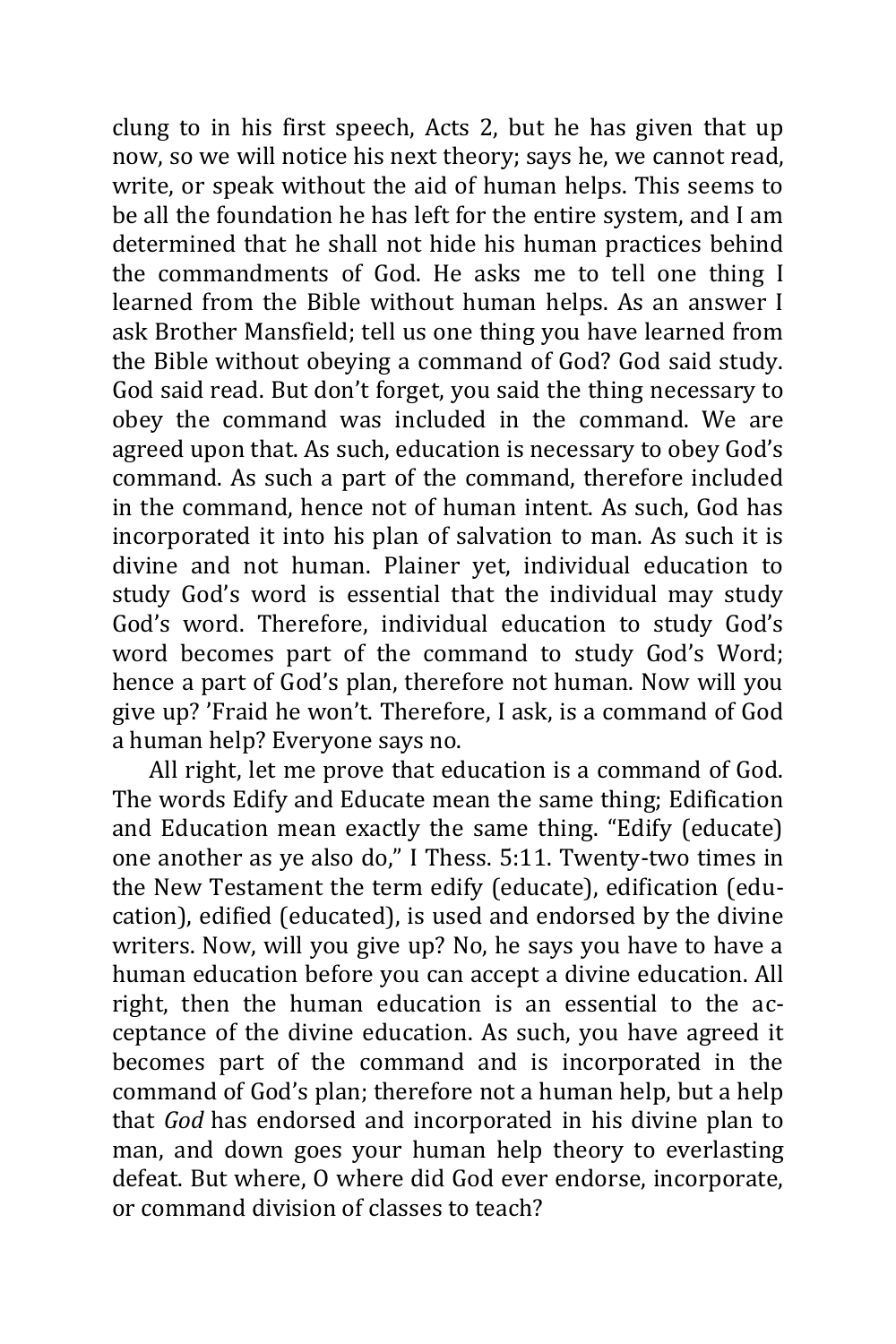But he says, how about the tracts, and quarterlies? They are means of edification and learning. Paul wrote, Peter wrote, and many others. Therefore, we have a divine example for them. I beg to advise the things the divine writers wrote were incorporated in, and became God's code of laws. Again we learn with these divine writings God's law became complete and perfect, and Peter said they wholly, completely, entirely furnish us. But still he insists the example is there. Again I beg to advise that we have no divine example of any uninspired man writing instructions to the church explaining the Commandments of God, but he says we will have to quit preaching then, as we have only example of inspired men preaching. Again I beg leave to advise that the divine power of God committed the preaching of the Gospel to faithful men that should follow after the Apostolic age was past, II Tim. 2:2. Therefore, we see uninspired writings were never commanded, were never included in the divine plan of God, and there is no example of their use in the Church of Christ.

My Brother, God left your system out of His book, I did not do it. But again, to show that Brother Mansfield has surrendered the proposition completely, I want to call your attention to his statement relative to the quarterlies, tracts, etc. He says we have everything so arranged that no one is forced to accept them unless they want to do so. Now listen, Brother Mansfield, you have fought all through this debate to show that the practices of class division, quarterlies, tracts, etc., with women teachers was God's chosen way to teach. But now you say you have so arranged that no one has to accept of them if they do not want to. In other words, you have so arranged that members of the Church of Christ do not have to accept God's way of teaching unless they want to. Tut, tut. Many of the denominations have so arranged that folks do not have to accept of God's mode of baptism unless they want to do so; they have arranged it so folks can be sprinkled if they would rather.

Brother, the thing I want you to see is this; you are trying to occupy a middle ground between the Church of Christ and the denominations which is so pointed that you cannot stay there. You are bound to slide off on one side or the other. Here is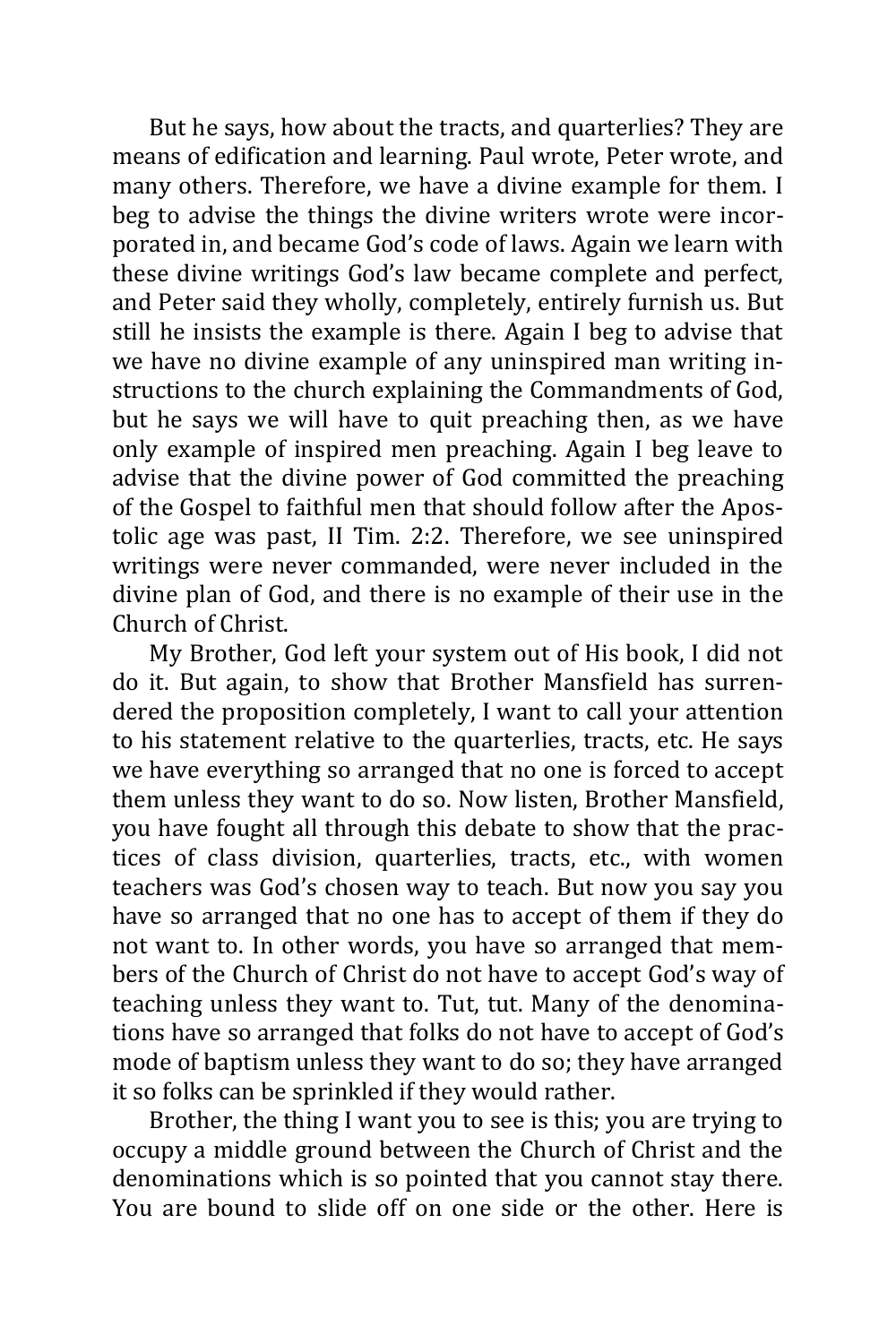hoping and praying that you slide off on

the Gospel side. Again you say you do not think that the Church is divided over these things. Suppose you could prove that the Church did not divide over these things, would that help your case any? We are not discussing the things that the Church divided over, we are discussing the things that exist between the Church now. No wonder your drowning proposition grabs at a floating straw, and has cried for aid in vain. Down, down it has gone with a gurgling sound,

The bubbles rose and burst around; But error and it in death They did not dare to sever; It was its home when it had breath,

'Tis now its home forever. Sleep on, sleep on, thou mighty dead, A glorious tomb we have found thee; The word of God about thee spread, The boundless ocean around thee."

J. M. HART.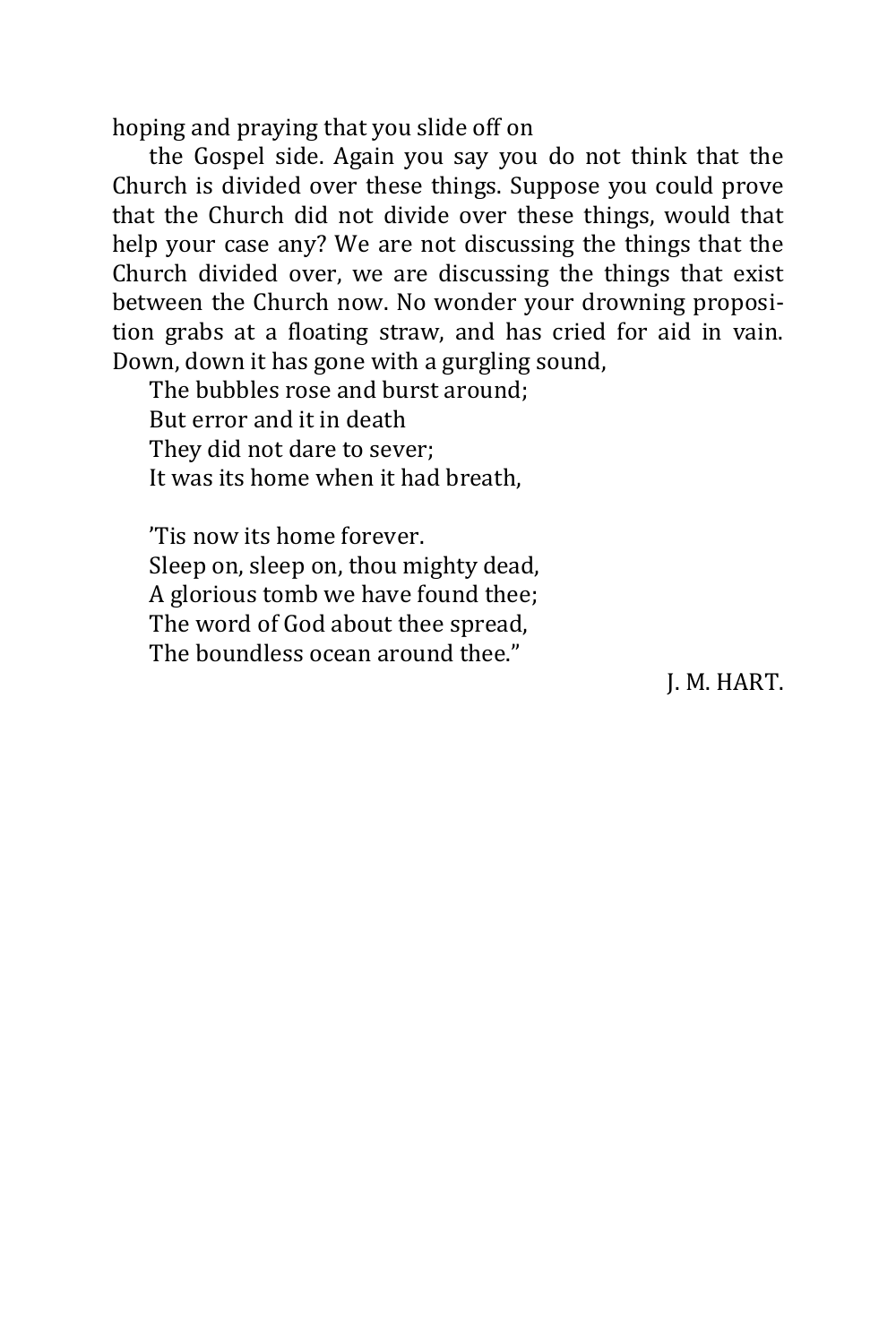# **PROPOSITION NO. 2.**

The Scriptures teach that God has given us (Members of the Church of Christ) a method by which we are to direct all the services of the Church.

J. M. Hart affirms. Lee P. Mansfield denies.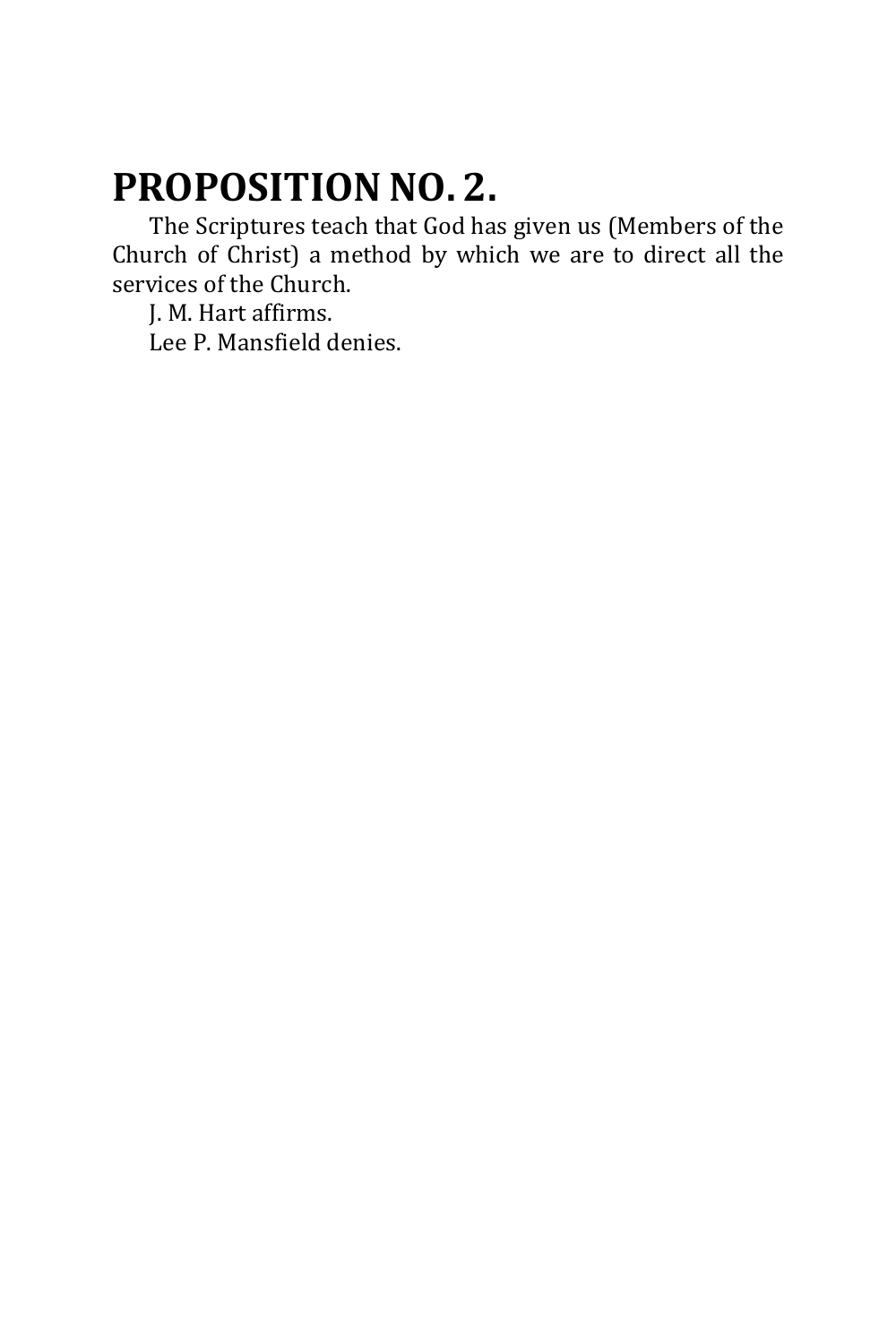# **J.M. HART'S FIRST AFFIRMATIVE**

Brethren and Respected Friends:

As the affirmative speaker, I now assume the responsibility of proof, *ON* the subject you have just read, and I shall make an effort before we proceed to, if possible, so clearly define my question that there will be no room for doubt as to my position on the question that I am to affirm.

When I say the Scriptures teach, I mean the writer has proclaimed in direct words, or has used terms which so clearly imply as to leave no room for doubt, or has taught by example.

When I say method, I mean a way outlined. This does not mean that I do not recognize essential details (we both admit this), but when I say essentials, I mean the thing, if removed, would destroy the act of carrying out the command of God. The affirmative idea in this question is to

the effect that God's law is perfect by which he directs the Church of Christ; I further maintain that this rule of action was completed with the Apostolic age, and at no time since has God permitted man to supplement that law.

My first argument is based on the fact that all services of the Church are a work of righteousness, and as such a good work. Paul told Timothy, "all Scripture given by inspiration of God and is profitable for doctrine, for reproof, for correction, for instruction in righteousness. That the man of God may be perfect, thoroughly furnished unto all good works," II Tim. 3:16-17. Here Paul plainly states, the Scriptures are for instruction in righteousness, and through the Scriptures we are furnished unto all good works. To the end that the man of God may he perfect, hence it follows, any work performed in the Church service not furnished by the Scriptures is not a good work. Now, if Brother Mansfield can show a work in the Church service which the Scriptures do not furnish, and prove by the Scriptures that it is a good work, then he can prove that Paul was mistaken, and through that mistake misinformed Timothy.

But, and if, he should fail to show such a work to be good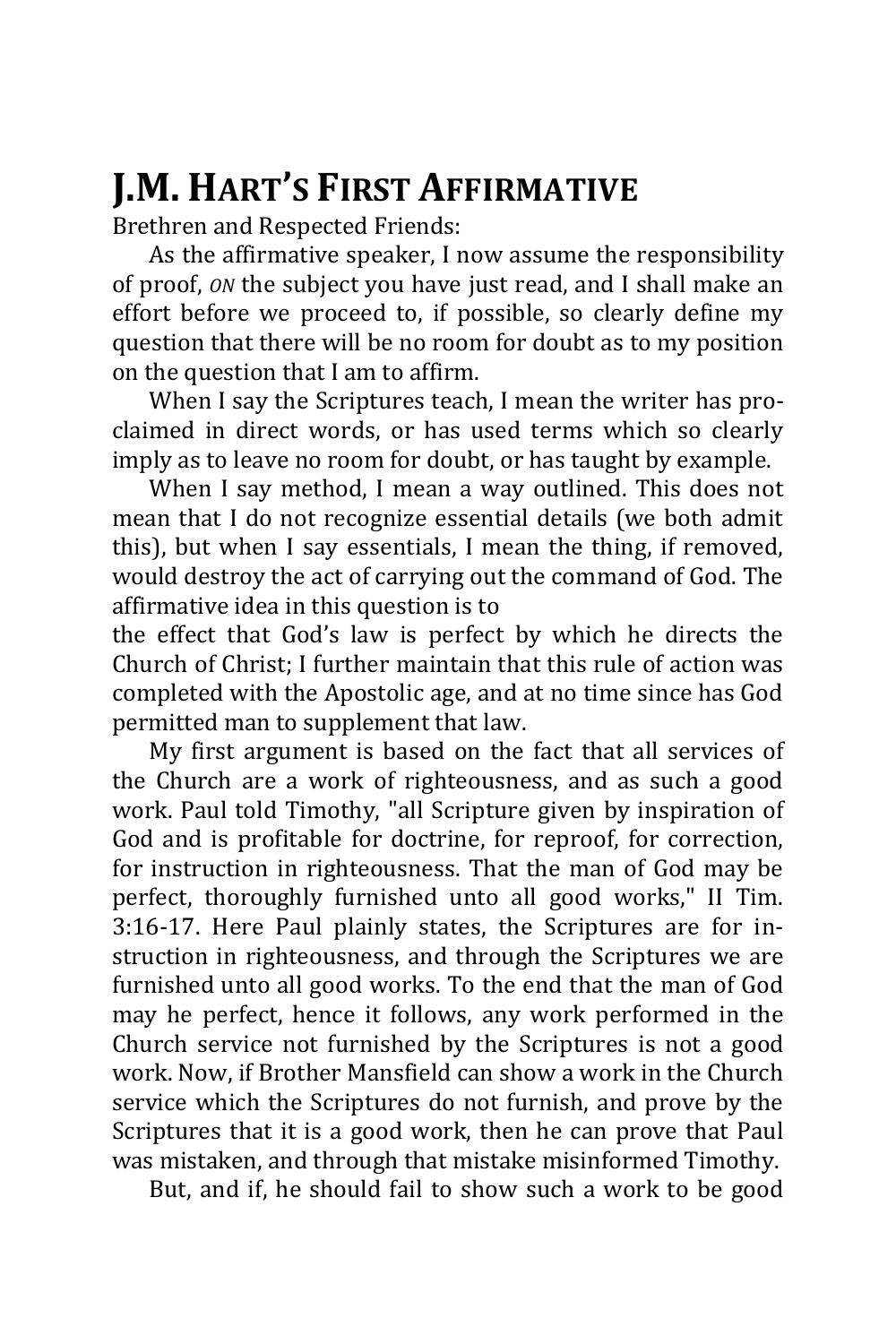and permissible in the Church, then my contention is sustained, and God has given us a method by which we are to direct all the services of the Church.

My second argument is based upon the fact that all services of the church are a work which pertains "unto life and Godliness." If so, the Apostle Peter says, ''according as his divine power has given unto us all things that pertain unto life and Godliness," II Peter 1:3. Just here I would like to call your attention to the word "all." It means wholly, completely, entirely. As such, Peter declares that the divine power of God (the Gospel) has wholly, completely, entirely furnished us all things which pertain unto life and Godliness. It follows then, things not found in the divine power of God (the Gospel) do not pertain unto life or Godliness. Now, if Brother Mansfield can show a doctrine or practice, and show it to be permissible in the Church by divine authority, not mentioned in the divine power of God (the Gospel), he can prove that Peter was mistaken.

But, should he fail to so show, we will again be forced to conclude that God has given us a method by which we are to direct all services of the Church.

My third argument is based upon the fact that there are only three sources of authority existent: The authority of God, the authority of man, and the authority of Satan. These are the only sources of authority that ever did exist, and there never was an act performed by man that did not have as its prompter one of these sources of authority. God, in His wisdom and power, has seen fitting to allow man access to all three sources of authority; but God has always opposed the authority of Satan. But God has seen it good to tolerate the authority of man in all temporal actions, just so long as it does not conflict with the divine law of God. But God has always rejected both the authority of man and Satan in matters pertaining to the Spiritual life of man.

"Now" the Church of Christ is a spiritual institution, composed on earth of Godly men and women; but all practices in that Church are prompted by either God, man, or Satan. If the authority of God prompts your action, safety is sure, but if the authority of Satan prompts the action, it is rejected of God; and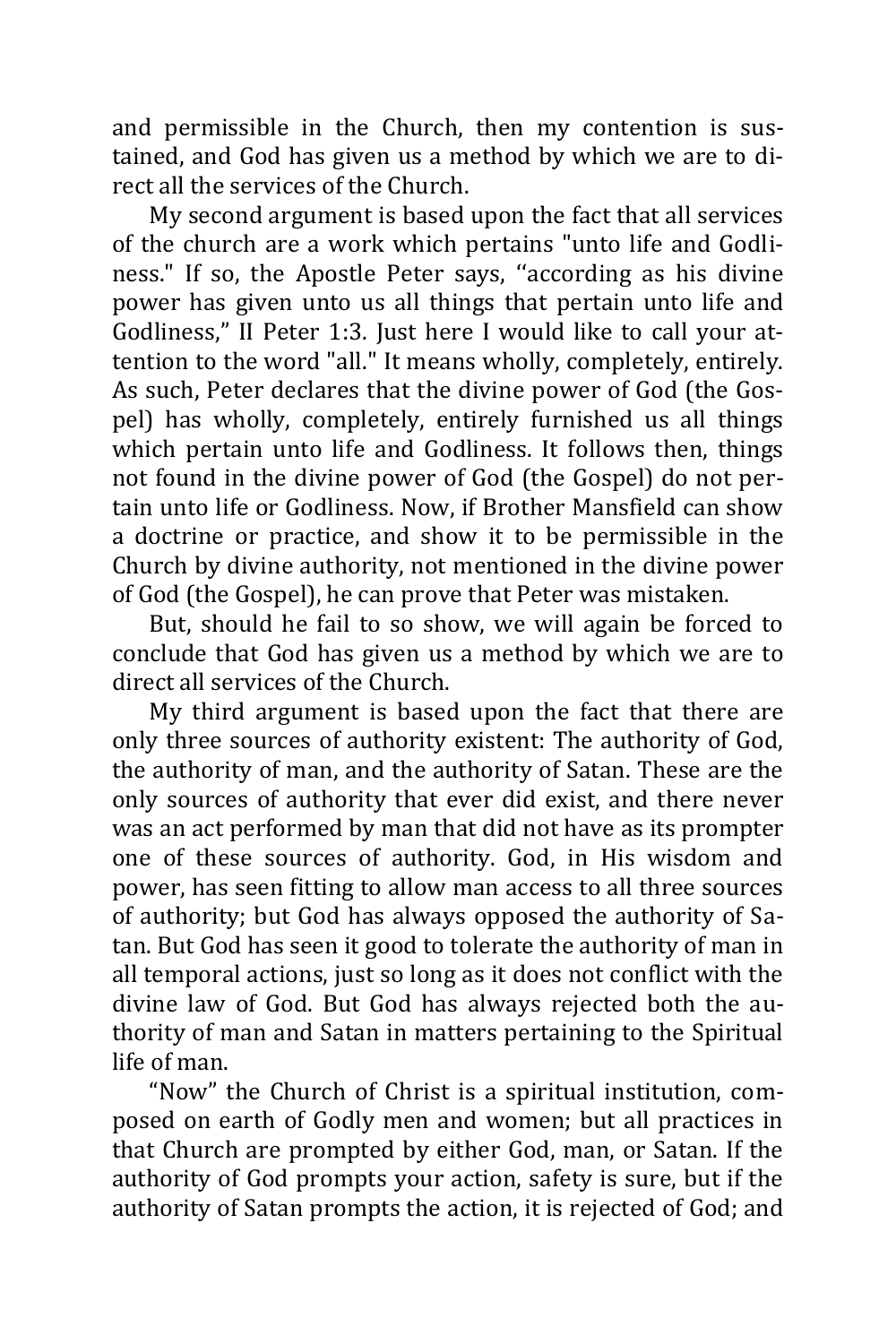should the authority of man prompt the action, Jesus says, "In vain do they worship me teaching for doctrines the commandments of men," Mat. 15:9. Again I beg to conclude that God has given us a method by which we are to direct all services of the Church.

My fourth argument is based on the fact that, if God has not given us a method, then the method must be of man, and as such a human method. I object to human methods in the Church for the following reasons: If the method of doing the work is not found in the teachings of God, and you have the right to use the method you think best, God certainly would not allow you this privilege and not allow me the same privilege. Should I think the organized Sunday School system was the best method of teaching God's Word, why would I not have the same right to enjoy it, seeing it is a human method of teaching same as yours? But John Jones thinks the Christian Endeavor society is the most efficient way to teach; has he not got the same God-given right to employ it as we have our human methods? If not, then God is a respecter of persons.

Now, Brother Mansfield, you cannot fail to see that under such conditions and logic we are forced to tolerate as right any and all human methods in order to nurse our own human method; and as such we have placed ourselves on the boundless ocean of human tradition with not even a rudder to steer us ashore. Not only so but we must cast to the four winds our heaven-born plea, speak where the Bible speaks.

Is that all? No we hand to the sectarian world a club with which to extinguish our Spiritual lives, "Hear O Isreal, Hear.'' "There is a way that seemeth right unto a man, but the end thereof are the ways of death," Prov. 16:25. In the face of this we are forced to conclude that God has given us a method by which we are to direct all services of the Church. Furthermore it does not take a Doctor of the law to see that by the same logic that human methods can be introduced into the church to help teach will also admit human instruments and other human helps into the song service as an aid in, and a help to the most efficient singing in the Church.

To place any non-essential in any of the work or worship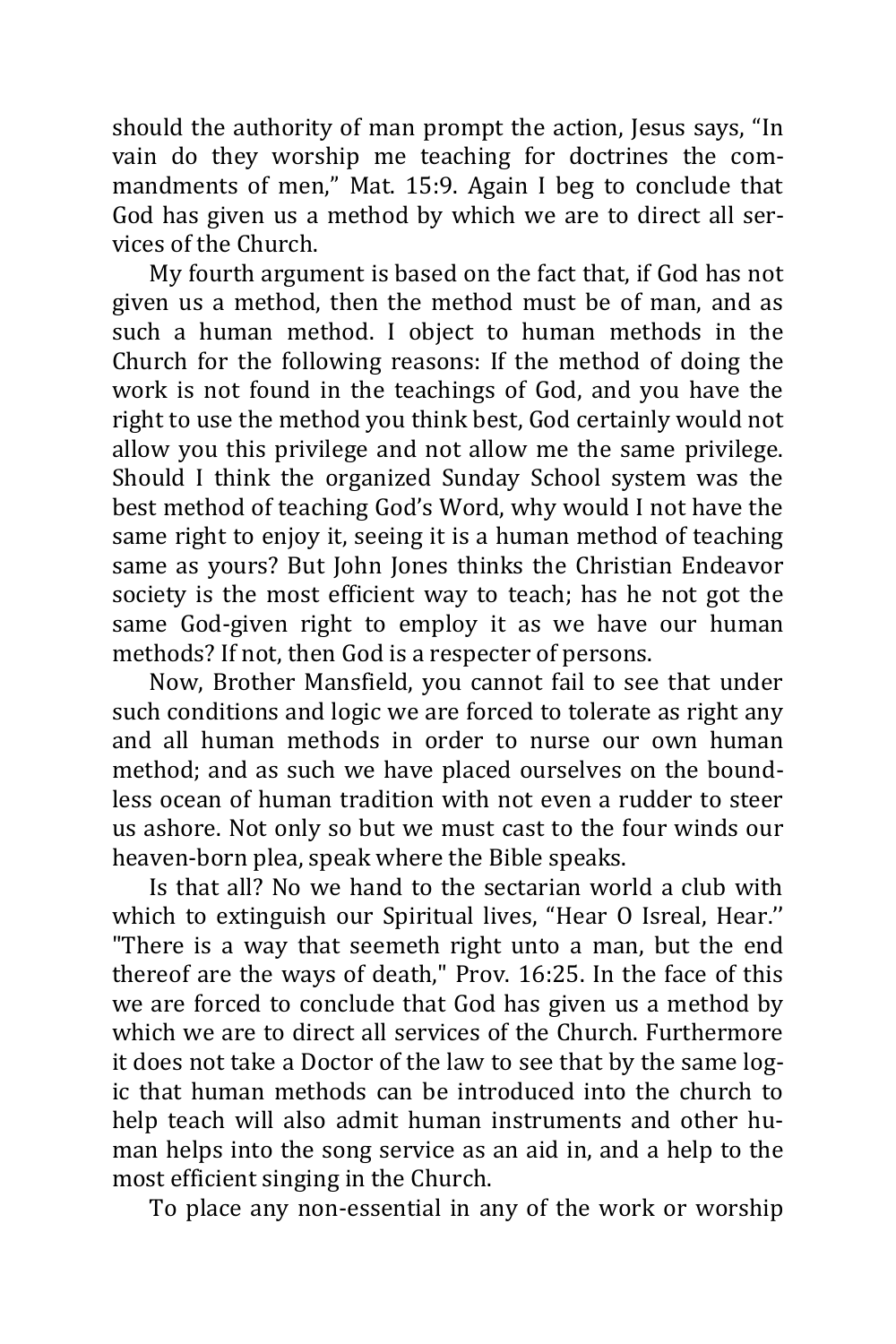lays down the bars, and by the same law I can place any human help or non-essential method in any work or worship of the Church.

Kind Friends. it has been said and truly so, the darkest hour of the dark ages was caused by ambitious men substituting the traditions of man for the commandments of God. Why, O why, do we want to have our way when God has given us a perfect way. James says, "But whoso looketh into that perfect law of liberty and continueth therein, he being not a forgetful hearer, but a doer of the work, this man shall be blessed in his deed," Jas. 1:25. As we have learned that law is a rule of action, and as such James declares it is a perfect rule of action, then how can we add to or diminish therefrom, without frustrating the grace of God and rendering his law imperfect? But again James says it is a perfect law of liberty, and what does liberty mean? It means freedom from any power, or to forbear any particular action. Thus we see that the law of God is not incumbent on any outside conditions, but is a perfect law for what God intended it. That is to guide his Church in walk, work, and worship while on this earth. No wonder Paul said to the Church at Philippi, "Whereunto we have attained let us walk by the same rule, let us mind the same thing. Brethren, be ye followers together of me and mark them which walk so as ye have us for an example," Phil. 3:16-17.

My fifth argument is based upon the fact that God will reject our service if the authority of such service is not found in the teachings of Christ. Dear reader, the method we use in the Church is either found in the teachings of Christ or it is not one of the two--there is no middle ground to occupy, and if the method is of man it is a departure from the teachings of Christ. John says, "Whosoever goeth onward and abideth not in the teachings of Christ hath not God," II John 9. "Abideth" means to remain steadfast, but "goeth onward" teaches we can go beyond what Christ teaches and God will not be with us. The point I want to make just here is this. We teach folks for the purpose of saving souls, but if it takes more than the teachings of Christ to save them, then it follows that the teachings of Christ is not enough to save folks. Again the teachings of Christ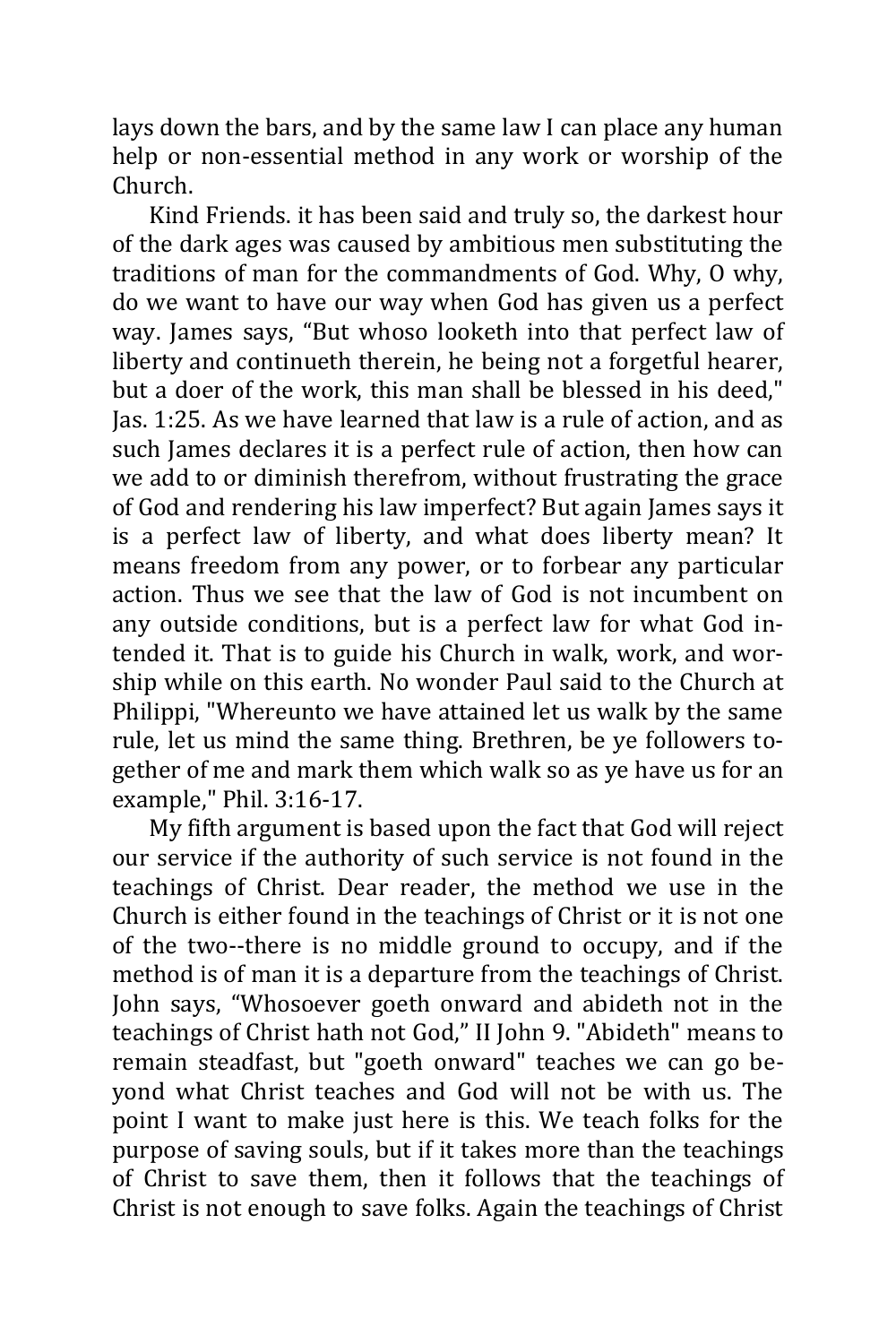is the power of God unto salvation, Rom. 1:16. Therefore if we need human helps to teach and save souls, the conclusion is that the power of God (The Gospel of Christ) is not sufficient to save souls.

Now Brother Mansfield, we have learned that law is a rule of action, as such God's law is his rule of action. And David said, "The Law (Rule of Action) of the Lord is perfect, converting the soul, Psalms 19:7. As such, and in view of the fact that you have been fighting the denominations all your life for praying for God to send down converting power, you manufacture it right in the Church. I would much rather defend their case than yours.

But just here I am going to suppose that we could add human methods to the work of the Church in teaching the word of God, it being a human method no doubt from human standpoint, and would do great good. But to further expose your theory I am going to suppose that great material good did come from the use of human methods in the Church, and the congregation was much supplanted, and great numbers were won to Christ by and through the workings of these human methods. Congregations all over the country that were small are now made great. New Church houses are being built. Preachers all over the country are well supported, and sent to destitute places to preach, all through and by human methods of teaching that we have injected in the work of the Church.

The above mentioned situation is just what Brother Mansfield and others are striving for, but alas when it is obtained, I ask, who is entitled to the Glory? Man, and Why? because he devised the plan or method. God is not entitled to the glory because he devised not the plan or method that brought the results. Whose inscription is on your method, God's or Man's? I say, whose superscription does the method bear? If it is a human method, it necessarily bears the human superscription. Now to the law and to the testimony. Again who does the tribute belong to for the many good results of your human methods? Jesus said, "Show me the tribute money, and they brought to him a penny, and he said unto them, 'Whose is this image and superscription,' and they said unto him, 'Ceasers,' then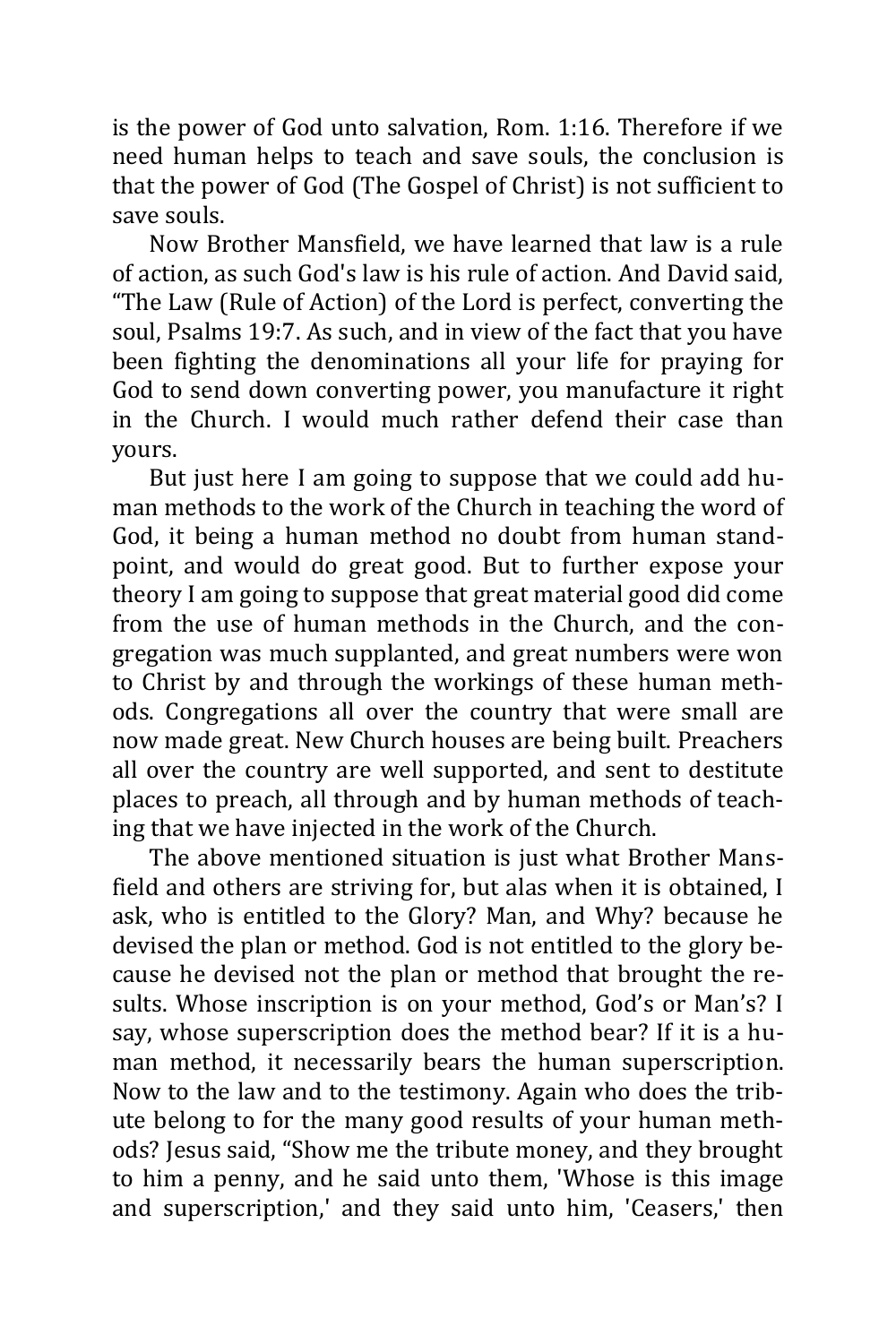said he unto them, 'Render therefore unto Caesar the things which are Caesar's and unto God the things that are God's,'" Mat. 22:19-21.

Dear reader I object to human methods in the Church because it robs God of the Glory that rightly belongs unto him.

God refused to allow old Faithful Moses to enter the promised land because he used his own method, Num. 20:11-12. God refused the incense of sacrifice offered by Nadab and Abihu, bcause they offered strange fire that God commanded them not, See Lev. 10:1-2.

God has changed his Law (Rule of Action), but his principle of dealing with man has always been the same. We cannot be justified by the deeds of the law, but Paul said thy were written for our admonition and learning. Therefore the principle involved when God dealt with man in Moses' time is the principle with which God deals with man today. God always did and always will require man to a strict obedience to his law (Rule of Action). God always did and always will reject the services of man when going beyond his law, to

declare we must add human methods to the law of God to make it operate better is a slap in the face to the Apostles that declared it was perfect and thoroughly furnished us unto all good works.

In the face of these facts we are again forced to conclude that God has furnished us a method by which we are to direct all services of the Church Of Jesus Christ, the pillar and ground of the truth.

In hope of eternal life through the perfect law of liberty, I close.

J.M. Hart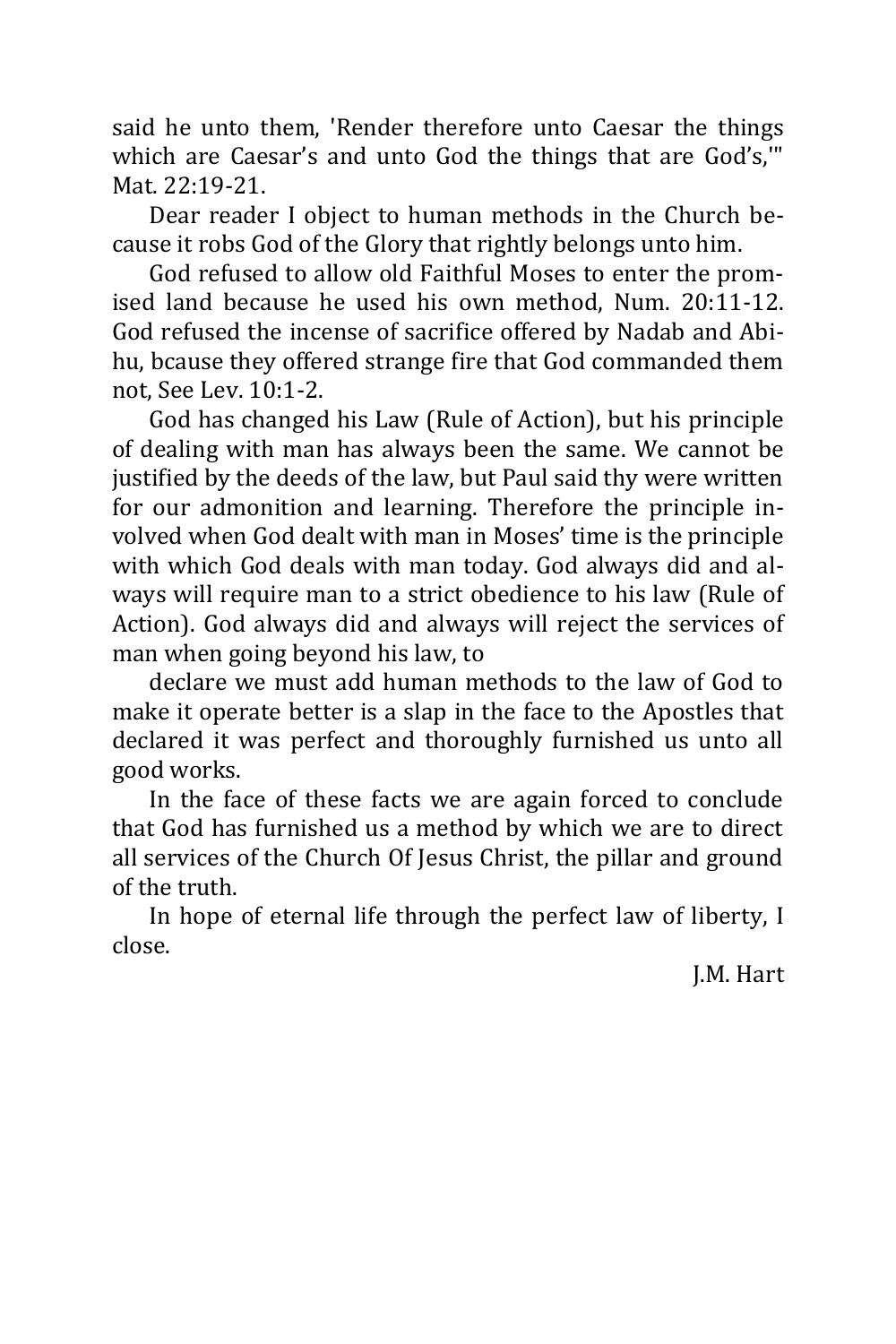## **MANSFIELD'S FIRST REPLY**

Dear Reader:—

After you have read Brother Hart's first speech do you really thinks he knows just what he is trying to prove? Will you read over again his proposition. Notice what he is trying to prove. I will here quote his proposition and give in capitals the words under discussion. "The Scriptures teach, God has given to us, members of the Church of Christ, a METHOD by which we are to direct ALL the SERVICES of the Church." He is not to prove just what the services are, but he is to prove that METHOD is taught in the Bible. Now read again his speech and see if he tries to prove anything. Now let me make clear just what I mean. There are certain things taught in the Bible that we call acts of service in the church, such as teaching each other, singing spiritual songs, communing, giving, and praying.

Now Brother Hart, is there a METHOD by which we are able to do these thing? The Bible says to lay by in store on the first day of the week, I Cor. 16:2. We both believe this is right. But what is the METHOD TAUGHT? Are we put it on the table, in the hat, in a basket, in a box, or roll it down a crack? Singing is the command but where is the METHOD? Shall some sing Tenor, some Bass, some Alto, and some Soprano? Shall we have a Solo or Duet? Then, who shall lead the songs?

When you meet in the church you have someone to read a chapter and then have prayer. Where is this method taught in God's Book? You say it is taught; please tell us just where we will find it?

It is right to partake of the Lord's supper. Here we agree, but Brother Hart says there is a METHOD taught how you shall conduct that service. Will you please tell us WHERE? Shall we stand, sit, or kneel while giving thanks for the loaf and cup? Shall we pass the emblems around among the members or shall each come to the table and partake of it himself? Should the deacons wait on the congregation? Tell us, where we will find these instructions?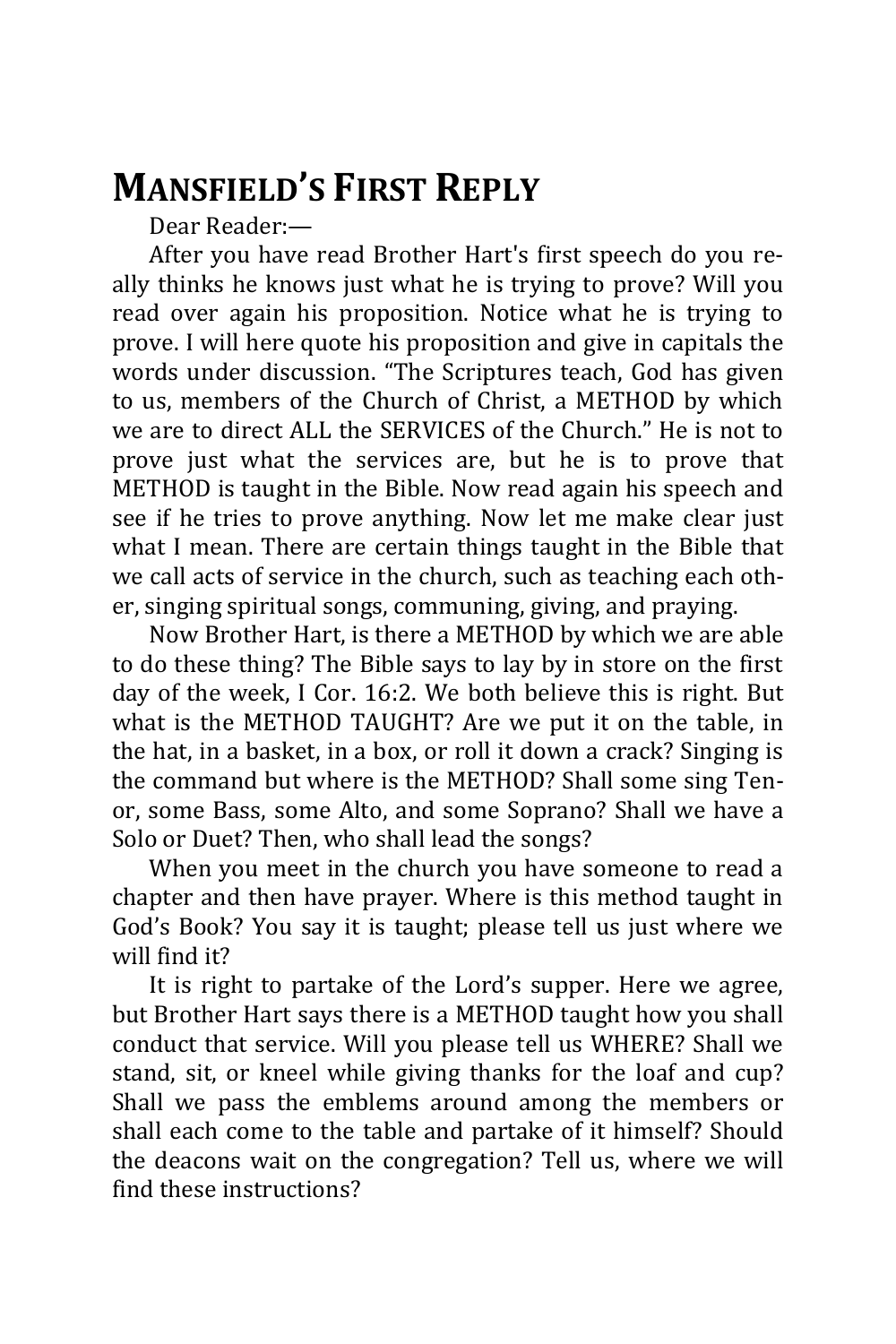Again God Says, "Go ye into all the world." Now that is a command of God himself and is binding on us today, but where has God told us the method of going? Did he say walk, ride a horse, camel, train, auto, or flying machine? Say Brother Hart, you are supposed to find the METHOD by which you are to do all the services. Don't forget your proposition, please. Remember that we are not discussing the METHOD on how to teach but on all the services. But you can't find a METHOD on how to teach to the exclusion of all other methods. Try it and see.

Now let us notice his supposed argument's and see how near he came of even mentioning the subject under consideration.

Argument one, based on II Tim. 3:16-17. All scripture is given by God and furnishes us unto all good work, namely, doctrine, reproof, correction, and instruction in righteousness. But Brother Hart, where does that passage mention METHOD? Does it say that the word of God furnishes us with the METH-OD? It does tell us what to do but does it tell us how to do it? You are telling us that the Bible tells us the METHOD.

In your second argument yon missed it again by supposing that a method was necessary to Life and Godliness. God did give us all things that pertain to life and godliness, but where did God give us a method by which we are able to conduct the services?

In your third argument you missed it again. It is true that all we should do is given us from God, but you say that some things are left to man. Now in order for you to prove your proposition, you will have to show where God gave a METHOD and what the METHOD was. Webster says the method means a plan or way of doing a thing. Now tell where do you find your conclusion to each argument, that God has given us a method, plan, or way of conducting all the services. Just take one service and give us the detailed instructions on how to do that service.

Now let me make clear to you just the difference between Brother Hart and myself on this question. To illustrate: Suppose we are going to make an offering. Brother Hart says we must put it on the table and I say no, we must pass a hat.

Now if I make my way a law, I do wrong. If Brother Hart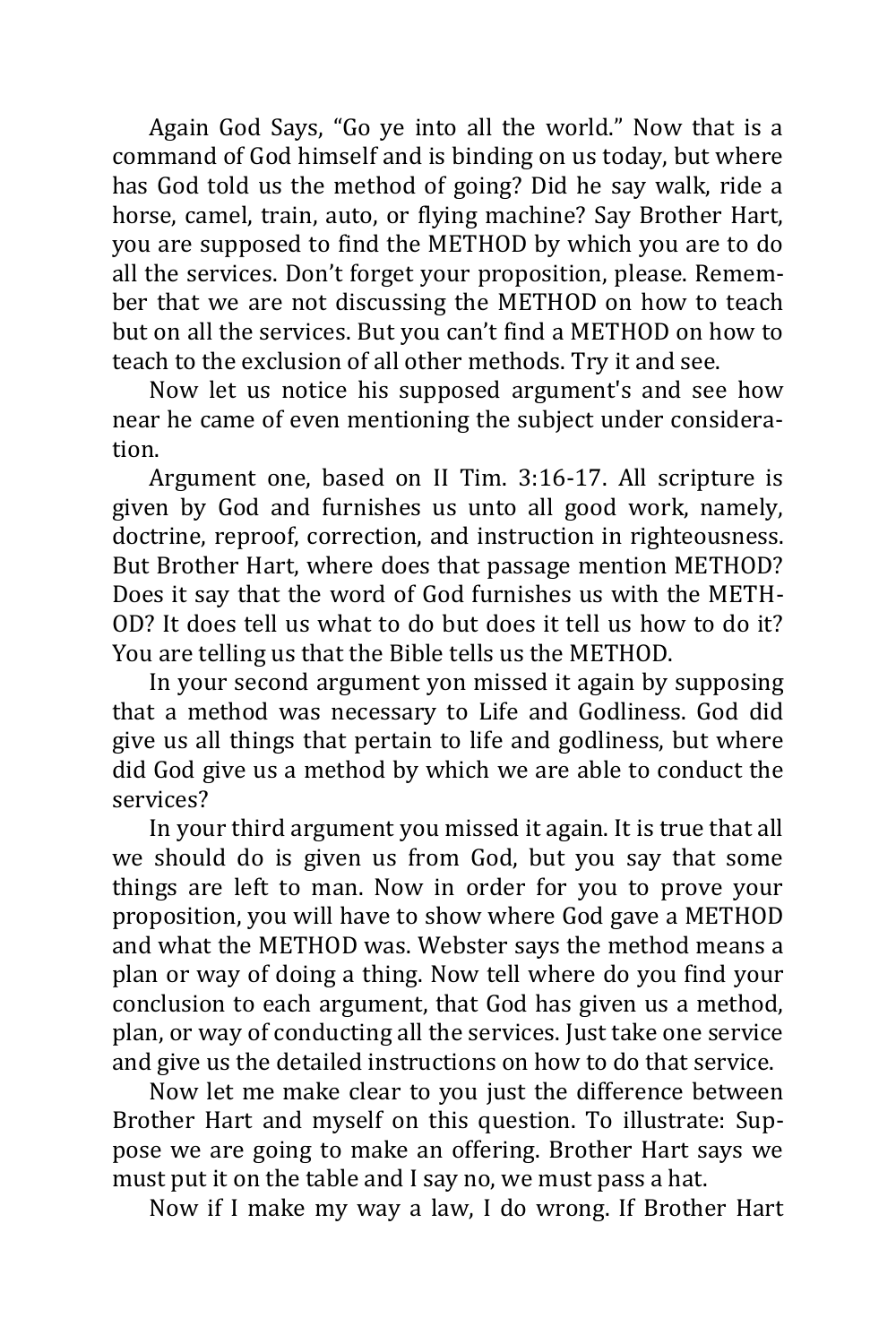makes his way a law then he does wrong. But you ask which way is right? I answer that it would be right to do it either way so long as you did not make the way the law.

Your conclusion is that we are forced to admit the societies if we contend that we can do the teaching our way. You miss it in not knowing what we fight as to the societies. I do not fight the work nor method of the MISSIONARY SOCIETY, but I fight the organization. I believe in the work that the Endeavor Society does, but I fight the institution through which all the work should and must be done.

Yes Brother Hart, there is a way that seems right, but the end is the way of death. Now tell us where we find your way of conducting all the services. I am not asking you to find the services but the way of doing the services. Your way no doubt seems right to you, but unless you can find your way in the Bible, then you may be in that way whose end is death. You quote Jas. 1:22-25 and tell us that God has given a perfect law, and then conclude that God has given the method in the Law. But you do not tell us where to find where God tells me how to conduct a Prayer meeting, the communion service, the song service, or the giving service.

I know that God's law is perfect. It contains all things that pertain to life and Godliness, but just here I want to ask you a question: Is the method necessary to life and godliness? If it is then you will have to find the method given or we cannot be saved.

Your fifth argument also missed the mark a thousand miles. Let me show you where you miss it. You say that, "God rejects our services unless the authority for such service is found in the teachings of Christ." Hart, my brother, that statement is true but you are not affirming on the service, but on the METHOD of rendering such service. Why don't you stay with your subject? I believe we should teach the truth and nothing but the TRUTH, but in teaching that truth can I use chapters and verses?

Can I use chapters and verses in the services? If so then I have a method untaught in God's book and you say God will condemn me if I do so, because any method untaught in the Bi-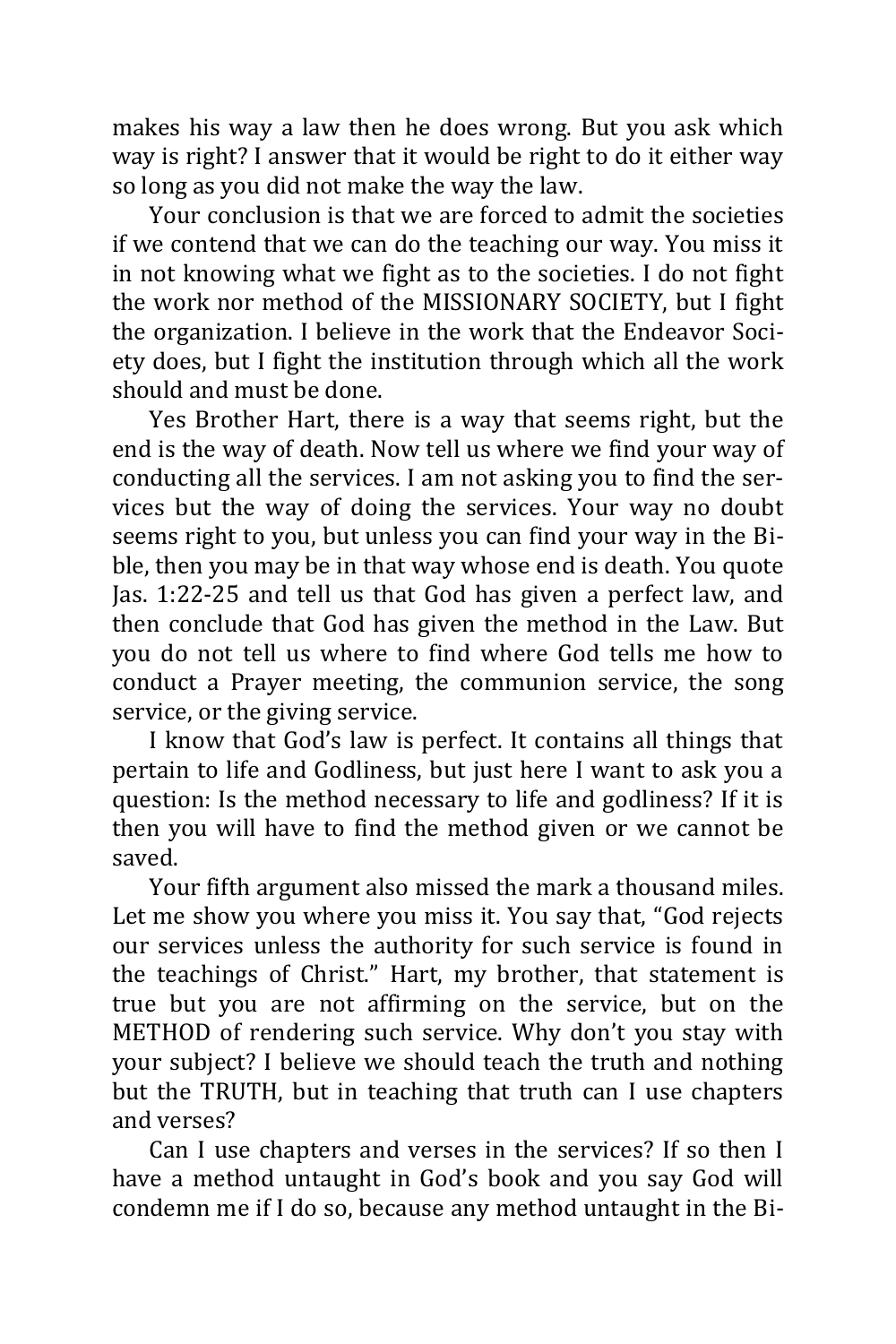ble is of MAN and is going on and not abiding in the doctrine of Christ. Is it right for the deacons to pass the bread and wine to the congregation? If so, please give me chapter and verse. If not then that is wrong and will condemn you before God. You remember you said that any method untaught, was of MAN. It would be going beyond and not abiding in the doctrine of Christ.

Yes, we teach folks for the purpose of saving their souls. But that is not the question you are affirming. Brother Hart. You are affirming that the METHOD IS ESSENTIAL TO THEIR SAL-VATION. Stay with your subject, PLEASE.

Brother Hart let me quote you just one passage that has method in it and then you can make it fit your case. Heb. 1:1 "God, who at sundry times and in divers (different) manners (methods, ways), spake in times past unto the fathers by the prophets..." Can you use this passage? No, because it talks about many methods. Then again, it is not what I practice and teach that is called in question now, but what you do. It is not even what I think about what you do or the way you do it, but is the way YOU DO IT taught in the Bible. I admit the THING you do is taught but I deny that the WAY you do it is taught. We teach the same thing that you teach, but we differ on the way of doing what we teach. You say the METHOD is taught and I say it is not taught. Now it seems to me that the thing you ought to do is find a METHOD for doing ALL the services of God or else say the method is untaught.

Now I will make you this offer. I want to go to heaven when I die. I want to please God while I live. If you will read me just one passage on the METHOD of how to take up the contribution on Sunday, I will practice it that way. And every time you read me a passage telling HOW TO DO ANYTHING GOD TELLS ME TO DO, I WILL JOIN WITH YOU IN DOING THAT THING just that way. Brother Hart you say God tells us how to do every thing. Now if you don't tell me where and I am lost, you are responsible.

Dear reader I have now shown that every argument he has introduced has not even referred to his proposition. I have tried for years to get one of these brethren to affirm this prop-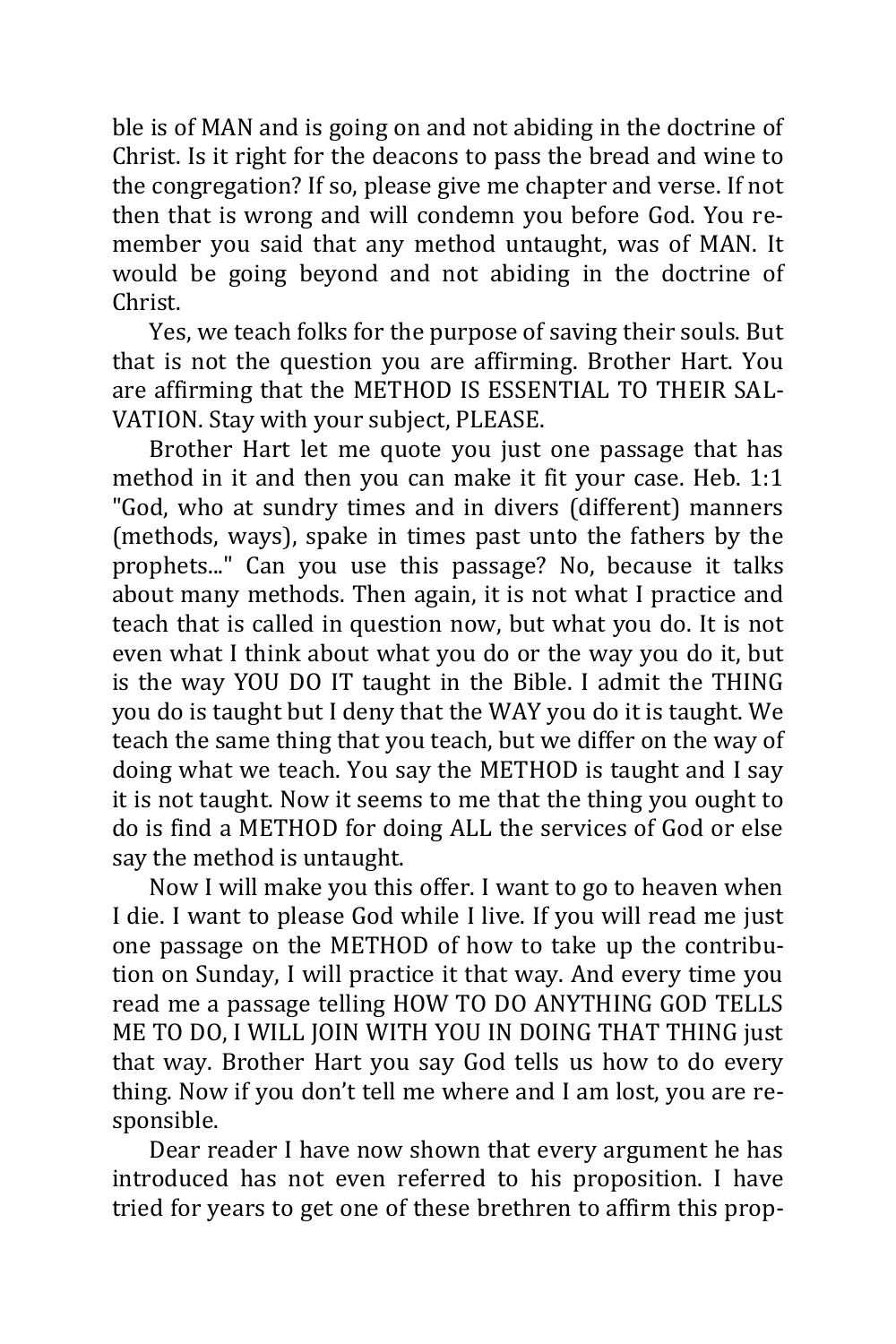osition, but failed, and Brother Hart is the first to even undertake it. Now he has failed to find one passage in the Bible that even mentions METHODS. He said in defining his proposition that the Bible either said so in so many words or was taught so that we could not have a doubt in our minds about it. I have examined carefully every passage he has introduced and do not even find METHODS referred to. God gave us a perfect law to guide us in all our service to Him. God never gave us a method in carrying out our obedience to many of his laws.

When God gave the great commission to the Apostles, He said, "Go ye into all the world and preach the gospel to every creature." Now there are two things to be done in this command of God. First: "Going into all the world," and second: "Preaching or teaching the Gospel." The mode of traveling in that day is not the mode of traveling now. Must I travel now like they did then? Do I violate any command of God by adopting the present-day method of "Going?"

We also have ways of teaching now that were unknown in those days, such as the "Printing Press." Do I violate any command of God by adopting the present day methods of teaching the GOSPEL? Remember the GOSPEL is the thing to be taught. When Jesus instituted the Lord's Supper they reclined around a table. That was the METHOD of partaking of it then. Do I violate any command of God when I partake of the Lord's Supper in our present day METHODS of so doing?

In the temple there was a treasure box into which all cast their offerings. That was the, METHOD in that day. Must I build a treasure box for the church and have all to cast their offerings into it? Do I violate any command of God by putting my offering into a collection plate which is passed to me by one of the deacons? But Brother Hart says one of these things are not the things about which we differ. Pray tell me why? Are they taught? If not, then you do things untaught. Physician heal thyself!

Brother Hart seems to think that the way we do things is like the Sects and we can't fight them unless we do it different. Must I oppose a thing because the sects do it? The Sects read the Bible, Pray, Teach, and Sing. Must I quit these things just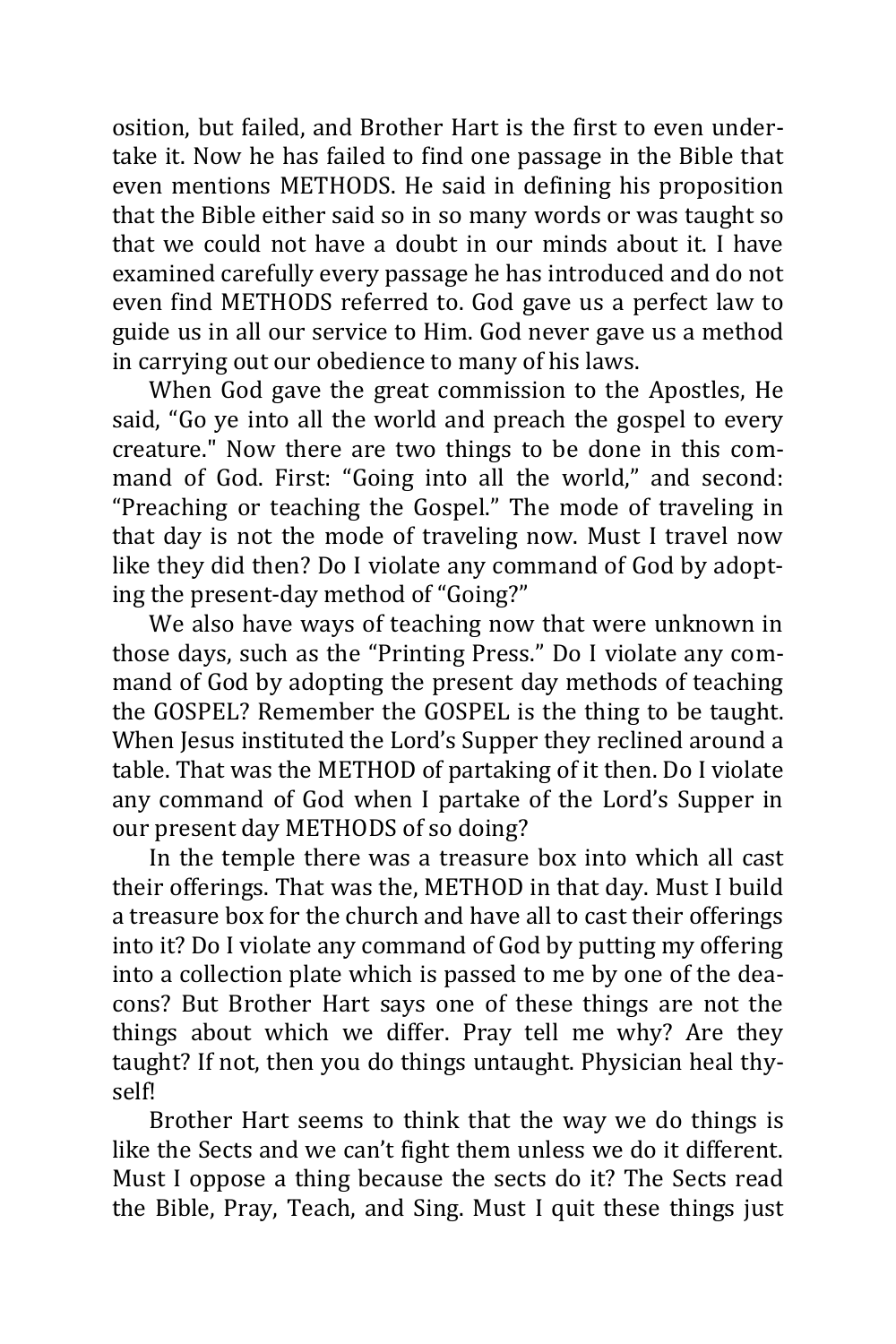because they do them? But Brother says No. It is not the thing they do but their METHOD we should fight. All right. They stand on their feet when they preach; then am I to stand on my head just to be different? They kneel when they pray. Must I lie prostrate on the ground when I pray just to be different?

Our methods should always correspond to our surroundings. If a few members meet for worship and Bible study, it would be alright to sit around a table and engage in all the services. But if the congregation is large it would be alright to have someone wait on the congregation, so that all things may be done "Decently and in order." If just a few meet to "break bread" it would be all right to have just one plate and just one cup, but if the crowd is large then it would be just as Scriptural to have more than one plate and one cup. So doing would violate no scripture, and save the church from a lot of unnecessary criticism.

Brother Hart makes methods a part of the teachings of Christ and in so doing makes methods a test of fellowship. They will not meet and commune with those who do not adopt their methods. Yet Brother Hart has failed to find his methods taught in the Bible. Then it follows that Brother Hart is making an untaught thing a test of fellowship. By so doing he becomes guilty of legislating where Christ has not legislated. Then he has usurped the authority that belongs to Christ and has become a rebel against him. When we make untaught things a law then we become LAW-MAKERS. Christ is the ONLY LAW-MAKER. I know that is a serious charge, but so long as you fail to find your way in the Bible this charge will be true. Let me beg you my brother, that you cease to make untaught things a part of the LAW of Christ. But you say they are TAUGHT. WHERE? Will you tell us in your next reply?

Lee P. Mansfield.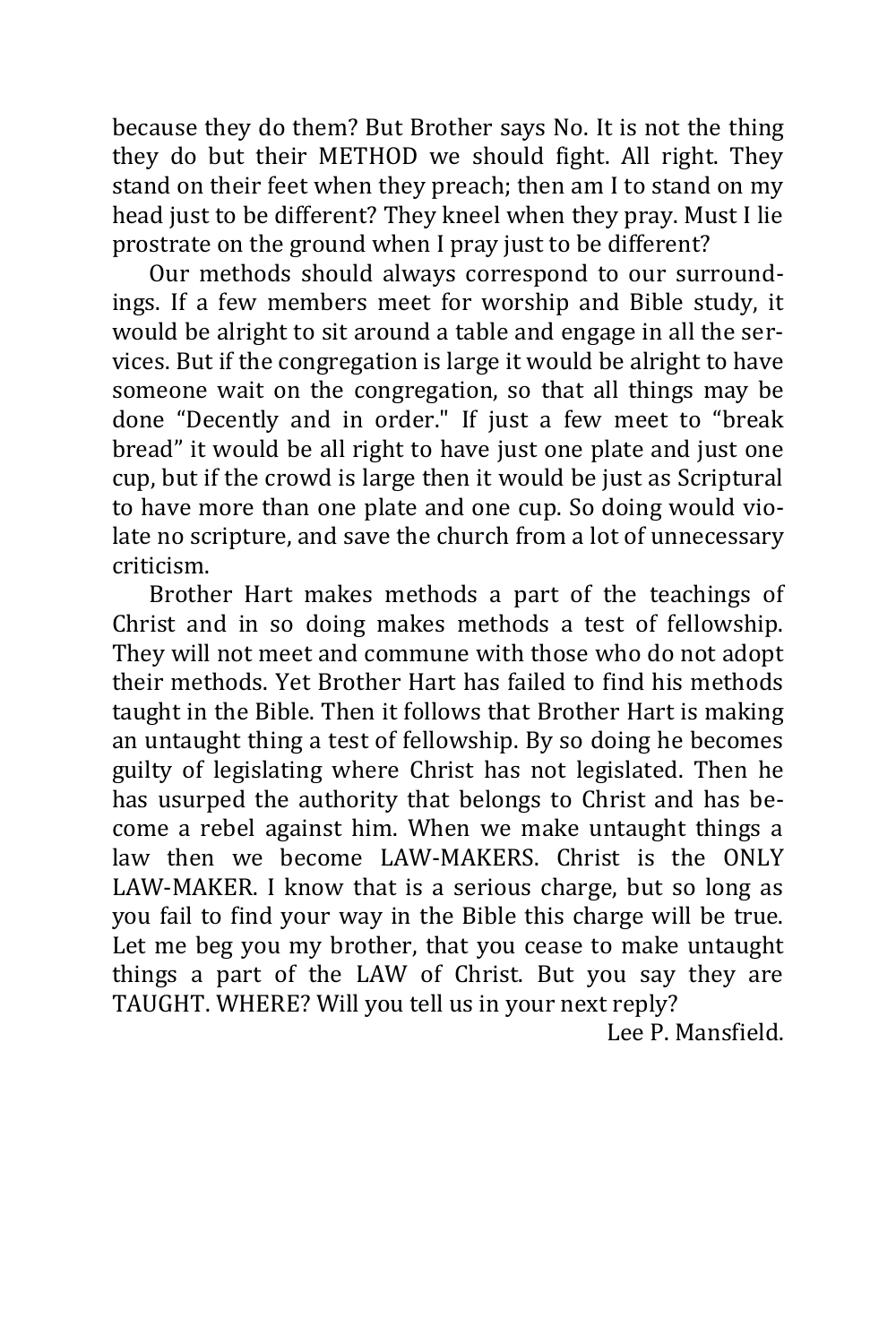# **J. M. HART'S 2ND. SPEECH**

Respected Friends: I am before you for the last time in this discussion, and before we notice any arguments adduced, we will notice some assertions my Brother has made. He says I missed my proposition all the way through a thousand miles. There is no doubt I missed what he thought was my proposition. His statements would make one believe that he had gotten somewhat bewildered. Possibly he has, thinking of our first proposition, but we will straighten him out once more with some plain English.

Illustration: Suppose I affirm that John Jones is in jail. When I prove that John Jones is in jail, I will have proven my proposition. I do not need prove what they put him in for, neither need I prove how they put him.

Now listen. I affirm that God has given us a method that I must prove but I am under no obligations to prove what the method is.

Brother Mansfield, I want to call your attention to the fact that there are three elements which enter into all performances. First: "Essentials," second: "Method," third: "Incidentals." You never mentioned method in all your speech, but put in the entire time talking about incidentals. I care not about the incidentals. They never violate God's law. We all know that an incidental is without design. What we are talking about is Method, established practice. We have no method as to who leads the song. We have no method as to the part of the song I sing. We have no method as to the exact place to put the contribution. All such are incidentals and never violate God's Method.

The Jews had established a METHOD of washing utensils as a religious observance. Jesus told them such METHODS were traditions of men, and as such transgressed the law of God. Mat. 15:9. All know that a tradition is an established practice which is unwritten. When written, it becomes a law. Traditions of Men transgress God's law. Mat. 15:8-9. I have proven by Tim. 3-16-17, that God wholly, completely, entirely furnished all es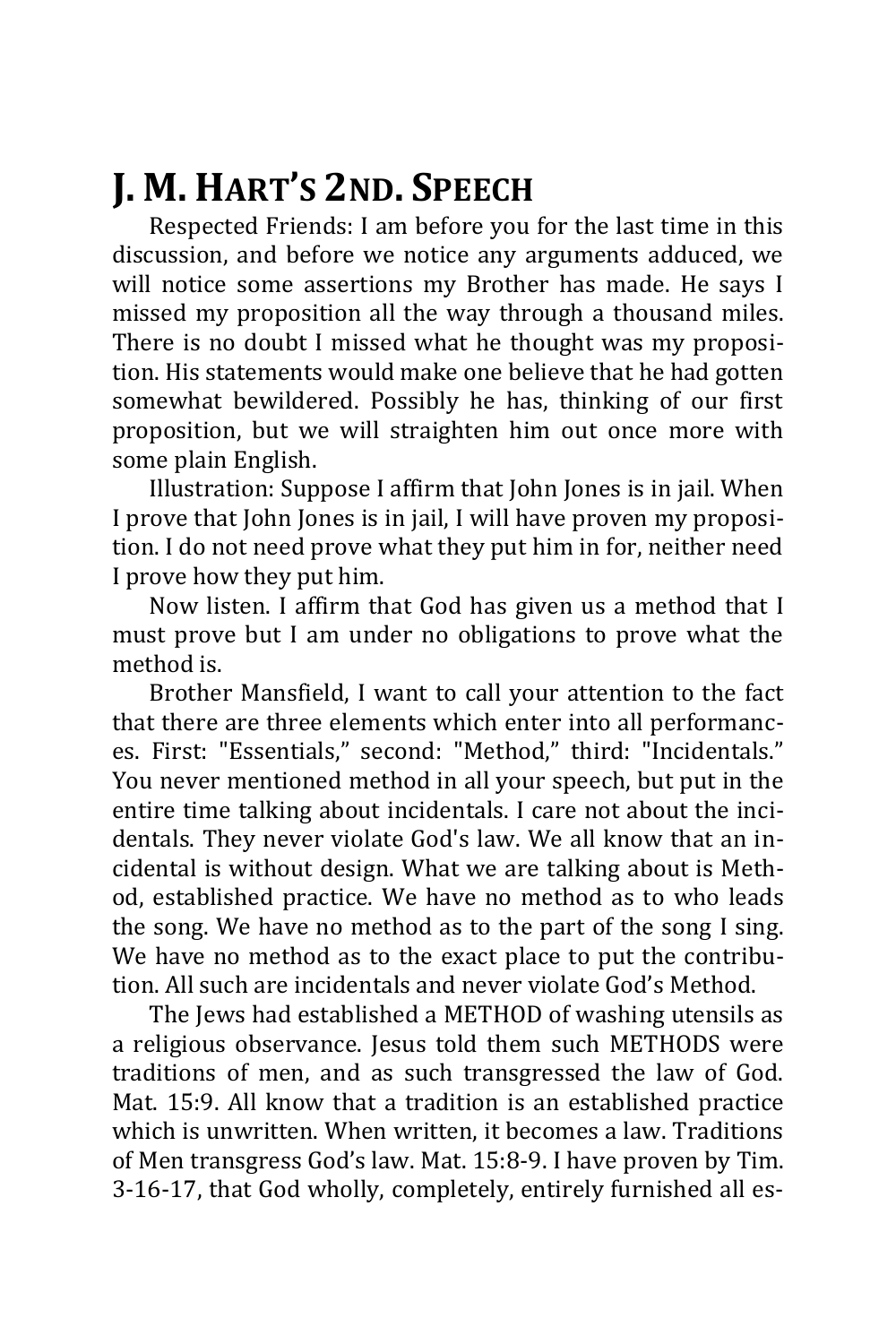tablished practices of God. I also have proven by Pet. 1:3, that God has furnished all Practices (Methods) which pertain unto life and Godliness. Paul said he kept back nothing that was profitable. Acts 20:20. I also proved by Jas. 1:2-5, that God has given us a perfect rule of action. Jesus and Paul both condemn traditions of men. And why? Because God has completely furnished us.

But you say God had traditions. Yes, but not since Apostolic days. It is all written now and we have a perfect rule of action. Jas. 1:2-5.

I have before me a book, "LIVE SERMONS BY LIVE MEN.'' I desire to quote from the pen of Brother Mansfield. In his sermon, "BY EVERY WORD,'' speaking of the denominational world, he says: "They never read the Bible to find out what Jesus did, but they ask their hearts, and follow the dictates of their conscience." and says, "God did not intend for us to be governed by our consciences or our hearts, because our way (Method) is not the Lord's way. God has left us a written way to guide us."

Bro. Mansfield, why do you repudiate? Today you tell us that God has left us no method (way) to guide us in the Church, and says he chooses the method he thinks best to carry out the commands of God. No doubt old faithful Moses chose the method he thought best in carrying out the command of God. See Num. 20:11. But God rejected his method, and he died on the mountain outside the promised land. Paul says, "If the word spoken back there was steadfast and every transgression (going beyond) and disobedience received a just recompense of reward, how shall we escape? Heb. 2:2. God says, "My thoughts are not your thoughts neither are your ways (methods) my ways (methods), saith the Lord." Isa. 55:8.

Bro. Mansfield, you admit in your speech that God has told us everything we should do. You also admit that God has furnished us all good works, but you say, "Bro. Hart, how are you going to do these things?" James says, "if any of you lack wisdom, let him ask of God." Jas. 1:5.

Paul declares he kept back nothing that was profitable. Acts 20:20. Bro. Mansfield says he kept back the method, the way,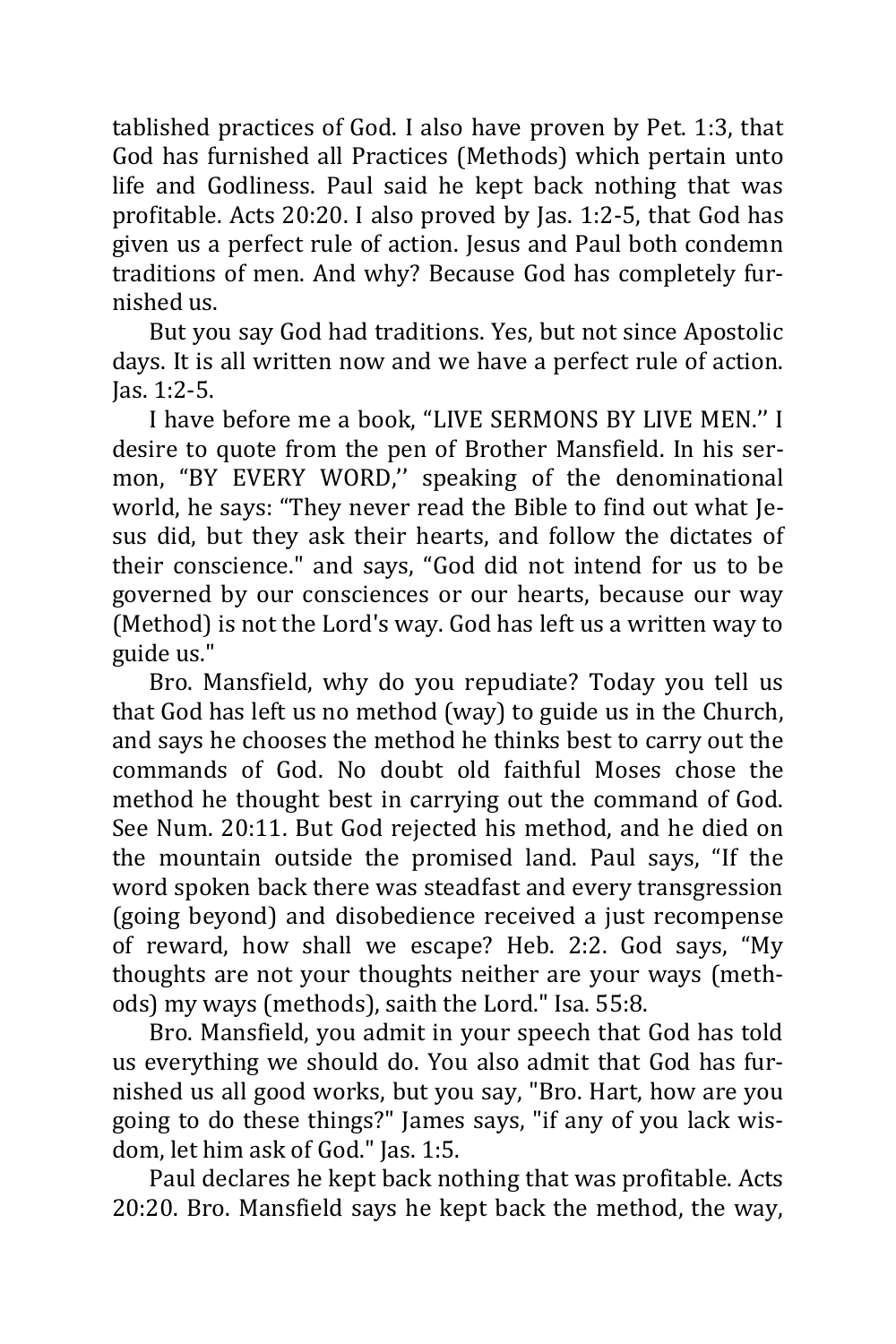the manner of doing.

Paul says God furnished us all good works. 2 Tim. 3:16-17. Bro. Mansfield says the Method is a good work but is not furnished in the Bible.

James says God furnished us a perfect rule of action. Jas. 3:25. Bro. Mansfield says the method is a rule of action but not found in the Bible.

If Bro. Mansfield is right, the Apostles are wrong, that's all. Anyway, it is apparent that he does not agree with them.

But that is not all. I notice he does not agree with Jesus any better than he does with the Apostles. Listen. He said he fought the Endeavor societies as an institution, but he endorses the work they are doing as a good work. In other words, the tree is evil but the fruit is good. But I notice Jesus says, "A corrupt tree bringeth forth evil fruit." Mat. 7:17. Jesus says. ''Neither can a corrupt tree bring forth good fruit." Mat. 7:18. My Brother, if you cannot agree with the Lord or any of his Apostles, how do you hope to agree with the church?

Is that all? No. I have shown conclusively by quoting from his pen that he does not even agree with himself.

Is that all? No. He has introduced Scriptures which prove absolutely that my position is correct. Listen, "God, who at sundry times and in divers (different) manners (methods, ways) spoke in times past unto the fathers by the prophets. Heb. 1:1. What does that teach? It teaches that God furnished many methods speaking to the fathers through the prophets. Bro. Mansfield, that is exactly what I am affirming; that God has furnished the methods through the chosen men of God. To suit your case it would have to read thus: "God, who at sundry times spake unto the fathers allowing the prophets to choose their own methods."

But is that all? Now don't forget that you said manners are methods. I looked it up and it does mean methods. You are correct. And as such I notice Method, Methods, is used in the Bible one hundred and twelve times. And I notice over in Samaria, God sent lions and they slew many of the Samaritans, because they knew not the methods of God. 2 Kings, 17:26-27. Again I notice Paul was taught, according to the perfect method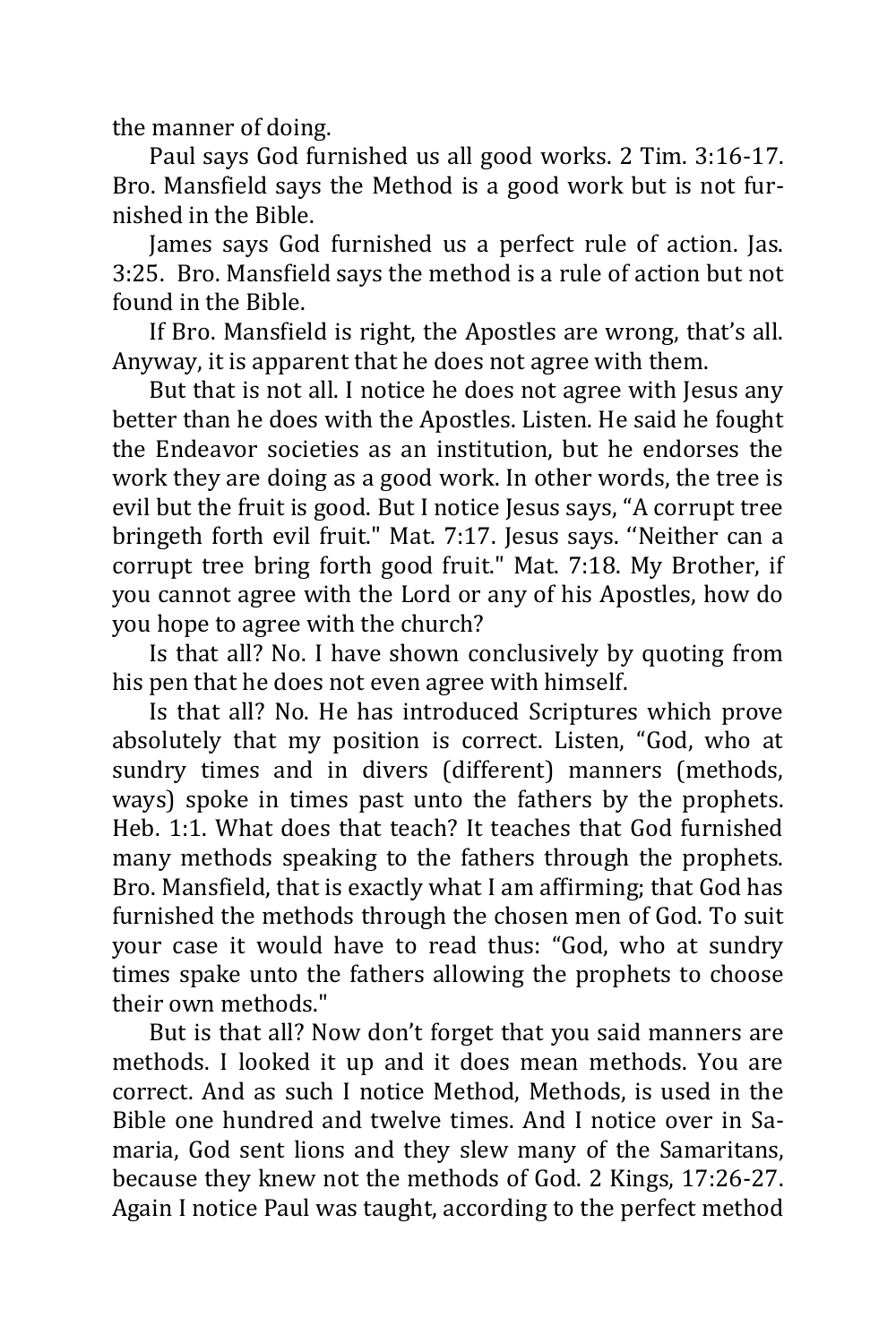of the law of the fathers, Acts 22:3.

Now Bro. Mansfield, I notice you promise me that every time I read where God has told how to do a thing that you will join me in doing it just that way. Here is where I shake hands with you, brother. This may not get the Church together but it will force them to hunt something besides literature, divided classes, and women teachers to fuss over.

God commanded all nations to be taught the Gospel of Christ, Mark 28:19. Bro. Mansfield, myself, and every other faithful man is trying to carry out that command of God. But where is the method, he asks. Here it is. Listen: "And Paul, as his method was went in unto them, and reasoned with them out of the Scriptures. Acts. 17:2. This proves without doubt, that Paul's method of teaching the word of God was to go into the congregation and teach them out of the Bible. Brother Mansfield says he will join me in doing it just that way. Thanks. We will then be obeying Paul's command when he said, "Be ye followers of me," I Cor. 14:16.

Again, God committed the teaching of the Gospel to faithful men. II Tim. 2:2. All faithful men are trying to carry out that command of God, but how must it be done? Listen. Here it is: God said the method of preaching pleased him. And through that method he would save all them that believed. I Cor. 1:21. Brother Mansfield says he wants to save souls and he will join me and we will do it just that way. Thanks, Brother, and we will still be following Paul, for that is the way he did it. And it is all to gain and nothing to lose. For God never did promise to save anyone through the teaching of the Sunday School system.

Again, God made another command, and in that command he said, "I suffer not a woman to teach," I Tim. 2-:12. All faithful men and women are trying to carry out that command of God. But, where is the method, he asks. Can she sing? Can she pray? Where is the method? Here it is. Listen. In the church *at* Corinth when the word of God was being taught, Paul said, "Let your women keep silence in the churches," I Cor. 14:34. Brother Mansfield says when I read how to do it he will join me and we will do it just that way. I cite the above to show that we are agreed on the work and teaching of the Church.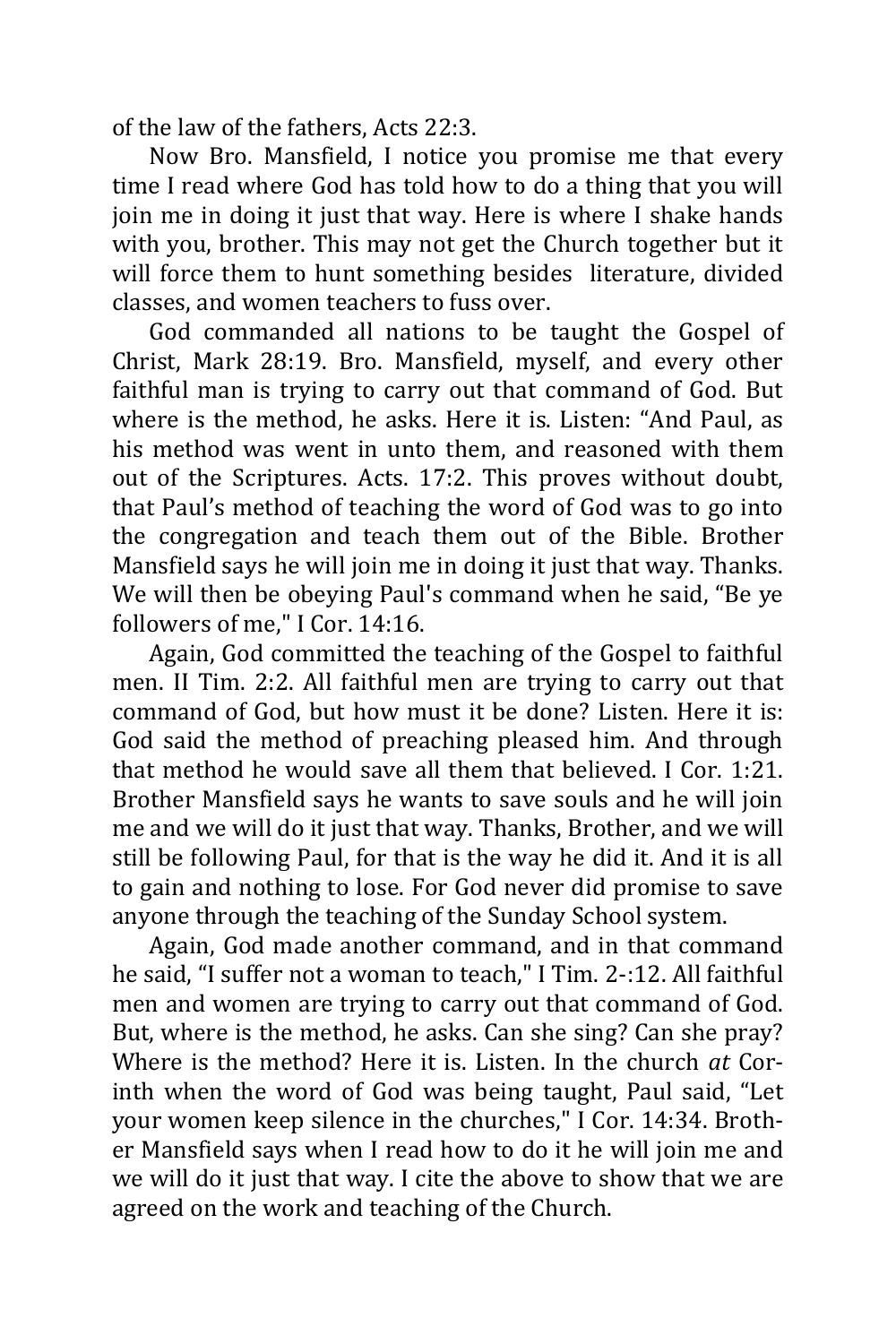But I note further: he insists that one method to the exclusion of all others is wrong. Well, we will have to straighten this out, and I am sure it is a statement that Brother Mansfield will hardly stay with. In fact I do not think he was talking about methods when he said it. I rather think he meant that incidentals might differ and neither be wrong. Anyway, if he meant what he said, I want to state that we believe that immersion is the method (mode) of Baptism. Now, Brother Mansfield, does the mode of immersion exclude all other methods? You say YES. The Methodists say NO. Now listen. The command, Teach and Baptize, are joined together. Remove one and you defeat the purpose of the other. Now you prove that immersion excludes all other modes of baptism and I will take your law of logic and prove that the word Preach excludes the Class system.

My Brother, I do not, want to appear in the attitude of browbeating you, but you are my brother and it is my duty to show you, if I can, that you are overriding the law of God and being overcome with the traditions of men.

You worry about the Lord's supper, and ask for the method, just as if it was not in the Bible. It is even plainer than the method of baptism. Let's get the essentials first, which are: The Loaf, the Fruit of the Vine, and the Cup (Container). Now the method, which is: Each Lord's Day, giving of thanks, and dividing it among the disciples. That's all. The incidentals will take care of themselves and always be in harmony with God's law. But you demur again and say someone will get offended because we divide it into two cups after thanks. Very well, I can carry out the command with one cup. And Paul said, follow after the things that make for peace. I Cor. 14:19. Just here I would like to ask you: When Paul commanded to follow after the things that make for peace, did that exclude all things that cause division? When Paul commanded to sing Spiritual Songs and Hymns, did that exclude love songs and

Patriotic airs in the Church? When Christ commanded the Bread and Wine did that exclude meat and beans? When God gave us the Holy Scriptures and declared that they were perfect and thoroughly furnished us and commanded us to preach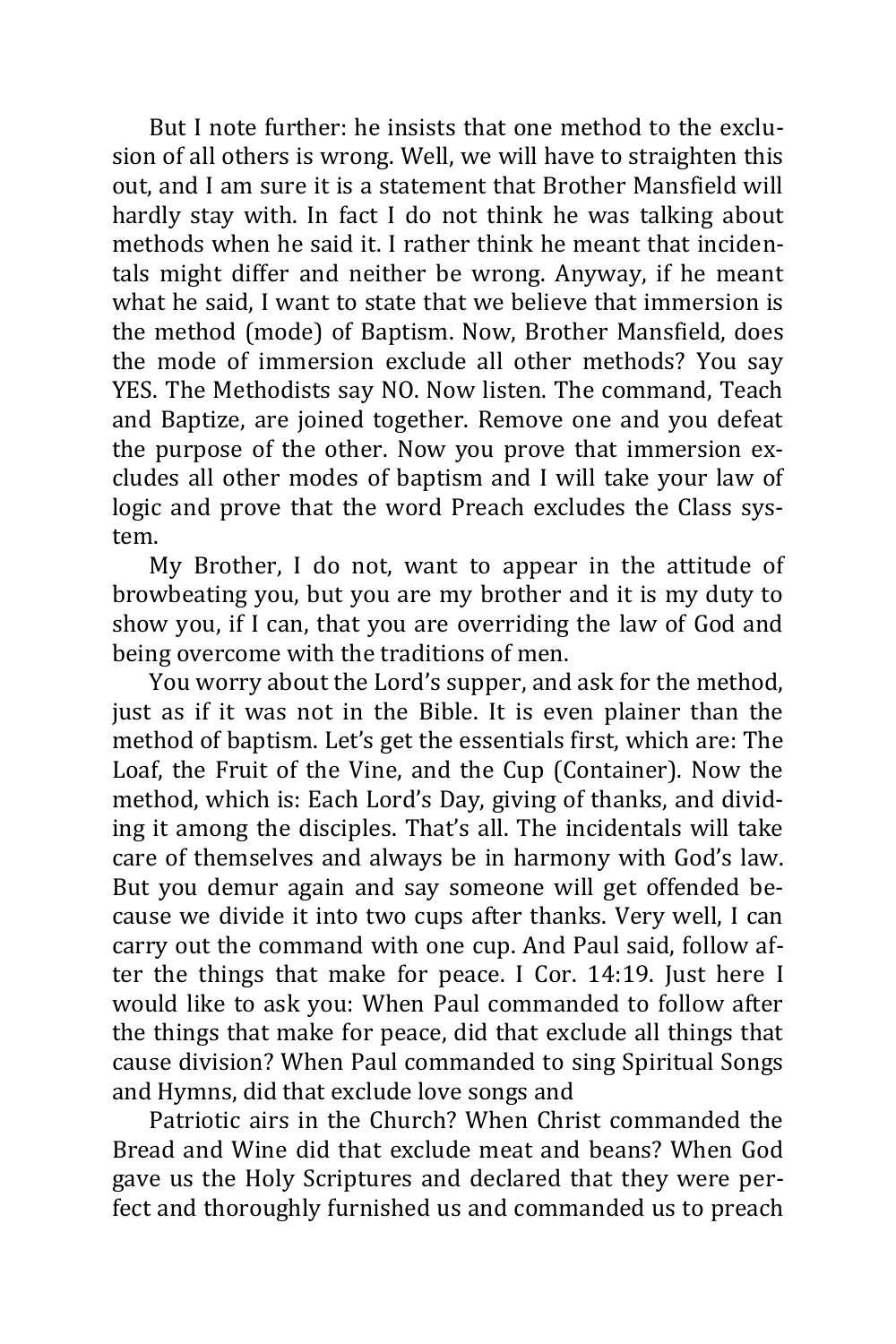the word, did that exclude any other method of teaching? Now the fact of the matter is this: Any method not taught in God's word is excluded. But if God has taught one, two, or three methods of teaching, we are at liberty to use either, but to say we can use a method untaught is to lay wide the gate to untaught methods. Pray tell me what is the difference in an untaught method of teaching and an untaught mode of baptism. The world knows there is none; if you can supplement God's method of teaching, you can also supplement His method of baptizing by the same law.

My Brother, you have already been forced to endorse the denominational method of teaching which is an organized Sunday School Missionary societies, salary for preachers, annual conferences, disciplines and all. The only thing you are fighting now is the society that does the work. They will tell you plainly that it is the Church at work, and truly so it is. They have the same right to call their society a missionary society as you have to call yours a Systematic Bible Study. If not, why? You are now where you have admitted that your practices are not Scriptural, have admitted they are of your own making, and untaught in the word of God, many of them.

"Remember, therefore, from whence thou art fallen and repent and do thy first work, or else I will come unto you quickly and will remove thy candlestick out of his place except thou repent." Rev. 2:5.

My Brother, you have repeatedly charged me with making laws. Just here I want you to name a law that I have made. I have no law for the Church of God. I am trying earnestly to obey the law that God has given for his people. My law would be no better than your law. The thing I am doing is earnestly and brotherly begging you to obey God's law instead of the traditions and commandments of men.

Now, my Brother, I am through. I have, as far as I know been fair to God's word and to you. If you see where I could have been kinder to you, I beg your pardon.

If I have been harsh I assure you and all that it was unintentional. I have tried to teach as a mother would her child. There is an Open Grave just ahead of us both. I am ready to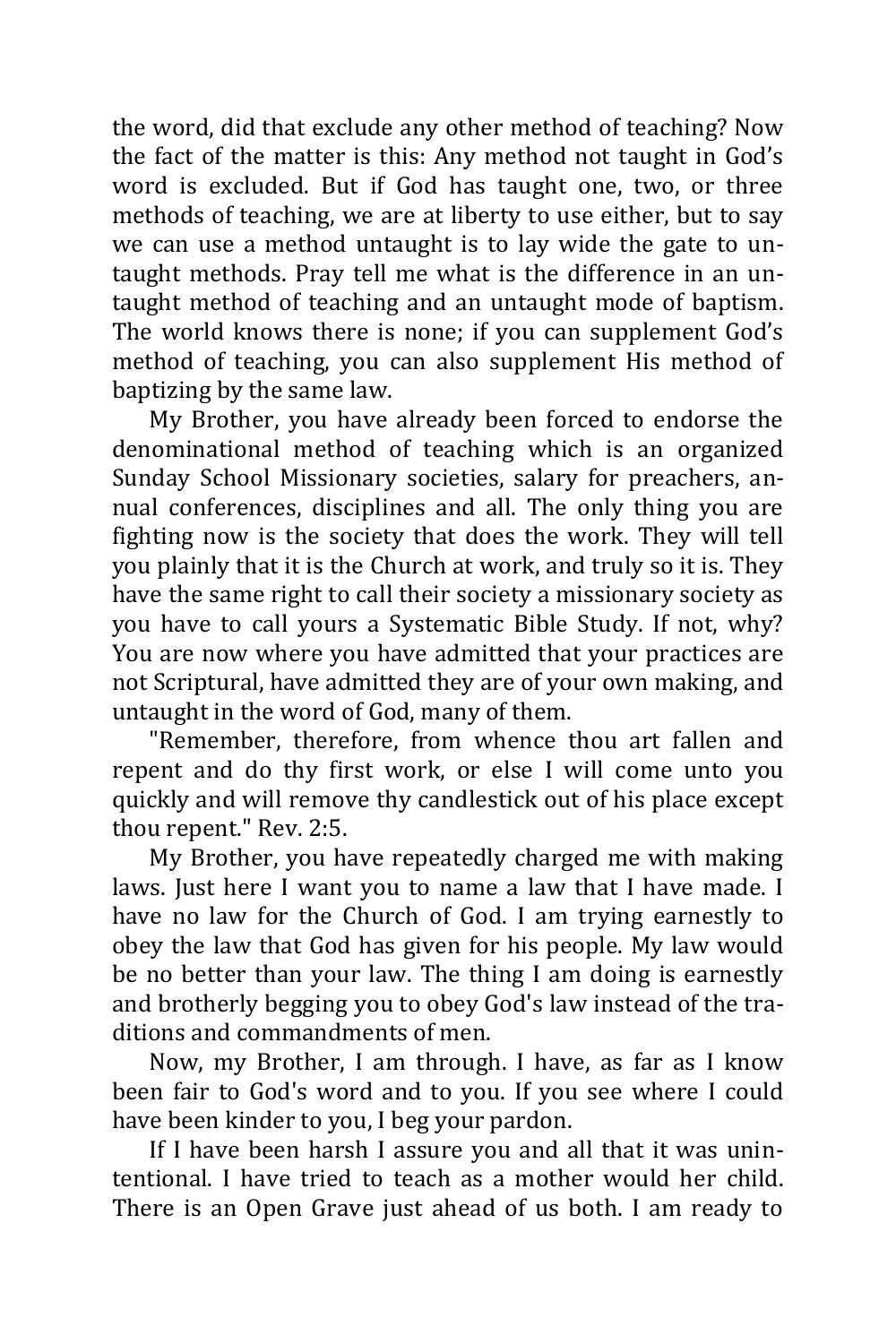meet mine and also the blessed Son of God, the righteous Judge with every argument I have made. With kindest regards and love to all believers in Christ.

I thank you,

J.M. HART.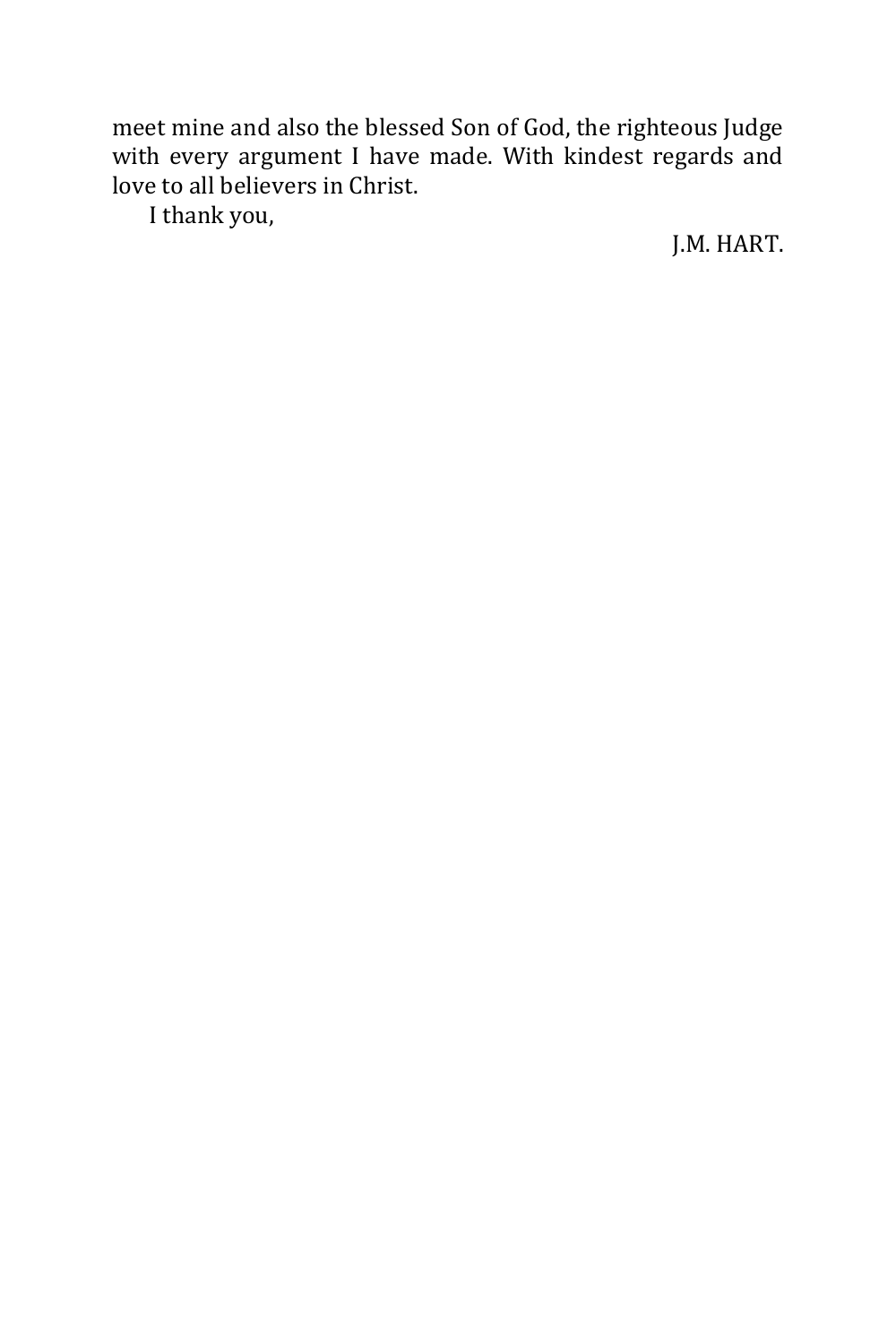### **MANSFIELD'S LAST REPLY.**

Dear Reader:—You have carefully read all that Brother Hart has said on his proposition, and now in my final speech I wish to point out to you where Brother Hart has missed it.

You will notice in his last speech he spent much time trying to show I was wrong on the method of teaching. We discussed that subject in the first part of this discussion, and Bro. Hart had two speeches in which to answer my arguments, but he seems to be dissatisfied with his efforts, and in his last affirmation goes back to the first proposition. If I had made as great a failure to prove my proposition as he did, I would have said, "I can't prove it," and quit.

Bro. Hart, why did you not discuss your proposition in your last speech? You have had two speeches, and in all those speeches you have not given us one passage that even refers to the thing you are affirming. Let me suggest to you, my Brother, that you are not affirming that the Bible tells us the way to go, but the method of going on that way. But Brother Hart thinks he has found something that is unanswerable. He says there are three elements which enter into all performances. Granted. Then he names them. Essentials, Methods, and Incidentals. Well, Bro. Hart, how can Methods be Essentials when you place them in a different class? Don't you see that you have been affirming all the time that methods are essentials and now you put them in a class by themselves and say that they do not come under the head of things essential. Well, I think you are right in that, because that is just what I have been contending for all along.

Bro. Hart also give up his whole proposition when he said, "we have no method as to the exact place to put the contribution." Amen. Bro. Hart, you have admitted you have no authority for doing it your way. But, he says that is an Incidental. Webster says that Incidental means liable to happen unexpectedly. Then Bro. Hart, when you go to contribute you do it in an unexpected way. Yes, I believe you and your brethren do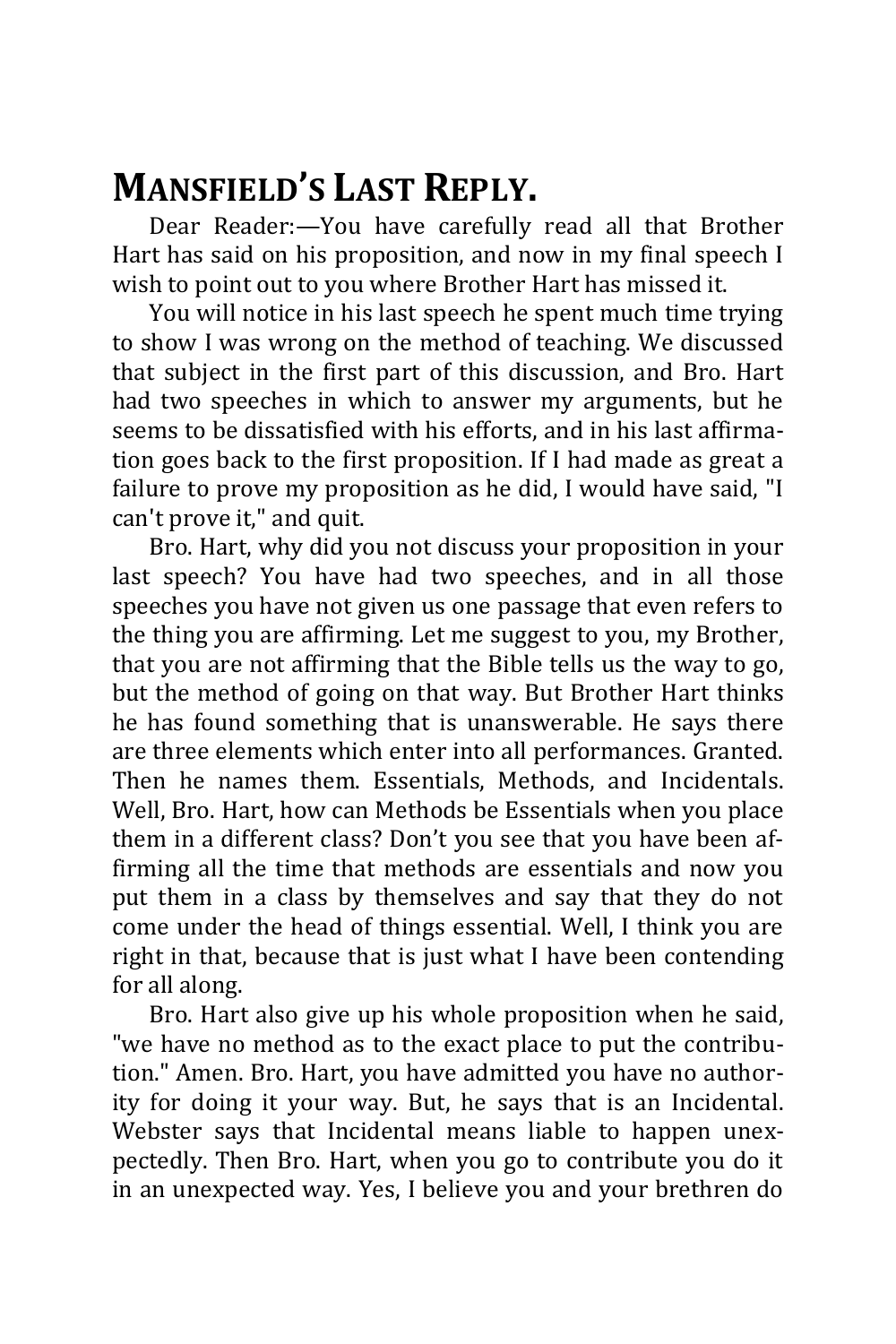everything just that way. If you were to do it some other way, some of your members would object and you would have a fuss over the way of doing it. Brother Hart's (un)argument about Incidentals is all baby twiddle.

Bro. Hart, I can't believe that you believe any such stuff. If there is no method taught, as you admit, why not do it like we do and all be together? Why pull off and make a faction over a thing you say yourself is not taught in the Bible?

Bro. Hart quotes from my sermon in "Live Sermons by Live Men," and says I have gone back on what I taught in that sermon. Wrong again, Bro. Hart. I still preach that sermon just like it was written in that book. But the trouble is you have not gotten the idea that I preached. When the Bible speaks about God's way and man's way, it is talking about the road we are traveling. Like a highway. It is discussing the things we are doing, and not talking about the manner of doing that thing. I was talking about one thing and you about a different thing. Why did you, in quoting my statement, put words in my mouth that I did not use? After the word "way" you put "Method" in parenthesis; why did you do that? Is that fair? I was not discussing methods in that sermon.

Bro. Hart quotes Paul, saying "He kept back nothing that was profitable." Act 20:20. Then he says Bro. Mansfield says he kept back the method. Then. Bro. Hart ought to have shown that Paul gave a method of doing the thing he taught. But you did not do that. Where did Paul ever teach you how to take up the collection? Then the method is untaught and down goes your proposition.

No, Brother Hart, the Apostles are right, but you do not agree with the Apostles, because you are teaching things and doing things untaught by the Apostles. Thou art the man.

But Brother Hart did find a method on teaching. He says the method is preaching.

That is one method, but that does not exclude others. Jesus said "preach," but he also said "teach." These words do not have the same meaning. But he says that faithful men are to teach. Yes, that is right, but the same Apostle says for Aged Women to be teachers. Tit. 2:5.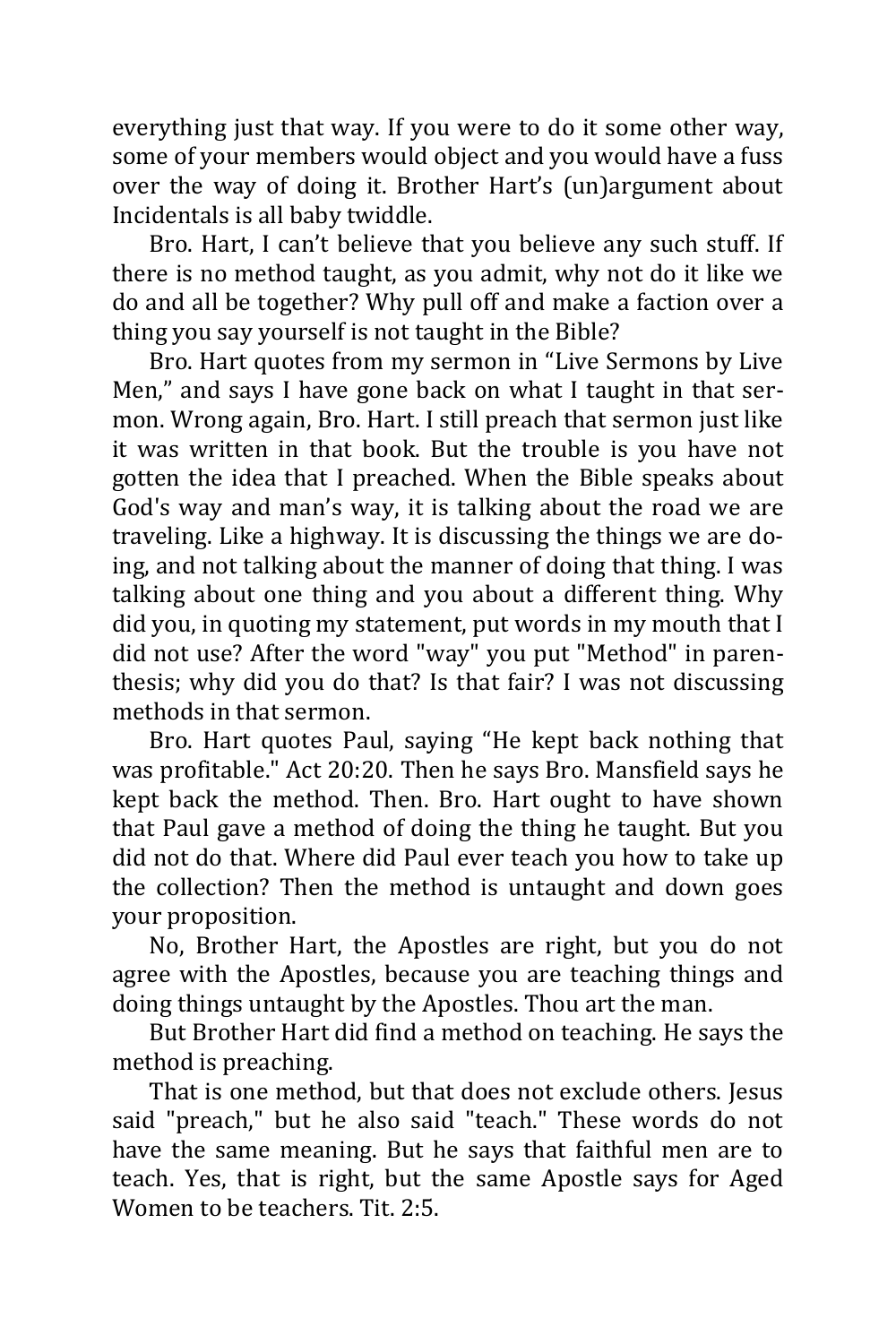Of all the blunders I have ever met with in all my life, Bro. Hart's statement that immersion is the method of baptizing takes the cake. Now, really, did he mean that? Bro. Hart, don't you know that there is no mode by which you perform baptism. Baptism is immersion. Immersion is baptism. Bro. Hart, the thing you want to find is, Must we baptize in a baptistry tank, pond, or river?

I have now noticed everything that Bro. Hart has said on his proposition except his long admonition to me. If Bro. Hart had used that space in giving us some Scripture that taught the method of doing all the services of the Church it would have been better for his case. But he seems to have realized his failure and in order to cover up that failure he gives a long exhortation for me to get right. Bro. Hart, let me assure you that I am right and you are wrong. Every reader of this debate can see that you have made a complete failure.

Let me sum up the things I have proven. By so doing they can tell just who is in the wrong and who is in the right. In the beginning, I proved by the Bible and gave chapter and verse, where a woman can sing. Col. 3:16; Pray, I Cor. 11:5; Give, I Cor. 16:2; Commune, Acts 20:7; Prophesy, I Cor. 11:5; Teach, Titus 2:5.

Brother Hart and his brethren admit she can and must do all these things to please and honor God. Then dear reader, what are they fighting over? Oh, they say she could not teach in the assembly. Well, we so practice that she can teach when she is not in the assembly. That's all we want a woman to do. Then I showed that God made the classes and Brother Hart does not deny that. I also showed that we can not even read without human helps. Hart does not fight helps. He uses them himself. There are no grounds here, my Brethren, for division. Then why pull out and form a faction over human helps since we all must use them? How can we bring harmony out of all the divisions that exist over untaught questions? There are some that say we must commune after night, because supper is at night. There are others that say you must put the contribution on the table and not in a plate. Others say that you must not let a woman sing, and still others who say you must not teach a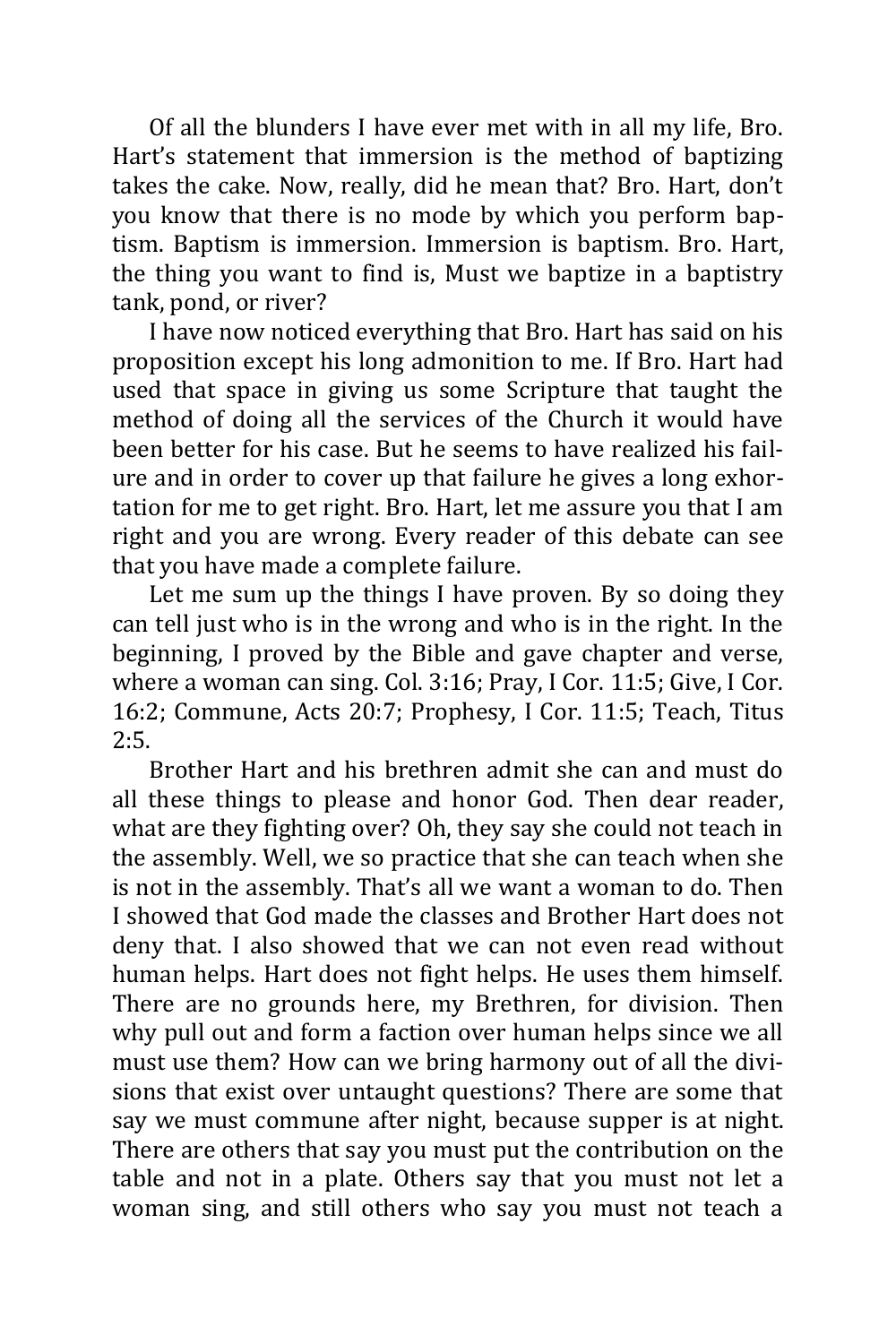class or use any helps in teaching a class. And again, others say you must have just one cup on the Lord's table. All these are untaught questions and should not divide us in our work and worship. Paul says to avoid unlearned and foolish questions which gender strife. When any man tells you that you must have this or that service this way or that, he is prating about things which are untaught.

Brother Hart in his affirmation has not introduced one passage that teaches the things that he is contending for in this debate. I have shown in my reply to his speeches that his Scripture he has introduced did not even refer to the subject under consideration. He affirms that the method by which we are to conduct all the services of the church is taught in the Bible, but he spends his time showing that the services are taught, and no one denied that. We are not discussing what are the services, but what is the method by which the service must be performed. He gave us some passages that told us about the services, what they are, but be never gave one passage that told how to perform the service. He quoted where it says that all things that pertain unto life and Godliness are given. No one denies that. But I do deny that the method is given or is necessary to life and Godliness. He quotes where it says perfect law of liberty. He quoted where the Scriptures thoroughly furnish unto all good works. Yes, I know, and do not deny it. But where does it tell us the method of doing these good works? He has made the most signal failure I have ever heard in all my life.

Dear Reader, what do you think about a man contending that methods are taught and when in debate say that there are methods given by which you are to take up the collection? This collection is one of the services of the Church and is taught in the Bible, I Cor. 16:2. But the Bible is silent as the tomb about how to gather up the collection the saints are commanded to make on the first day of the week. I have asked Brother Hart if all the methods are taught, where to find the method for this service; did he find one? If he did not, then, dear Reader, he failed to prove his proposition, because he is affirming that methods for all services are taught. Here is one service without a method.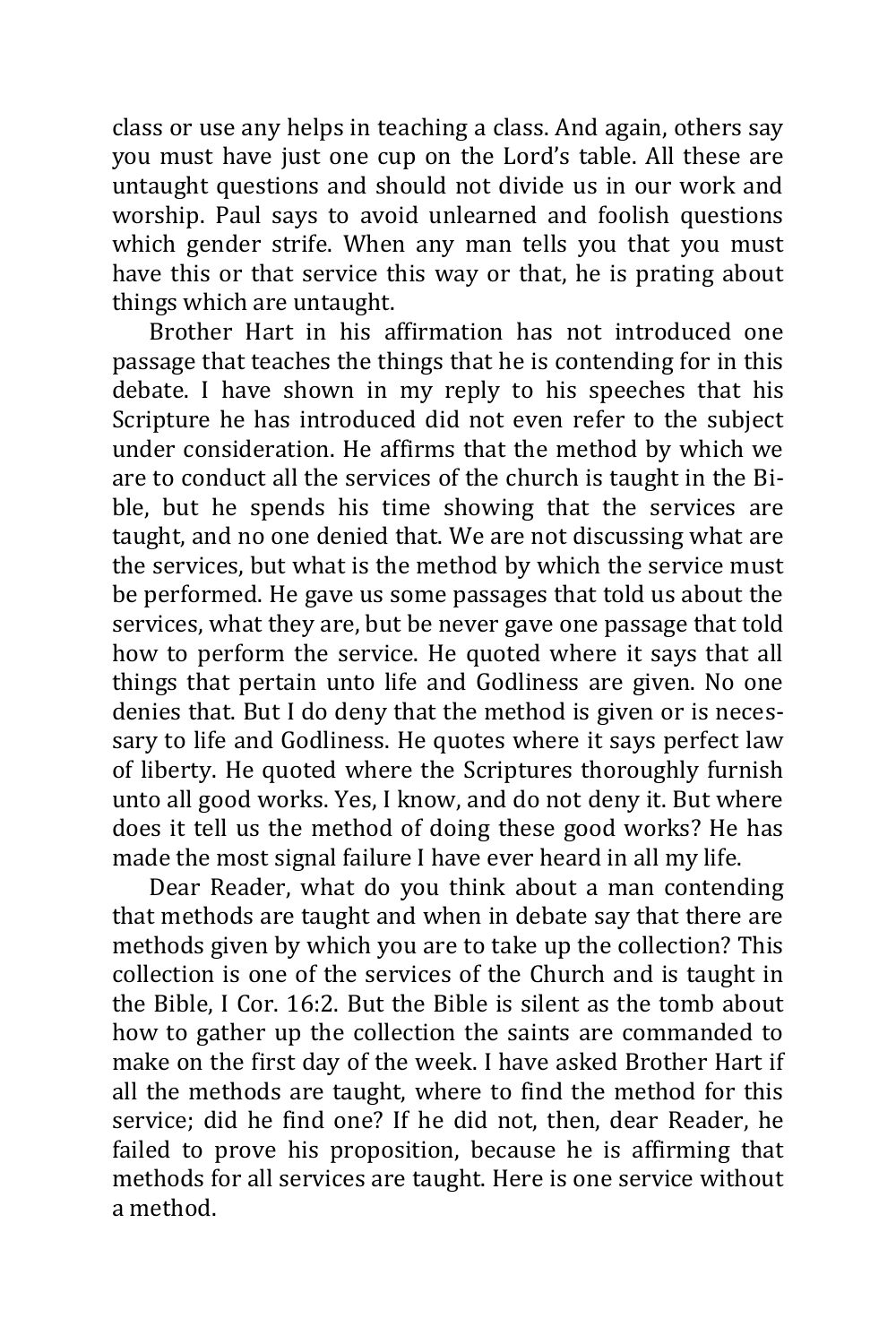Again the Bible tells us to break bread. This is to be done on the first day of the week, Acts 20:7. This is what we call the communion service. But how are we to prepare and partake of this service? Brother Hart says the method is found in the Bible. Where, Brother, where? Where is the method? Does it tell us to stand, sit, or kneel while partaking? Who should wait on the congregation, or should each come to the table and partake?

Brother Hart, the missionary society is not a method, but an organization. They may use the same method that the Church uses. It is not the method or work we are fighting, but the organization through which they do the work. In order that I may get you to think, dear Reader, along this line, let me ask some questions just here.

(1) Is it right for a Christian man or woman to teach the Word of God when he or she is not in the assembly?

(2) Would it be right for a good woman to teach some girls at her home?

(3) Would it be right, for a man to teach some boys at his home?

(4) If this would be right, then would it be right for them to teach in the same house but in different rooms?

(5) Now, suppose this teaching is on Sunday and at an hour before the Church assembles: would it be wrong?

Remember that our teaching is not confined to one day or one hour in the day; we are to teach every day and everywhere and in every way. He that limits you to just one hour or one method is fighting God and his holy commandments.

Dear Reader, which had you rather do on Sunday, gather with your children and the neighbors' children at the meeting house and there spend an hour or two teaching those children the Word of God, or stay at home and let the children spend their time playing? Would it be wrong, do you think, to so gather and teach before the Church assembles or after the worship of that Church? Do you think it would he wrong to stand while partaking of the Lord's Supper? Yet the Bible does not tell us to stand. Would it be wrong to put your offering in a plate passed to you by one of the deacons for your conven